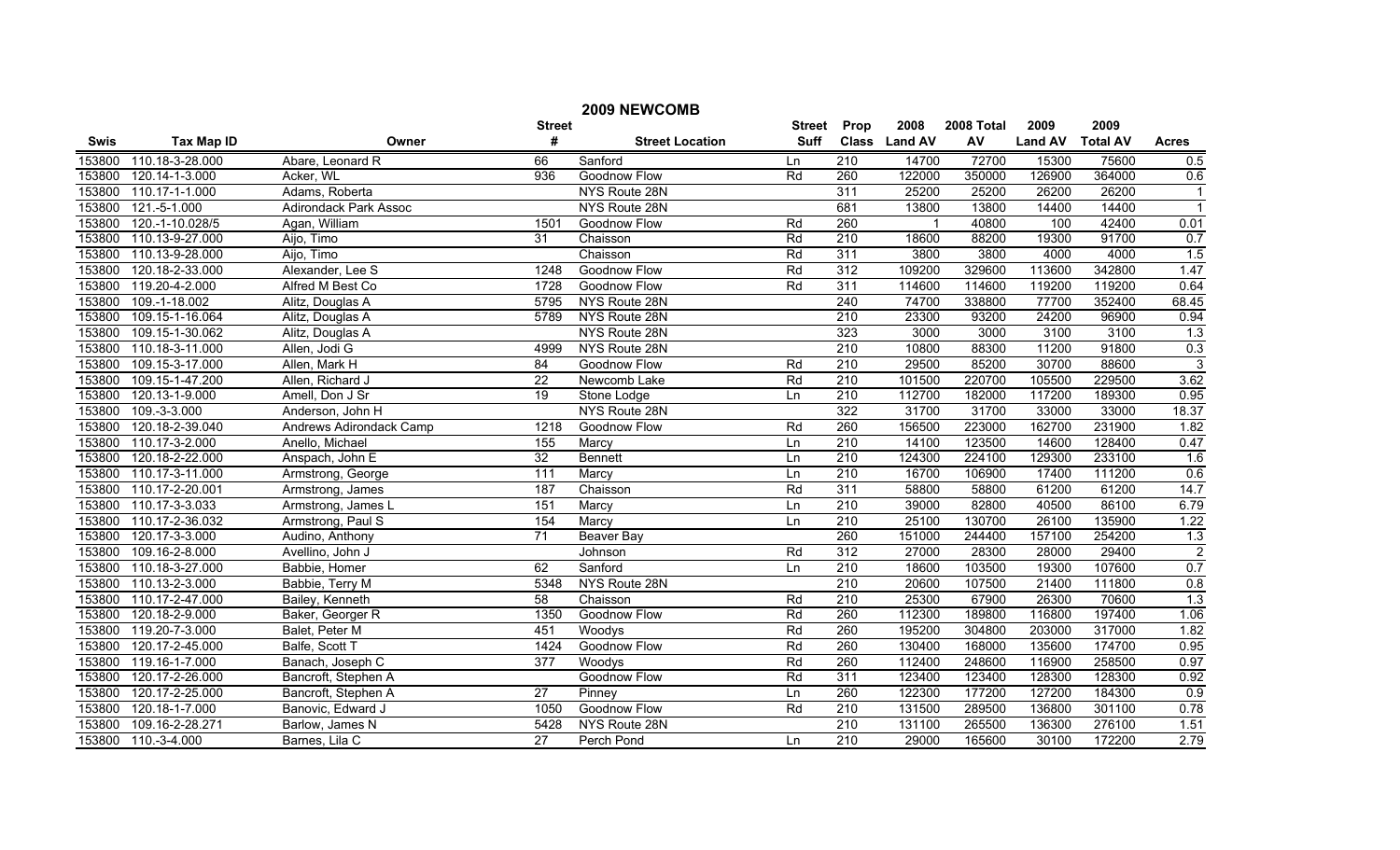|             |                   |                            |                 | 2009 NEWCOMB           |               |                  |               |            |                |                 |                |
|-------------|-------------------|----------------------------|-----------------|------------------------|---------------|------------------|---------------|------------|----------------|-----------------|----------------|
|             |                   |                            | <b>Street</b>   |                        | <b>Street</b> | Prop             | 2008          | 2008 Total | 2009           | 2009            |                |
| <b>Swis</b> | <b>Tax Map ID</b> | Owner                      | #               | <b>Street Location</b> | <b>Suff</b>   |                  | Class Land AV | AV         | <b>Land AV</b> | <b>Total AV</b> | <b>Acres</b>   |
| 153800      | 120.18-2-5.000    | Barnes, Robert             | 1368            | Goodnow Flow           | Rd            | 311              | 98100         | 98100      | 102000         | 102000          | 0.97           |
| 153800      | 110.17-3-7.000    | Barrigar, Deborah L        | 135             | Marcy                  | Ln            | $\overline{210}$ | 16700         | 97000      | 17400          | 100900          | 0.6            |
| 153800      | 119.16-1-25.000   | Bartow, Douglas L III      | $\overline{12}$ | <b>Island View</b>     | Ln            | $\overline{210}$ | 119400        | 302600     | 124200         | 314700          | 1.13           |
| 153800      | 110.-3-21.000     | Bateson, Emily M           |                 | <b>Lower Works</b>     | Rd            | 311              | 24200         | 24200      | 25200          | 25200           | $\overline{4}$ |
| 153800      | 110.17-2-17.000   | Behuniak, Mark J           | 5098            | NYS Route 28N          |               | 210              | 14700         | 71300      | 14700          | 106400          | 0.5            |
| 153800      | 109.-3-1.000      | Bell, Kenneth S            |                 | NYS Route 28N          |               | 322              | 30800         | 30800      | 32000          | 32000           | 28.65          |
| 153800      | 120.13-1-23.022   | Benmosche, Michael A       | 159             | Woodys                 | Rd            | 210              | 128300        | 268900     | 133500         | 279700          | 1.14           |
| 153800      | 119.16-1-21.000   | <b>Benoit Family Trust</b> | 303             | Woodys                 | Rd            | 260              | 117500        | 180800     | 122200         | 188000          | 0.95           |
| 153800      | 120.13-1-39.000   | Berhaupt, John             | 81              | Woodys                 | Rd            | 210              | 115400        | 412200     | 120000         | 428700          | 1.6            |
| 153800      | 109.16-1-8.200    | Berninger, Walter F        |                 | NYS Route 28N          |               | 314              | 7200          | 7200       | 7500           | 7500            | 0.37           |
| 153800      | 109.16-1-9.000    | Berninger, Walter F        | $\overline{11}$ | <b>Dillon</b>          | Rd            | 210              | 96600         | 241100     | 96600          | 271820          | 0.34           |
| 153800      | $110.-3-7.000$    | Berry, Florence B          |                 | <b>Lower Works</b>     | Rd            | 311              | 22700         | 22700      | 23600          | 23600           | 2.66           |
| 153800      | 110.-3-18.000     | Berry, Florence B          | 62              | Lower Works            | Rd            | 210              | 26100         | 128000     | 27100          | 133100          | 2.79           |
| 153800      | 110.-3-6.000      | Berry, Florence B          | 69              | Lower Works            | Rd            | 210              | 27900         | 271000     | 29000          | 281800          | 2.36           |
| 153800      | 120.13-1-7.000    | Berry, Lucinda B           |                 | Goodnow Flow           | Rd            | 260              | 105700        | 133600     | 109900         | 138900          | 0.9            |
| 153800      | 120.13-1-8.000    | Berry, Lucinda B           |                 | Goodnow Flow           | Rd            | 311              | 105700        | 105700     | 109900         | 109900          | 0.94           |
| 153800      | 110.18-5-3.000    | Bickford, Gary             | 16              | Sanford                | Ln            | 210              | 12700         | 62300      | 13200          | 64800           | 0.4            |
| 153800      | 110.13-9-16.000   | <b>Bissell, Marvin</b>     | 14              | <b>Bissell</b>         | Loop          | 483              | 41800         | 109900     | 43500          | 114300          | 4.9            |
| 153800      | 110.13-10-3.000   | <b>Bissell, Marvin</b>     |                 | NYS Route 28N          |               | 314              | 26300         | 26300      | 27400          | 27400           | 4.1            |
| 153800      | 110.13-9-9.001    | Bissell, Marvin            | $\overline{20}$ | <b>Bissell</b>         | Loop          | 210              | 16700         | 87100      | 17400          | 55000           | 0.6            |
| 153800      | 110.-1-13.000     | Bissell, Marvin            |                 | Campsite               | Rd            | 311              | 37500         | 37500      | 39000          | 39000           | 33.8           |
| 153800      | 110.-1-27.100     | <b>Bissell, Marvin</b>     | 137             | Campsite               | Rd            | 322              | 83600         | 83600      | 86900          | 86900           | 113.32         |
| 153800      | 109.15-4-10.000   | Blanchette, Andrew         | 39              | <b>Goodnow Flow</b>    | Rd            | 312              | 21600         | 35200      | 22500          | 36600           | 31.2           |
| 153800      | 110.18-3-2.000    | Blanchette, Andrew J       | 5042            | NYS Route 28N          |               | 210              | 24800         | 122100     | 25800          | 127000          | 1.1            |
| 153800      | 109.16-6-5.000    | Bolan, Kevin               | 66              | Stubing                | Ln            | 210              | 125000        | 211400     | 130000         | 219900          | 1.25           |
| 153800      | 110.13-9-17.002   | Bolduc, Jeannot            | 8               | <b>Bissell</b>         | Loop          | 210              | 24800         | 114600     | 25800          | 119200          | 1.1            |
| 153800      | 120.14-1-5.000    | Bond, Kathryn H            | 946             | Goodnow Flow           | Rd            | 270              | 106600        | 130400     | 110800         | 135600          | 0.7            |
| 153800      | 110.13-1-4.000    | Bott, Donald R             | $\overline{17}$ | <b>Botts</b>           | PI            | 280              | 56501         | 402750     | 58800          | 418900          | 26.4           |
| 153800      | 109.15-3-10.000   | Bott, Joseph H             | 34              | <b>Goodnow Flow</b>    | Rd            | 210              | 12700         | 57500      | 13200          | 59800           | 0.4            |
| 153800      | 110.17-2-42.000   | Bott, Joseph H             | 186             | Chaisson               | Rd            | 240              | 28600         | 246800     | 28600          | 271800          | 20             |
| 153800      | 121.-2-9.000      | Bott, Joseph H             |                 | NYS Route 28N          |               | 910              | 46700         | 46700      | 48600          | 48600           | 68.1           |
| 153800      | 120.14-1-7.002    | Bowers, Timothy B          | 1018            | Goodnow Flow           | Rd            | 260              | 143700        | 233800     | 149500         | 243200          | 0.81           |
| 153800      | 120.18-2-30.000   | Braff, Michael H           | 1254            | Goodnow Flow           | Rd            | 210              | 114900        | 188400     | 119500         | 195900          | 1.96           |
| 153800      | 120.18-2-31.000   | Braff, Michael H           |                 | Goodnow Flow           | Rd            | 311              | 129200        | 129200     | 134400         | 134400          | 1.8            |
| 153800      | 120.17-2-33.000   | Bragg, Dennis              |                 | Goodnow Flow           | Rd            | 311              | 211400        | 211400     | 219900         | 219900          | 19.8           |
| 153800      | 120.17-2-34.000   | Bragg, Dennis              | $\overline{99}$ | Memory                 | Ln            | $\overline{210}$ | 256400        | 339100     | 266700         | 352700          | $\bf 8$        |
| 153800      | 110.17-3-16.000   | Brewer, James C            | $\overline{83}$ | Marcy                  | Ln            | $\overline{210}$ | 16700         | 83200      | 17300          | 86500           | 0.6            |
| 153800      | 120.14-1-18.000   | Brigham, Tommy C           | 1004            | <b>Goodnow Flow</b>    | Rd            | $\overline{210}$ | 105200        | 211200     | 109400         | 219600          | 0.39           |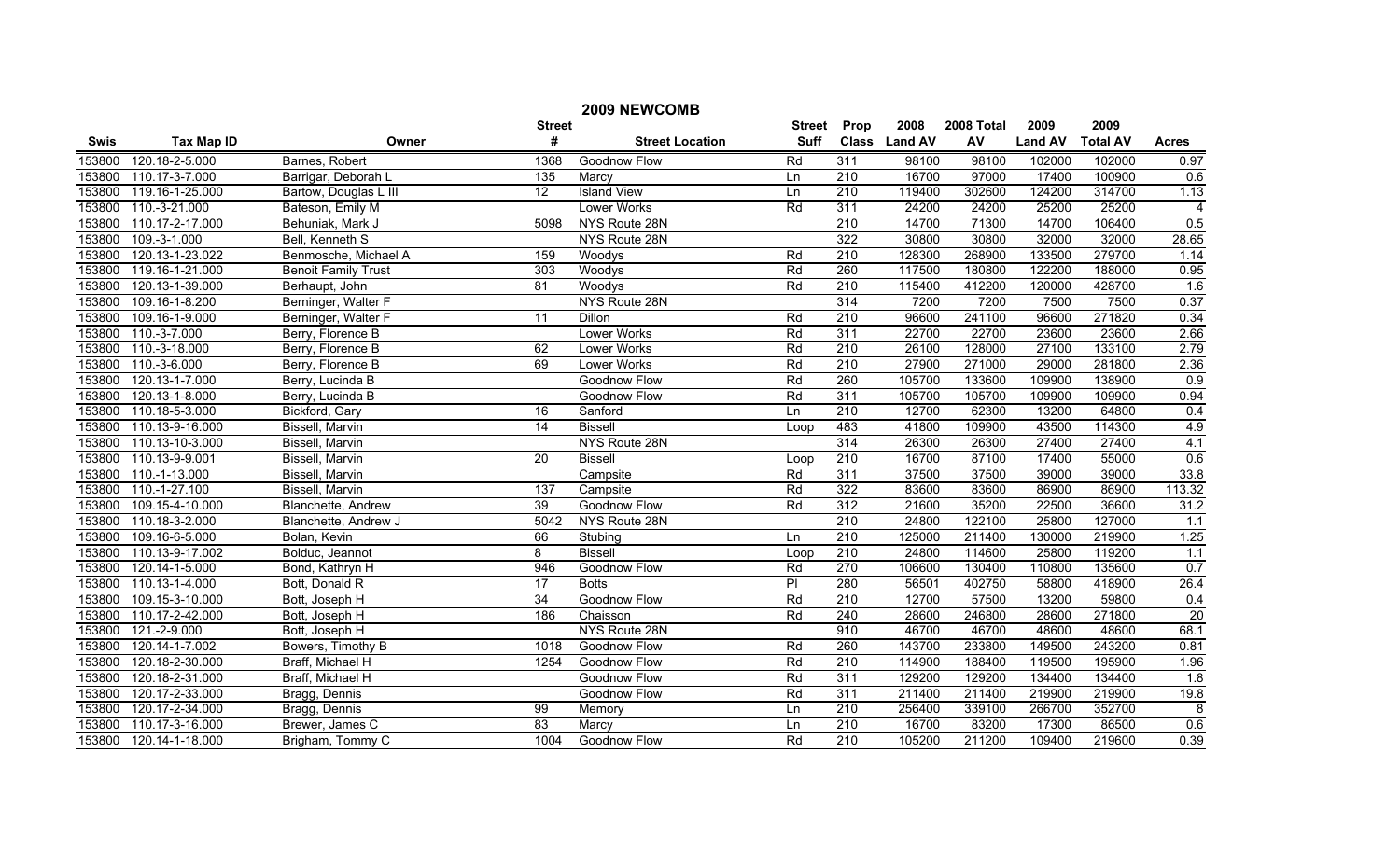|        |                   |                             |                 | 2009 NEWCOMB           |               |                  |               |            |                |                 |              |
|--------|-------------------|-----------------------------|-----------------|------------------------|---------------|------------------|---------------|------------|----------------|-----------------|--------------|
|        |                   |                             | <b>Street</b>   |                        | <b>Street</b> | Prop             | 2008          | 2008 Total | 2009           | 2009            |              |
| Swis   | <b>Tax Map ID</b> | Owner                       | #               | <b>Street Location</b> | <b>Suff</b>   |                  | Class Land AV | AV         | <b>Land AV</b> | <b>Total AV</b> | <b>Acres</b> |
| 153800 | 119.20-4-1.000    | Broderick, William B        | 1732            | Goodnow Flow           | Rd            | 260              | 123800        | 158800     | 128800         | 165200          | 0.8          |
| 153800 | 120.18-1-6.000    | Broughton, Richard W        | 1044            | Goodnow Flow           | Rd            | $\overline{210}$ | 105200        | 188100     | 109400         | 195600          | 0.4          |
| 153800 | 120.18-1-12.000   | Bruno, Anthony J            | 1070            | Goodnow Flow           | Rd            | 260              | 106600        | 173100     | 110800         | 180000          | 0.5          |
| 153800 | 119.20-3-4.000    | Bruno, Peter J              |                 | <b>Goodnow Flow</b>    | Rd            | 311              | 119600        | 119600     | 124400         | 124400          | 1.5          |
| 153800 | 119.20-3-5.000    | Bruno, Peter J              | 1854            | <b>Goodnow Flow</b>    | Rd            | 260              | 126000        | 208500     | 131000         | 216800          | 1.7          |
| 153800 | 119.16-1-26.000   | Brunswick, John T           | 10              | <b>Island View</b>     | Ln            | 260              | 115900        | 193600     | 120500         | 201300          | 0.9          |
| 153800 | 110.18-5-5.000    | Buckley, James J III        | 8               | Sanford                | Ln            | 210              | 12700         | 139500     | 32500          | 164400          | 1.1          |
| 153800 | 109.15-1-37.000   | <b>Budington William</b>    | 12              | Owens                  | Dr            | 210              | 16700         | 131100     | 17300          | 136300          | 0.6          |
| 153800 | 110.-2-1.004      | <b>Bunting Family V LLC</b> |                 | <b>Lower Works</b>     | Rd            | 911              | 185300        | 185300     | 192700         | 192700          | 373.35       |
| 153800 | $101.-4-1.200$    | <b>Bunting Family V LLC</b> |                 | Tahawus                | Rd            | 911              | 264700        | 264700     | 275300         | 275300          | 631.18       |
| 153800 | 110.-1-12.200     | <b>Bunting Family V LLC</b> |                 | Tahawus                | Rd            | 911              | 935300        | 935300     | 972700         | 972700          | 1766.99      |
| 153800 | 111.-3-9.000      | Bunting Family V LLC        |                 | Tahawus                | Rd            | 911              | 1241000       | 1241000    | 1290600        | 1290600         | 1843.26      |
| 153800 | 121.-5-3.000      | <b>Bunting Family V LLC</b> |                 | Tahawus                | Rd            | 911              | 158600        | 158600     | 164900         | 164900          | 266.3        |
| 153800 | 109.15-3-19.000   | Burdick, Gerald A           | 35              | Griffin                | Rd            | 210              | 26300         | 114400     | 27400          | 119000          | 1.73         |
| 153800 | 110.18-2-14.033   | Bureau, Allen               | 56              | Santanoni              | Dr            | 240              | 50100         | 285800     | 52100          | 297200          | 11.25        |
| 153800 | 110.18-3-6.000    | Bureau, Allen R             | 5024            | NYS Route 28N          |               | 210              | 26300         | 158500     | 27300          | 164800          | 1.7          |
| 153800 | 110.18-3-4.001    | Bureau, Allen R             |                 | NYS Route 28N          |               | 311              | 7300          | 7300       | 7600           | 7600            | 0.4          |
| 153800 | 110.18-3-5.003    | Bureau, Donald J            | 5036            | NYS Route 28N          |               | 210              | 25900         | 255000     | 26900          | 265200          | 1.56         |
| 153800 | 109.16-2-3.100    | Bureau, Gino S              | 14              | Anderson               | Ln            | 210              | 218600        | 281500     | 227400         | 292800          | 6.23         |
| 153800 | 110.13-5-1.002    | Bureau, Louisette           | 3               | <b>Hudson River</b>    | Rd            | 210              | 19200         | 147700     | 20000          | 153600          | 0.73         |
| 153800 | 110.13-1-11.000   | Burgess, Brad               |                 | NYS Route 28N          |               | 311              | 22500         | 22500      | 23400          | 23400           | 0.9          |
| 153800 | 110.18-4-9.000    | Burke, Joan A               | 39              | Sanford                | Ln            | 210              | 14700         | 121000     | 15200          | 125800          | 0.5          |
| 153800 | 119.20-5-3.000    | Burnett, John               | 29              | <b>Breezy Point</b>    | Ln            | $\overline{210}$ | 139000        | 180800     | 144500         | 188000          | 0.8          |
| 153800 | 110.-1-21.300     | Bush, Anne D                |                 | NYS Route 28N          |               | 322              | 43700         | 43700      | 45400          | 45400           | 34.8         |
| 153800 | 110.18-4-6.019    | Bush, Eugene C              | 3               | Sanford                | Ln            | 210              | 26800         | 114400     | 27900          | 119000          | 1.9          |
| 153800 | 121.7-4-1.000     | Bush, Eugene R              | 4662            | NYS Route 28N          |               | 210              | 24800         | 246800     | 25800          | 256700          | 1.1          |
| 153800 | 109.16-2-2.000    | Bush, Heidi M               | $\overline{7}$  | <b>Donks</b>           | Ln            | 210              | 115100        | 191500     | 119700         | 199200          | 0.74         |
| 153800 | 110.18-1-7.003    | Bush, Joanne M              | 86              | Marcy                  | Ln            | $\overline{210}$ | 30200         | 107400     | 31400          | 111700          | 3.26         |
| 153800 | 110.13-9-29.100   | Bush, Nathan L              | 3               | Chaisson               | Rd            | 210              | 32800         | 268400     | 34100          | 279100          | 4.3          |
| 153800 | 110.18-3-24.000   | Bush, Philip                | 48              | Sanford                | Ln            | 210              | 16700         | 81300      | 17400          | 84600           | 0.6          |
| 153800 | 110.18-2-10.100   | Bush, Raymond J             | $\overline{22}$ | Santanoni              | Dr            | 210              | 36500         | 219300     | 38000          | 228100          | 4.04         |
| 153800 | 109.15-1-12.001   | Bush, Raymond J             | 5638            | NYS Route 28N          |               | 220              | 25500         | 173400     | 26500          | 180300          | 1.39         |
| 153800 | 110.17-2-35.032   | Bush, Theodore              | 150             | Marcy                  | Ln            | 210              | 27000         | 129200     | 28100          | 134400          | 2.01         |
| 153800 | 109.16-1-13.002   | Bush, Tony                  | 16              | <b>Dillon</b>          | Rd            | 210              | 26300         | 355800     | 27300          | 370000          | 1.7          |
| 153800 | 120.13-1-5.000    | Buttner, Gregory            | 229             | Woodys                 | Rd            | 260              | 107700        | 135800     | 112000         | 141200          | 1.5          |
| 153800 | 109.15-1-19.000   | Buttolph, Katherine         | 8               | Fennessey              | Ln            | 260              | 98400         | 179300     | 102400         | 186500          | 2.04         |
| 153800 | 109.15-1-13.000   | Buttolph, Katherine         |                 | NYS Route 28N          |               | 311              | 14700         | 14700      | 15300          | 15300           | 0.42         |
| 153800 | 120.17-2-32.200   | Buzanowski, Stephen W       | 55              | Memory                 | Ln            | 260              | 124400        | 217000     | 129400         | 225700          | 1.8          |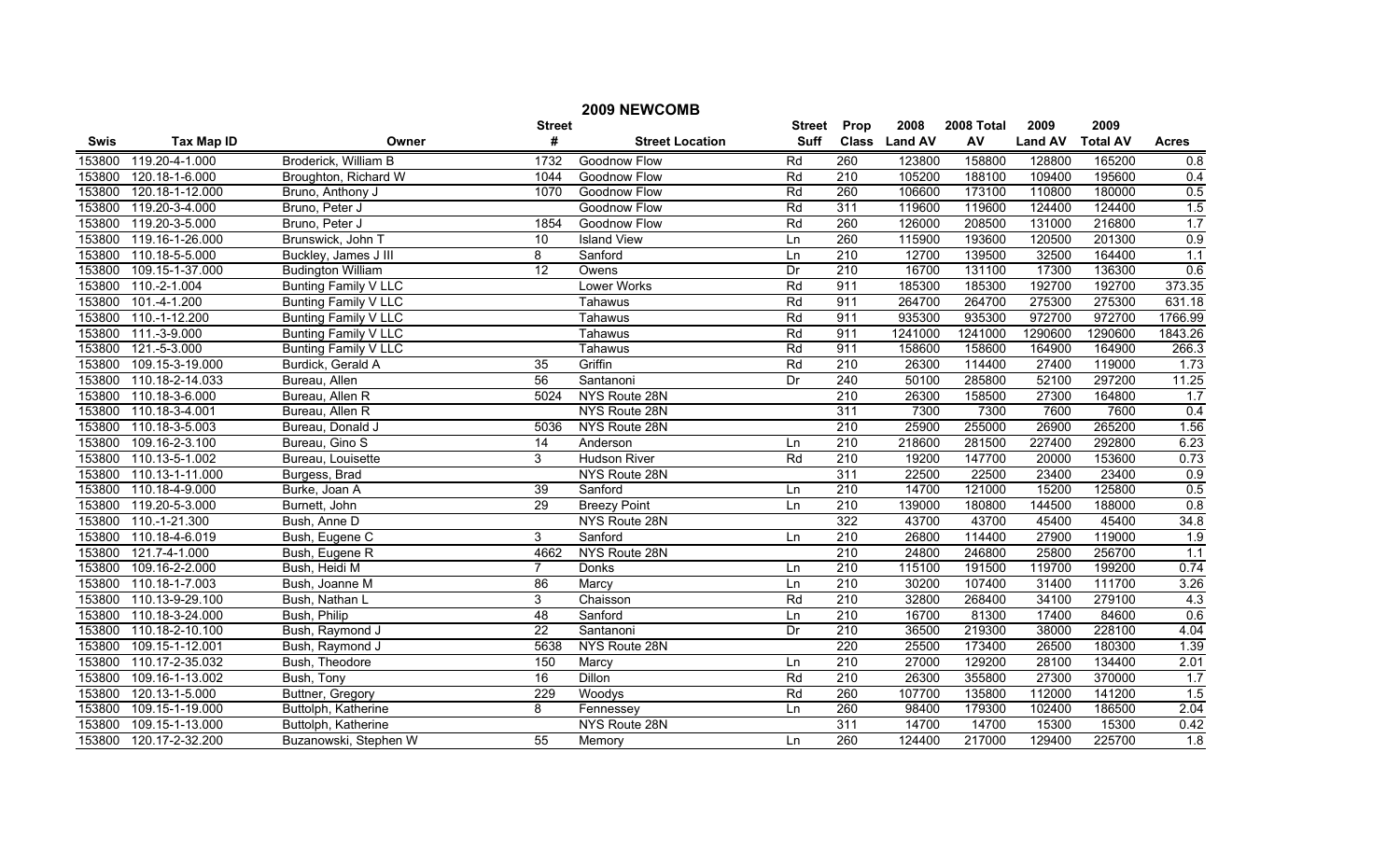|        |                        |                             |                 | 2009 NEWCOMB           |                |                  |               |            |                |                 |                |
|--------|------------------------|-----------------------------|-----------------|------------------------|----------------|------------------|---------------|------------|----------------|-----------------|----------------|
|        |                        |                             | <b>Street</b>   |                        | <b>Street</b>  | Prop             | 2008          | 2008 Total | 2009           | 2009            |                |
| Swis   | <b>Tax Map ID</b>      | Owner                       | #               | <b>Street Location</b> | <b>Suff</b>    |                  | Class Land AV | AV         | <b>Land AV</b> | <b>Total AV</b> | <b>Acres</b>   |
| 153800 | 120.18-2-10.000        | Callahan Donald P           | 1346            | Goodnow Flow           | Rd             | 260              | 111600        | 164200     | 116100         | 170800          | 1.09           |
| 153800 | 120.14-1-17.000        | Cameron, Myron H            | 1002            | Goodnow Flow           | Rd             | $\overline{210}$ | 118400        | 246600     | 123200         | 256500          | 0.6            |
| 153800 | 110.13-10-4.000        | <b>Campsite Road Trust</b>  | 49              | Campsite               | Rd             | 260              | 22900         | 74500      | 23800          | 77500           | 0.92           |
| 153800 | 110.17-3-20.000        | Canon, Charles A            | 163             | Marcy                  | Ln             | 210              | 14700         | 98300      | 15300          | 102200          | 0.5            |
| 153800 | 110.17-3-1.000         | Canon, George H             | 159             | Marcy                  | Ln             | 210              | 14700         | 123400     | 15300          | 128300          | 0.5            |
| 153800 | 109.16-1-4.000         | Caponera, Susan A           | 5608            | NYS Route 28N          |                | 260              | 11700         | 88200      | 12100          | 91700           | 0.6            |
| 153800 | 109.15-1-49.000        | Carpenter, Lori A           |                 | <b>Lake Harris</b>     | Rd             | 311              | 59000         | 59000      | 61400          | 61400           | 0.6            |
| 153800 | 110.13-9-29.200        | Caruso, James E             | 27              | Chaisson               | Rd             | 270              | 18500         | 25000      | 19200          | 26000           | $\overline{1}$ |
| 153800 | 121.7-1-6.000          | Cassidy, Eugene P           | 4772            | NYS Route 28N          |                | 270              | 14700         | 32900      | 15300          | 34200           | 0.5            |
| 153800 | 110.17-2-41.250        | Cave, John                  |                 | Chaisson               | Rd             | 322              | 39600         | 39600      | 41200          | 41200           | 31.2           |
| 153800 | 110.17-2-30.011        | Cave, John                  | 124             | Marcy                  | Ln             | 210              | 39500         | 72200      | 41100          | 75100           | -7             |
| 153800 | 109.16-4-9.000         | Cellela, Pasquale C         | 5421            | NYS Route 28N          |                | 210              | 25500         | 84700      | 26500          | 88100           | 1.4            |
| 153800 | 109.16-2-29.000        | Cerasani, Richard G         | 5426            | NYS Route 28N          |                | 210              | 114400        | 196700     | 119000         | 204600          | 0.76           |
| 153800 | 110.17-2-28.002        | Chapman, Walter             | 114             | Marcy                  | Ln             | 210              | 39300         | 146600     | 40900          | 152500          | 6.9            |
| 153800 | 110.17-2-41.112        | Chapman, Walter M           |                 | Chaisson               | Rd             | 311              | 41600         | 41600      | 43300          | 43300           | 13.8           |
| 153800 | 110.17-2-24.000        | Chase, Roger J              | 8               | Winebrook              | $\overline{C}$ | 210              | 22500         | 144000     | 23400          | 149800          | 0.9            |
| 153800 | 110.17-3-15.000        | Chase, Roger J              | 87              | Marcy                  | Ln             | 210              | 16700         | 107100     | 17400          | 111400          | 0.6            |
| 153800 | 110.18-1-5.000         | Chase, Roger J              | 78              | Marcy                  | Ln             | 210              | 16700         | 110300     | 17400          | 114700          | 0.6            |
| 153800 | 110.18-3-20.002        | Chase, Terry R              | 32              | Sanford                | Ln             | 210              | 23100         | 65300      | 24000          | 67900           | 0.93           |
| 153800 | 109.16-4-7.000         | Chatzky, Herbert            | 5461            | NYS Route 28N          |                | 210              | 31800         | 141800     | 33100          | 147500          | 3.9            |
| 153800 | 109.16-4-1.000         | Church Of The Nations Inc   |                 | NYS Route 28N          |                | 330              | 21800         | 21800      | 22700          | 22700           | 2.3            |
| 153800 | 110.13-2-2.000         | Citizens Telecom Of NY Inc  | 5354            | NYS Route 28N          |                | 831              | 10000         | 66739      | 10000          | 66739           | 0.11           |
| 153800 | 110.13-9-21.001        | <b>Clavins Holdings LLC</b> | $\overline{26}$ | <b>Bissell</b>         | Loop           | 483              | 20600         | 94200      | 21500          | 98000           | 0.8            |
| 153800 | 119.16-1-6.000         | Clum, Gary L                | 385             | Woodys                 | Rd             | 260              | 114100        | 199400     | 118700         | 207400          | 0.7            |
| 153800 | 120.17-2-10.052        | Cole, Marion A              | 1396            | <b>Goodnow Flow</b>    | Rd             | 210              | 112000        | 261700     | 116500         | 272200          | 1.1            |
| 153800 | 109.16-4-11.012        | Columbus, John A            | 5397            | NYS Route 28N          |                | 210              | 26700         | 170100     | 27800          | 176900          | 1.86           |
| 153800 | 120.18-2-41.000        | Conroy, Katherine           | 1212            | Goodnow Flow           | Rd             | 260              | 116300        | 129200     | 121000         | 134400          | 0.9            |
| 153800 | 119.16-1-16.100        | Conroy, William             | 323             | Woodys                 | Rd             | $\overline{210}$ | 135500        | 263800     | 141000         | 274400          | 0.92           |
| 153800 | 638.-9999-618.750/1881 | Continental Telephone Co    |                 | <b>Outside Plant</b>   |                | 836              | $\Omega$      | 233637     | $\mathbf{0}$   | 217904          | $\overline{0}$ |
| 153800 | 120.18-1-4.000         | Converse, Arnold            | 1036            | <b>Goodnow Flow</b>    | Rd             | 260              | 113000        | 174100     | 117600         | 181100          | 0.5            |
| 153800 | 110.17-2-44.000        | Cook, Leonard               |                 | Chaisson               | Rd             | 311              | 27700         | 27700      | 28800          | 28800           | 4.04           |
| 153800 | 109.16-1-13.100        | Cook, Leonard G             | 5574            | NYS Route 28N          |                | 210              | 128200        | 255200     | 133300         | 265400          | 1.75           |
| 153800 | 110.17-3-10.000        | Coon, Bruce W               | 117             | Marcy                  | Ln             | 210              | 16700         | 81400      | 17400          | 84700           | 0.6            |
| 153800 | 119.20-2-2.000         | Cormie, LeRoy G             | 1896            | <b>Goodnow Flow</b>    | Rd             | 260              | 141300        | 216100     | 146900         | 224700          | 0.98           |
| 153800 | 108.-3-1.000           | <b>Cornell University</b>   |                 | NYS Route 28N          |                | 613              | 26500         | 73500      | 27500          | 76400           | 7.5            |
| 153800 | 109.15-4-16.000        | Coughlin, David S           |                 | Goodnow Flow           | Rd             | 311              | 13000         | 13000      | 13500          | 13500           | 0.47           |
| 153800 | 109.15-4-5.001         | Coughlin, David S           | 89              | Goodnow Flow           | Rd             | 260              | 13900         | 68800      | 14500          | 71600           | 0.46           |
| 153800 | 110.13-9-23.022        | Couture, Pauline            | 5201            | NYS Route 28N          |                | $\overline{210}$ | 25000         | 130800     | 26000          | 136000          | 1.2            |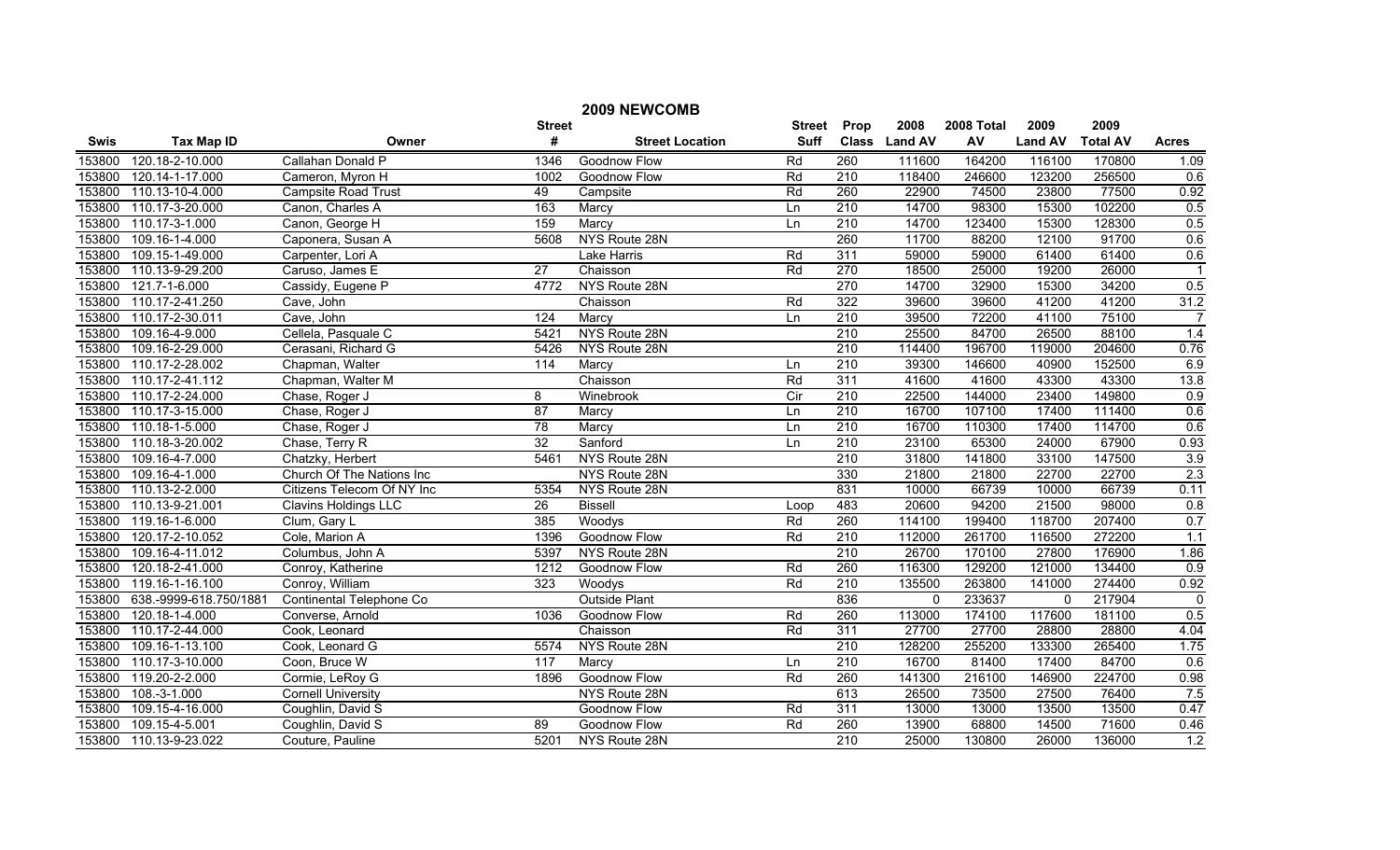|             |                   |                             |                 | 2009 NEWCOMB           |               |                  |               |            |                |                 |                |
|-------------|-------------------|-----------------------------|-----------------|------------------------|---------------|------------------|---------------|------------|----------------|-----------------|----------------|
|             |                   |                             | <b>Street</b>   |                        | <b>Street</b> | Prop             | 2008          | 2008 Total | 2009           | 2009            |                |
| <b>Swis</b> | <b>Tax Map ID</b> | Owner                       | #               | <b>Street Location</b> | Suff          |                  | Class Land AV | AV         | <b>Land AV</b> | <b>Total AV</b> | <b>Acres</b>   |
| 153800      | 119.16-1-11.000   | Crain, Robert E             | 10              | Cherry                 | Ln            | 260              | 113500        | 131800     | 118100         | 137100          | 1.83           |
| 153800      | 110.18-3-10.000   | CRE JV Mixed 15 NYS 3 Branc | 4995            | NYS Route 28N          |               | 462              | 8500          | 105600     | 8800           | 109800          | 0.32           |
| 153800      | $111.-3-1.100$    | Crocker, Arthur M           |                 | <b>Lower Works</b>     | Rd            | 910              | 51600         | 51600      | 53700          | 53700           | 130.16         |
| 153800      | 121.-4-1.000      | Crocker, Arthur M           |                 | NYS Route 28N          |               | 910              | 12600         | 12600      | 13100          | 13100           | 31.15          |
| 153800      | 111.-3-8.200      | Crocker, Arthur M           |                 | <b>Blue Ridge</b>      | Rd            | 910              | 36400         | 36400      | 37900          | 37900           | 91.9           |
| 153800      | $111.-3-3.000$    | Crocker, Chester            |                 | <b>Lower Works</b>     | Rd            | 322              | 56200         | 56200      | 58400          | 58400           | 53.2           |
| 153800      | 111.-3-5.000      | Crocker, Chester            |                 | <b>Lower Works</b>     | Rd            | 322              | 47500         | 47500      | 49400          | 49400           | 41.73          |
| 153800      | 111.-3-6.000      | Crocker, Chester            |                 | <b>Blue Ridge</b>      | Rd            | 311              | 86500         | 86500      | 90000          | 90000           | 81.98          |
| 153800      | 111.-3-7.000      | Crocker, Chester            |                 | Lower Works            | Rd            | 322              | 52000         | 52000      | 54100          | 54100           | 38.98          |
| 153800      | 110.-3-16.000     | Crocker, Chester            | 153             | <b>Lower Works</b>     | Rd            | $\overline{240}$ | 69000         | 172300     | 71800          | 179200          | 56.57          |
| 153800      | 111.-3-4.000      | Crocker, Chester A          | 199             | Lower Works            | Rd            | 280              | 56401         | 259500     | 58700          | 269900          | 13.78          |
| 153800      | 120.18-2-40.048   | Cullen, Andrew W            | 1168            | Goodnow Flow           | Rd            | 210              | 112200        | 184800     | 112200         | 714925          | 0.55           |
| 153800      | 119.16-1-12.000   | Cullen, Gerald M            | 27              | Cherry                 | Ln            | 210              | 116800        | 201400     | 121500         | 209500          | 1.98           |
| 153800      | 110.-3-2.000      | Cummings, Robert L III      | 41              | <b>Lower Works</b>     | Rd            | $\overline{210}$ | 30700         | 115100     | 31900          | 119700          | 3.49           |
| 153800      | 120.18-2-38.000   | Cunningham, James J         | 1224            | Goodnow Flow           | Rd            | 260              | 116300        | 145600     | 120900         | 151400          | 0.9            |
| 153800      | 110.17-3-12.000   | Cunningham, James J         | 105             | Marcy                  | Ln            | 210              | 14700         | 113100     | 15300          | 117600          | 0.5            |
| 153800      | 120.14-1-1.000    | Currie, John V              | 932             | <b>Goodnow Flow</b>    | Rd            | 210              | 114800        | 428500     | 119400         | 445600          | 0.84           |
| 153800      | 109.16-6-4.000    | Curtis, David J             | 82              | Stubing                | Ln            | 210              | 125000        | 145000     | 130000         | 150800          | $\overline{1}$ |
| 153800      | 120.18-2-3.000    | Curtis, Scott C             | 1376            | <b>Goodnow Flow</b>    | Rd            | 260              | 114800        | 181400     | 119400         | 188700          | 1.06           |
| 153800      | 110.13-8-1.002    | Darrah, Melvin J Jr         | 36              | Chaisson               | Rd            | 210              | 25600         | 156200     | 26600          | 162400          | 3.24           |
| 153800      | 109.15-4-11.000   | Davis, Thomas               | 59              | Goodnow Flow           | Rd            | 270              | 10800         | 46200      | 11200          | 48000           | 0.3            |
| 153800      | 110.17-2-34.000   | Decoteau Richard            | 144             | Marcy                  | Ln            | $\overline{210}$ | 16700         | 112900     | 17400          | 117400          | 0.6            |
| 153800      | 110.18-3-26.000   | Degon, Patricia M           | 58              | Sanford                | Ln            | 210              | 16700         | 72600      | 17400          | 75500           | 0.6            |
| 153800      | 121.7-3-1.000     | Delczeg, Sarah              | 4590            | NYS Route 28N          |               | $\overline{210}$ | 22500         | 77000      | 23400          | 80100           | 0.9            |
| 153800      | 110.13-11-10.000  | Deloria, Robin              |                 | Campsite               | Rd            | 210              | 36700         | 155800     | 38100          | 162000          | 5.88           |
| 153800      | 120.13-1-41.000   | Delpha, Michael E           | $\overline{73}$ | Woodys                 | Rd            | 260              | 183400        | 244800     | 190700         | 254600          | 2.9            |
| 153800      | 109.15-1-38.000   | Demars, Clifford            | 18              | Owens                  | Dr            | 210              | 14700         | 125300     | 15300          | 130300          | 0.5            |
| 153800      | 110.18-4-14.000   | Demers, Charlotte           | $\overline{21}$ | Sanford                | Ln            | $\overline{210}$ | 14700         | 122800     | 15300          | 127700          | 0.5            |
| 153800      | 119.16-1-13.000   | Deno, Edward A Sr           | 31              | Joseph Mount           | Ln            | 260              | 114100        | 213000     | 118600         | 221500          | 2.1            |
| 153800      | 120.18-1-18.000   | DePasquale, James M         |                 | <b>Goodnow Flow</b>    | Rd            | 311              | 75400         | 75400      | 78400          | 78400           | 0.3            |
| 153800      | 120.18-1-17.000   | DePasquale, James M         |                 | <b>Goodnow Flow</b>    | Rd            | 311              | 146200        | 146200     | 152000         | 152000          | 1.5            |
| 153800      | 120.18-1-16.000   | DePasquale, James M         | 1098            | <b>Goodnow Flow</b>    | Rd            | 210              | 162200        | 633400     | 168700         | 658700          | 1.1            |
| 153800      | 109.15-1-39.060   | Dettbarn, Albert E          | 5628            | NYS Route 28N          |               | 260              | 10800         | 49300      | 11300          | 51300           | 0.3            |
| 153800      | 109.16-5-10.203   | Dickinson, David E          | 5605            | NYS Route 28N          |               | $\overline{210}$ | 35100         | 96400      | 36500          | 100300          | 5.22           |
| 153800      | 110.13-9-3.000    | Dickinson, Jeffrey W        | 31              | Campsite               | Rd            | 270              | 10800         | 25300      | 11200          | 26300           | 0.3            |
| 153800      | 109.16-1-11.110   | Dillon, Anne S              | 19              | Dillon                 | Rd            | $\overline{210}$ | 108400        | 235200     | 112700         | 244600          | 0.66           |
| 153800      | 109.15-1-10.001   | Dillon, John                | 5632            | NYS Route 28N          |               | $\overline{210}$ | 15900         | 75100      | 16500          | 78100           | 0.56           |
| 153800      | 109.16-1-11.120   | Dillon, Mark                |                 | <b>Dillon</b>          | Rd            | 210              | 77900         | 266800     | 81000          | 277500          | 0.67           |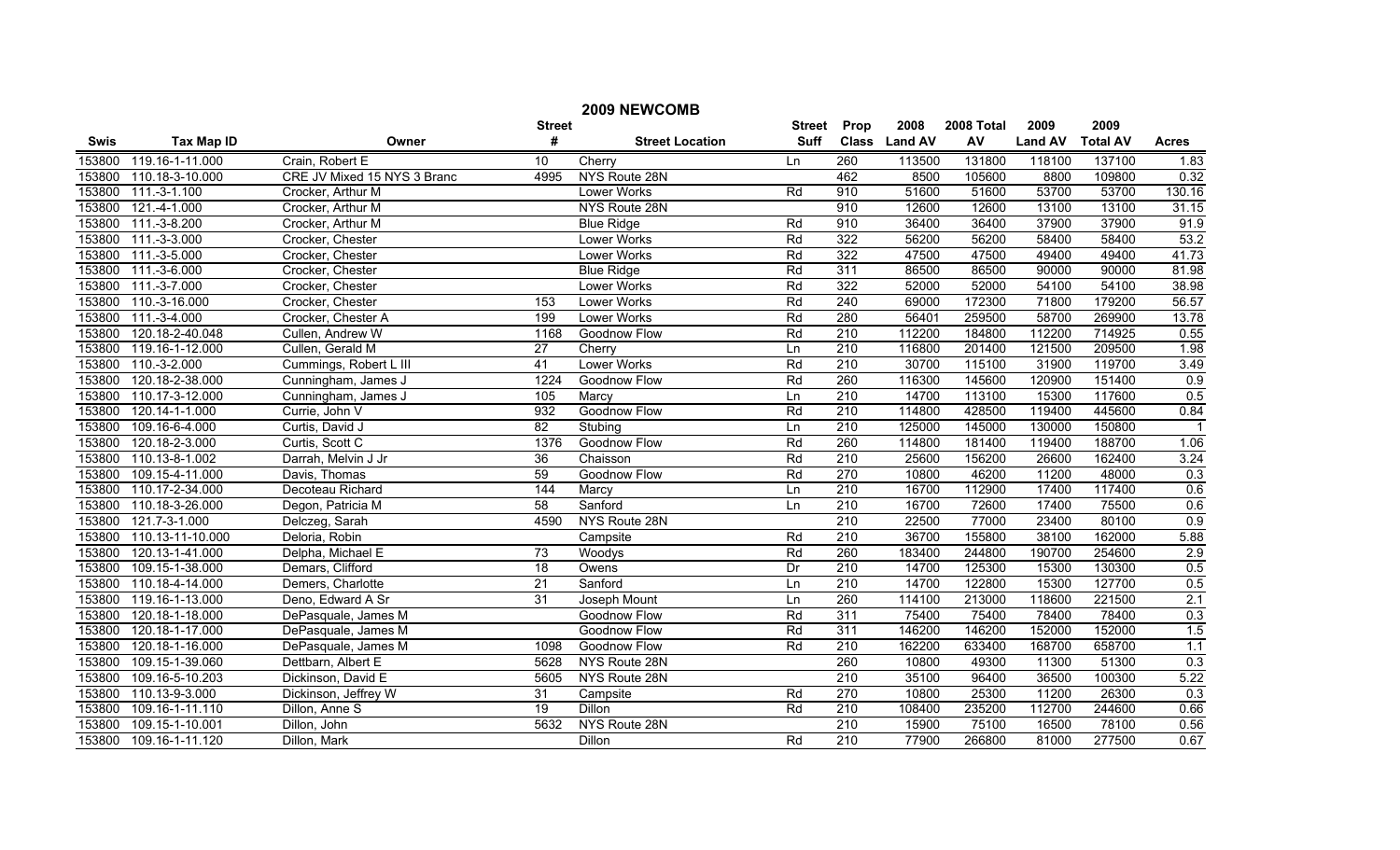|             |                   |                             |                | 2009 NEWCOMB           |                          |                  |               |            |                |                 |                         |
|-------------|-------------------|-----------------------------|----------------|------------------------|--------------------------|------------------|---------------|------------|----------------|-----------------|-------------------------|
|             |                   |                             | <b>Street</b>  |                        | <b>Street</b>            | Prop             | 2008          | 2008 Total | 2009           | 2009            |                         |
| <b>Swis</b> | <b>Tax Map ID</b> | Owner                       | #              | <b>Street Location</b> | Suff                     |                  | Class Land AV | AV         | <b>Land AV</b> | <b>Total AV</b> | <b>Acres</b>            |
| 153800      | 110.-1-21.100     | Dillon, Michael J           | 4861           | NYS Route 28N          |                          | 322              | 29200         | 29200      | 30400          | 30400           | 26.4                    |
| 153800      | 110.-1-21.400     | Dillon, Roger J             |                | NYS Route 28N          |                          | 322              | 36500         | 36500      | 38000          | 38000           | 26.2                    |
| 153800      | 120.14-1-19.000   | Dix, Bruce S                | 1014           | Goodnow Flow           | Rd                       | $\overline{210}$ | 93200         | 189800     | 96900          | 197400          | 0.3                     |
| 153800      | 120.18-2-35.000   | Dolan, Daniel A             | 1238           | <b>Goodnow Flow</b>    | Rd                       | 260              | 122900        | 168500     | 127800         | 175200          | 1.2                     |
| 153800      | 109.16-2-6.002    | Donk, Joanna R              | 27             | <b>Donks</b>           | Ln                       | 210              | 172100        | 336000     | 178900         | 349400          | 1.35                    |
| 153800      | 110.17-3-6.000    | Donohue, Raymond            | 139            | Marcy                  | Ln                       | 210              | 16700         | 82900      | 17400          | 86200           | 0.6                     |
| 153800      | 110.17-2-6.000    | Dougherty, Kevin J          |                | Chaisson               | Rd                       | 311              | 13200         | 13200      | 13700          | 13700           | 0.37                    |
| 153800      | 110.13-11-6.000   | Downey, Charles R           | 129            | Campsite               | Rd                       | 260              | 16700         | 77600      | 17400          | 80700           | 0.6                     |
| 153800      | 110.18-1-14.002   | Draper Donna L              | 5037           | NYS Route 28N          |                          | $\overline{210}$ | 18600         | 94800      | 19400          | 98600           | 0.7                     |
| 153800      | 109.15-3-13.030   | Draper, Wayne E             | 32             | Spring                 | $\overline{\mathsf{St}}$ | $\overline{210}$ | 32000         | 158700     | 33200          | 165000          | 4.1                     |
| 153800      | 120.13-1-37.000   | Drennen, Russell W          | 99             | Woodys                 | Rd                       | $\overline{210}$ | 112100        | 201100     | 116500         | 209100          | 0.8                     |
| 153800      | 110.17-2-10.501   | <b>Dressel Trust</b>        | 31             | Phillips Hill          | Rd                       | 240              | 52000         | 92500      | 54100          | 96200           | $\overline{12}$         |
| 153800      | 120.18-1-2.000    | Dressel, Roderick O         | 1028           | Goodnow Flow           | Rd                       | 260              | 105800        | 112600     | 110000         | 117100          | 0.5                     |
| 153800      | 120.18-1-8.000    | Drischler, Douglas W        | 1052           | Goodnow Flow           | Rd                       | 210              | 135800        | 217500     | 141200         | 226200          | 0.68                    |
| 153800      | 110.13-1-8.000    | Drosdowich, Richard         | 5251           | NYS Route 28N          |                          | $\overline{210}$ | 16700         | 110000     | 17400          | 114400          | 0.6                     |
| 153800      | 110.17-3-18.000   | Dubay, Harold               | 73             | Marcy                  | Ln                       | 210              | 16700         | 96900      | 17400          | 100800          | 0.6                     |
| 153800      | 110.17-2-53.001   | Duchon, Maire I             |                | NYS Route 28N          |                          | 210              | 26000         | 153700     | 27000          | 159800          | 1.6                     |
| 153800      | 119.20-5-8.009    | Duffy, Terence C            | 18             | <b>Breezy Point</b>    | Ln                       | 210              | 153500        | 278100     | 159600         | 289200          | 2.08                    |
| 153800      | 119.20-3-2.000    | Dugan, Patrick J            | 1872           | Goodnow Flow           | Rd                       | 260              | 153900        | 192400     | 160100         | 200100          | 1.7                     |
| 153800      | 120.17-2-5.000    | Duggan, Sheila L            | 85             | Beaver Bay             |                          | 260              | 111300        | 178200     | 115700         | 185300          | 0.96                    |
| 153800      | 109.15-1-17.000   | Duncan John H               | $\overline{4}$ | Fennessey              | Ln                       | $\overline{210}$ | 10800         | 81400      | 11300          | 84700           | 0.3                     |
| 153800      | 110.13-11-1.000   | Duncan, Mary C              |                | Johnson                | Rd                       | 311              | 19500         | 19500      | 20300          | 20300           | 1.4                     |
| 153800      | 120.17-2-8.000    | Dunn, Francis L             |                | <b>Goodnow Flow</b>    | Rd                       | 311              | 104800        | 104800     | 109000         | 109000          | 1.09                    |
| 153800      | 120.17-2-9.010    | Dunn, Francis L             | 21             | Loon Point             | Ln                       | $\overline{210}$ | 202700        | 302500     | 210800         | 314600          | 2.64                    |
| 153800      | 109.15-1-28.001   | Eagles Fish & Game Club Inc | 20             | Gibbs                  | Ln                       | 260              | 10800         | 72800      | 11200          | 75700           | 0.3                     |
| 153800      | 119.16-1-8.000    | Eberhardt, Lewis H          | 375            | Woodys                 | Rd                       | 260              | 111900        | 169800     | 116400         | 176600          | 1.2                     |
| 153800      | 119.20-5-5.000    | Edic, Paul W                | 39             | <b>Breezy Point</b>    | Ln                       | 260              | 139500        | 215800     | 145000         | 224400          | 0.8                     |
| 153800      | 110.-1-27.200     | Edick, Larry                | 162            | Campsite               | Rd                       | $\overline{210}$ | 32000         | 245000     | 33300          | 254800          | $\overline{\mathbf{4}}$ |
| 153800      | 120.13-1-38.000   | Edwards, Arthur D           | 91             | Woodys                 | Rd                       | 260              | 135500        | 256000     | 140900         | 266200          | 1.29                    |
| 153800      | 120.17-2-22.054   | Egger, John B               | 1388           | Goodnow Flow           | Rd                       | 260              | 113700        | 166100     | 118200         | 172700          | 1.05                    |
| 153800      | 120.18-1-14.000   | Ellis, Thomas L             | 1080           | <b>Goodnow Flow</b>    | Rd                       | 260              | 112700        | 183000     | 117200         | 190300          | 0.5                     |
| 153800      | 110.13-11-3.000   | Endicott, Ernest N Jr       | 20             | Snowshoe               | Ln                       | 270              | 18600         | 27900      | 19300          | 29000           | 0.7                     |
| 153800      | 120.18-2-12.000   | Endieveri, Michael E        | 1340           | Goodnow Flow           | Rd                       | 260              | 112900        | 228600     | 117400         | 237700          | 1.31                    |
| 153800      | 110.18-3-9.000    | Episcopal Church            | 4              | Adams                  | Ln                       | 620              | 12700         | 127100     | 13200          | 132200          | 0.4                     |
| 153800      | 110.17-2-15.000   | Erdmann, William J          | 5115           | NYS Route 28N          |                          | $\overline{210}$ | 7800          | 88400      | 8100           | 91900           | 0.2                     |
| 153800      | 110.17-2-16.000   | Erdmann, William J          |                | NYS Route 28N          |                          | 311              | 3900          | 3900       | 4100           | 4100            | 0.1                     |
| 153800      | 119.20-4-6.000    | Erdmann, William J          | 1712           | Goodnow Flow           | Rd                       | 311              | 119900        | 119900     | 124700         | 124700          | 0.8                     |
| 153800      | 120.14-1-14.000   | <b>Essex County</b>         | 982            | Goodnow Flow           | Rd                       | 210              | 142100        | 283800     | 147800         | 295200          | $\overline{0.8}$        |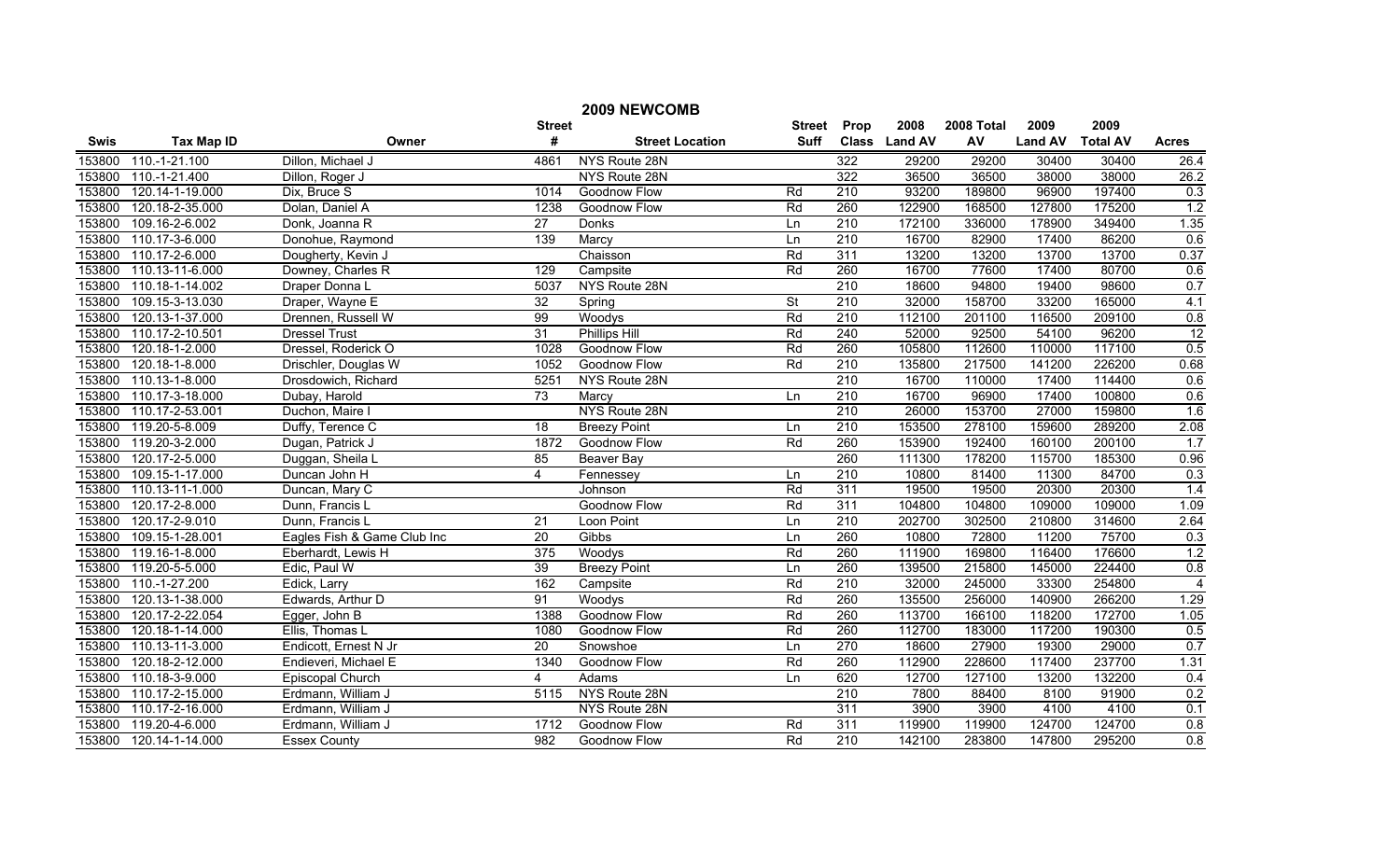|        |                       |                         |                 | 2009 NEWCOMB           |                          |                  |               |            |                |                 |                            |
|--------|-----------------------|-------------------------|-----------------|------------------------|--------------------------|------------------|---------------|------------|----------------|-----------------|----------------------------|
|        |                       |                         | <b>Street</b>   |                        | <b>Street</b>            | Prop             | 2008          | 2008 Total | 2009           | 2009            |                            |
| Swis   | <b>Tax Map ID</b>     | Owner                   | #               | <b>Street Location</b> | Suff                     |                  | Class Land AV | AV         | <b>Land AV</b> | <b>Total AV</b> | <b>Acres</b>               |
| 153800 | 120.18-2-26.000       | <b>Essex County</b>     | 1276            | Goodnow Flow           | Rd                       | 260              | 106400        | 112000     | 110700         | 116500          | 1.67                       |
| 153800 | 90.-1-4.000/1         | <b>Essex County IDA</b> |                 | Sanford                | Ln                       | 843              | 25500         | 25500      | 26500          | 26500           | 0.01                       |
| 153800 | $90.-1-4.000$         | <b>Essex County IDA</b> |                 | Sanford                | Ln                       | 843              | 388000        | 388000     | 403500         | 403500          | 155.2                      |
| 153800 | 119.20-5-4.000        | Fahrenkopf, Nicholas    | 31              | <b>Breezy Point</b>    | Ln                       | 210              | 134800        | 237800     | 140200         | 247300          | 0.7                        |
| 153800 | 120.17-2-15.000       | Fazio, Cheri L          |                 | Goodnow Flow           | Rd                       | 311              | 85500         | 85500      | 88900          | 88900           | 1.07                       |
| 153800 | 120.17-2-16.000       | Fazio, Cheri L          | 6               | Loon Point             | Ln                       | 260              | 126300        | 191600     | 131400         | 199300          | 1.15                       |
| 153800 | 120.17-2-17.000       | Fazio, Cheri L          |                 | <b>Goodnow Flow</b>    | Rd                       | 311              | 109200        | 109200     | 113600         | 113600          | 1.4                        |
| 153800 | 119.20-3-13.000       | Fedo, Richard Jr        | 1876            | <b>Goodnow Flow</b>    | Rd                       | 210              | 147500        | 268600     | 153400         | 279300          | 1.1                        |
| 153800 | 109.15-3-20.000       | Fennessey, Lana         | $\overline{34}$ | Griffin                | Rd                       | $\overline{210}$ | 25800         | 94200      | 26900          | 98000           | 1.5                        |
| 153800 | 109.15-3-21.000       | Fennessey, Lana         |                 | Griffin                | Rd                       | 311              | 18500         | 18500      | 19200          | 19200           | $\overline{\phantom{0}}$ 1 |
| 153800 | 109.-3-2.000          | Fennessey, Lana         | 35              | NYS Route 28N          |                          | 322              | 10400         | 10400      | 10800          | 10800           | 12.3                       |
| 153800 | 109.15-1-15.000       | Fennessy, Lana          |                 | NYS Route 28N          |                          | 311              | 7800          | 7800       | 8100           | 8100            | 0.2                        |
| 153800 | 109.15-2-3.000        | Fennessy, Lana          |                 | NYS Route 28N          |                          | 311              | 21000         | 21000      | 21800          | 21800           | $\overline{2}$             |
| 153800 | 109.15-4-6.200        | Fennessy, Lana A        |                 | <b>Pine Tree</b>       | Rd                       | 311              | 800           | 800        | 800            | 800             | 0.3                        |
| 153800 | 109.-3-4.000          | Fennessy, Lana A        |                 | NYS Route 28N          |                          | 322              | 26300         | 26300      | 27400          | 27400           | 21.74                      |
| 153800 | 120.17-2-24.053       | Fenton, James T         | 1394            | <b>Goodnow Flow</b>    | Rd                       | 260              | 113700        | 185000     | 118200         | 192400          | 1.03                       |
| 153800 | 120.17-2-47.000       | Fibiger, William W      | 1416            | Goodnow Flow           | Rd                       | 210              | 119400        | 302400     | 124200         | 314500          | 1.85                       |
| 153800 | 109.15-3-9.000        | Fifield, John P         | $\overline{18}$ | Spring                 | $\overline{\mathsf{St}}$ | 210              | 32300         | 103600     | 32300          | 108600          | 4.1                        |
| 153800 | 110.13-9-8.000        | Fifield, Norman F       | 44              | Campsite               | Rd                       | 210              | 14700         | 84700      | 15300          | 88100           | 0.5                        |
| 153800 | 109.16-5-2.000        | Fifield, Norman J       | 5629            | NYS Route 28N          |                          | 210              | 12700         | 93100      | 13200          | 96800           | 0.4                        |
| 153800 | 109.15-3-16.002       | Finch, Duane W          | $\overline{23}$ | Griffin                | Rd                       | $\overline{210}$ | 21400         | 111800     | 22300          | 116300          | 0.84                       |
| 153800 | 109.15-4-3.000        | Fissette, Roger         | 35              | <b>Pine Tree</b>       | Rd                       | 210              | 27500         | 106000     | 28600          | 110200          | 2.4                        |
| 153800 | 119.20-3-8.200        | Fitzgerald, John        | 1846            | Goodnow Flow           | Rd                       | 210              | 144600        | 319000     | 150400         | 331800          | 1.3                        |
| 153800 | 120.18-2-7.000        | Flynn, James S          | 1360            | Goodnow Flow           | Rd                       | 270              | 102200        | 146500     | 106300         | 152400          | 1.05                       |
| 153800 | 120.18-2-6.000        | Flynn, Mary A           | 1362            | Goodnow Flow           | Rd                       | $\overline{210}$ | 111400        | 174000     | 115900         | 181000          | 1.01                       |
| 153800 | 109.16-5-6.002        | Fontaine, Gerold        | 5621            | NYS Route 28N          |                          | $\overline{210}$ | 27800         | 149700     | 28900          | 155700          | 2.3                        |
| 153800 | 119.20-2-3.000        | Frederick, William J    | 1884            | Goodnow Flow           | Rd                       | 260              | 139300        | 193600     | 144800         | 201300          | 0.93                       |
| 153800 | 120.18-2-42.000       | Freiman, Steven         | 1204            | Goodnow Flow           | Rd                       | $\overline{210}$ | 119500        | 230500     | 124300         | 239700          | 1.74                       |
| 153800 | 109.-1-29.001         | Friend, Clive P         | 5859            | NYS Route 28N          |                          | 280              | 46101         | 77900      | 47900          | 81000           | 28.06                      |
| 153800 | 120.17-2-31.000       | Fries, Travis M         | 51              | Memory                 | Ln                       | 210              | 124100        | 228000     | 129000         | 237100          | 1.96                       |
| 153800 | 119.16-1-27.000       | Frost, Linda            | 29              | <b>Island View</b>     | Ln                       | 210              | 112100        | 179500     | 116600         | 186700          | $\overline{1}$             |
| 153800 | 110.13-9-18.001       | Fuller, Stephen         | 30              | <b>Bissell</b>         | Loop                     | 423              | 5100          | 40600      | 5300           | 42200           | 0.13                       |
| 153800 | 110.17-2-19.000       | Fuller, Stephen W       | 5095            | NYS Route 28N          |                          | 210              | 10800         | 96400      | 11300          | 100300          | 0.3                        |
| 153800 | 110.17-2-11.113       | Fuller, Stephen W       |                 | NYS Route 28N          |                          | 311              | 19100         | 19100      | 19900          | 19900           | 1.22                       |
| 153800 | 110.17-3-5.033        | Garand, Douglas         | 143             | Marcy                  | Ln                       | 210              | 23700         | 145100     | 24600          | 150900          | 0.96                       |
| 153800 | 109.15-4-8.000        | Garrand, Michael E      | 5699            | NYS Route 28N          |                          | 283              | 25500         | 114300     | 26500          | 118900          | 1.4                        |
| 153800 | 109.15-4-7.000        | Garrand, Michael E      | 3               | Pine Tree              | Rd                       | $\overline{210}$ | 3900          | 82900      | 4000           | 86200           | 0.1                        |
|        | 153800 119.20-2-4.000 | Garretson, William      | 1878            | <b>Goodnow Flow</b>    | Rd                       | 260              | 141400        | 222500     | 147100         | 231400          | 0.88                       |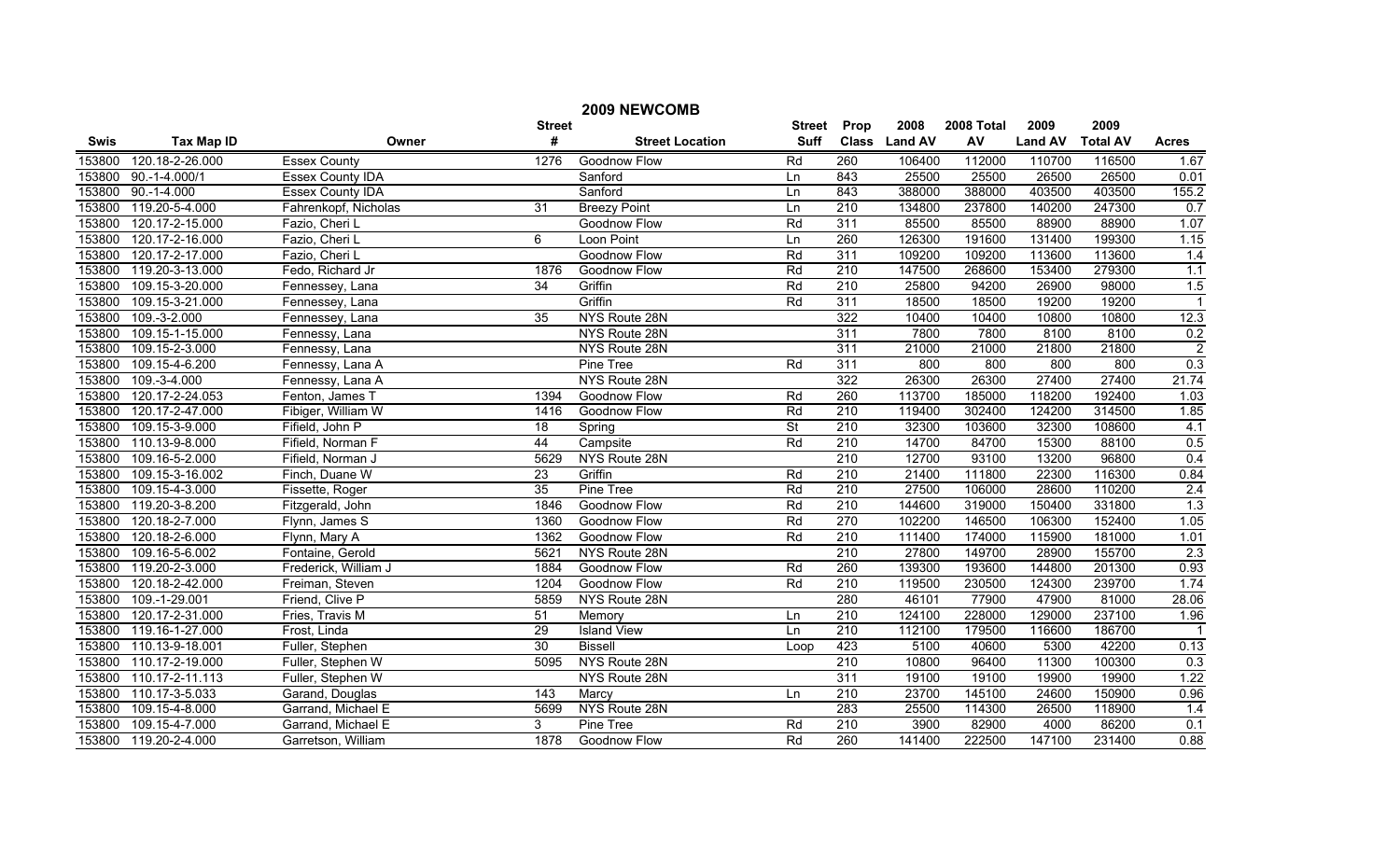|             |                   |                                  |                 | 2009 NEWCOMB           |               |                  |               |            |                |                 |                  |
|-------------|-------------------|----------------------------------|-----------------|------------------------|---------------|------------------|---------------|------------|----------------|-----------------|------------------|
|             |                   |                                  | <b>Street</b>   |                        | <b>Street</b> | Prop             | 2008          | 2008 Total | 2009           | 2009            |                  |
| <b>Swis</b> | <b>Tax Map ID</b> | Owner                            | #               | <b>Street Location</b> | Suff          |                  | Class Land AV | AV         | <b>Land AV</b> | <b>Total AV</b> | <b>Acres</b>     |
| 153800      | 120.17-3-7.000    | Garvilla, Brian M                | 51              | Beaver Bay             |               | 210              | 142100        | 213200     | 147800         | 221700          | 1.3              |
| 153800      | 120.17-2-3.003    | Garvilla, Joseph B               | 81              | Beaver Bay             |               | $\overline{210}$ | 213000        | 451100     | 221500         | 469100          | 2.94             |
| 153800      | 120.17-2-6.000    | Garvilla, Michael J              | $\frac{105}{2}$ | <b>Beaver Bay</b>      |               | $\overline{210}$ | 134200        | 457500     | 139600         | 475800          | 2.43             |
| 153800      | 120.18-1-9.000    | Garvilla, Richard J              | 1056            | <b>Goodnow Flow</b>    | Rd            | 210              | 134900        | 185900     | 140300         | 193300          | 0.83             |
| 153800      | 110.13-10-1.000   | <b>GF Independents Hntg Club</b> | 47              | Campsite               | Rd            | 260              | 14700         | 71600      | 15300          | 74500           | 0.5              |
| 153800      | 110.18-1-4.000    | Gibbons, Robert T                | 72              | Marcy                  | Ln            | 210              | 16700         | 71400      | 17400          | 74300           | 0.6              |
| 153800      | 109.15-1-22.000   | Gibbs, Anthony                   |                 | NYS Route 28N          |               | 311              | 800           | 800        | 800            | 800             | 0.15             |
| 153800      | 109.16-5-3.000    | Gibbs, Richard R                 | 5625            | NYS Route 28N          |               | 210              | 16700         | 124300     | 17400          | 129300          | 0.6              |
| 153800      | 120.-1-10.028/7   | Gibbs, Richard R                 | 1435            | Goodnow Flow           | Rd            | 260              |               | 40800      | 100            | 42400           | 0.01             |
| 153800      | 109.15-3-6.000    | Gilnack, Gerald M                | 55              | Pine Tree              | Rd            | $\overline{210}$ | 44800         | 121500     | 46600          | 126400          | 9.1              |
| 153800      | 120.17-4-3.000    | Ginsberg, Roy H                  | 1640            | <b>Goodnow Flow</b>    | Rd            | $\overline{210}$ | 142100        | 456800     | 147800         | 475100          | 1.4              |
| 153800      | 110.18-4-4.000    | Gomez, Bruce                     | 61              | Sanford                | Ln            | 210              | 16700         | 110700     | 17300          | 115100          | 0.6              |
| 153800      | 110.18-3-21.016   | Gooden, Michael K                | 36              | Sanford                | Ln            | 210              | 24700         | 81800      | 25700          | 85100           | 1.08             |
| 153800      | 120.-1-11.025     | Goodnow Flow Assoc Inc           |                 | Goodnow Flow           | Rd            | 315              | 11000         | 11000      | 11400          | 11400           | 488.7            |
| 153800      | 119.20-6-3.000    | Gottwald, Hans B                 | 1672            | Goodnow Flow           | Rd            | 260              | 179200        | 212000     | 186400         | 220500          | 2.2              |
| 153800      | 109.15-1-24.001   | Gould, David                     | $\overline{12}$ | Gibbs                  | Ln            | 260              | 7800          | 81100      | 8100           | 84300           | 0.2              |
| 153800      | 110.13-9-19.002   | Goulet, Gerald                   | 5204            | NYS Route 28N          |               | 210              | 25400         | 130800     | 26400          | 136000          | 1.37             |
| 153800      | 110.-3-8.000      | Granny's House LLC               |                 | Sanford                | Ln            | 314              | 10900         | 10900      | 11300          | 11300           | 2.74             |
| 153800      | 110.-3-9.000      | Granny's House LLC               | 95              | <b>Lower Works</b>     | Rd            | 210              | 25200         | 121700     | 26200          | 126600          | 2.41             |
| 153800      | 109.15-1-5.000    | Grant, Harold                    |                 | NYS Route 28N          |               | 311              | 15100         | 15100      | 15700          | 15700           | 0.9              |
| 153800      | 109.15-1-6.000    | Grant, Harold                    | $\overline{31}$ | Fennessey              | Ln            | 260              | 91000         | 143500     | 94600          | 149200          | 0.5              |
| 153800      | 109.16-2-21.035   | Gratto, Graclee                  | 24              | Anderson               | Ln            | 210              | 88000         | 180400     | 91500          | 187600          | 0.7              |
| 153800      | 110.17-2-3.000    | Gravelding, Constance            | 41              | Chaisson               | Rd            | 260              | 12700         | 34000      | 13200          | 35400           | 0.4              |
| 153800      | 119.16-1-5.000    | Graves, John A                   | 389             | Woodys                 | Rd            | 260              | 114900        | 161400     | 119500         | 167900          | 0.62             |
| 153800      | 120.17-2-43.000   | <b>Greene Family Trust</b>       | 1436            | Goodnow Flow           | Rd            | 210              | 127700        | 382000     | 132800         | 397300          | 1.5              |
| 153800      | 119.20-3-9.113    | Greene, Ralph J Jr               | 1792            | Goodnow Flow           | Rd            | 260              | 65600         | 160600     | 68200          | 167000          | $\overline{4}$   |
| 153800      | 109.15-4-15.000   | Gregory, Michael J               | 81              | Goodnow Flow           | Rd            | 210              | 14700         | 104200     | 15300          | 108400          | 0.4              |
| 153800      | 109.15-4-14.000   | Gregory, Michael J               | 77              | Goodnow Flow           | Rd            | $\overline{210}$ | 14700         | 109100     | 15300          | 113500          | 0.5              |
| 153800      | 110.13-9-20.002   | Gregson, Blair                   | 5185            | NYS Route 28N          |               | 210              | 16100         | 107800     | 16700          | 112100          | 0.57             |
| 153800      | 120.17-3-4.000    | Groos, Frederick W               | 65              | <b>Beaver Bay</b>      | Rd            | 311              | 112600        | 112600     | 117100         | 117100          | $\overline{1}$   |
| 153800      | 109.16-2-1.000    | <b>Gross Family Trust</b>        | 42              | Johnson                | Rd            | 210              | 96400         | 185700     | 100200         | 193100          | 0.8              |
| 153800      | 109.16-1-15.017   | <b>Gross Family Trust</b>        |                 | Johnson                | Rd            | 311              | 19500         | 19500      | 20300          | 20300           | 1.4              |
| 153800      | 120.18-2-4.000    | Guertin, David S                 | 1370            | Goodnow Flow           | Rd            | 260              | 113000        | 186500     | 117600         | 194000          | 0.92             |
| 153800      | 120.13-1-42.000   | Guior, Richard A                 | 57              | Woodys                 | Rd            | 260              | 164200        | 293900     | 170800         | 305700          | 1.6              |
| 153800      | 109.16-5-11.000   | Gundrum, Maud N                  | 5589            | NYS Route 28N          |               | $\overline{210}$ | 25400         | 141000     | 26400          | 146600          | 1.36             |
| 153800      | 120.18-2-24.000   | Gutheil, Harry Jr                | $\overline{24}$ | <b>Bennett</b>         | Ln            | $\overline{210}$ | 114200        | 183100     | 118700         | 190400          | 1.4              |
| 153800      | 120.18-2-20.000   | Hager, Anthony J                 | 1304            | Goodnow Flow           | Rd            | $\overline{210}$ | 122700        | 418400     | 127600         | 435100          | 1.7              |
| 153800      | 109.16-2-11.000   | Hall, Ricci W                    | $\overline{34}$ | Johnson                | Rd            | $\overline{270}$ | 10800         | 27800      | 11200          | 28900           | $\overline{0.3}$ |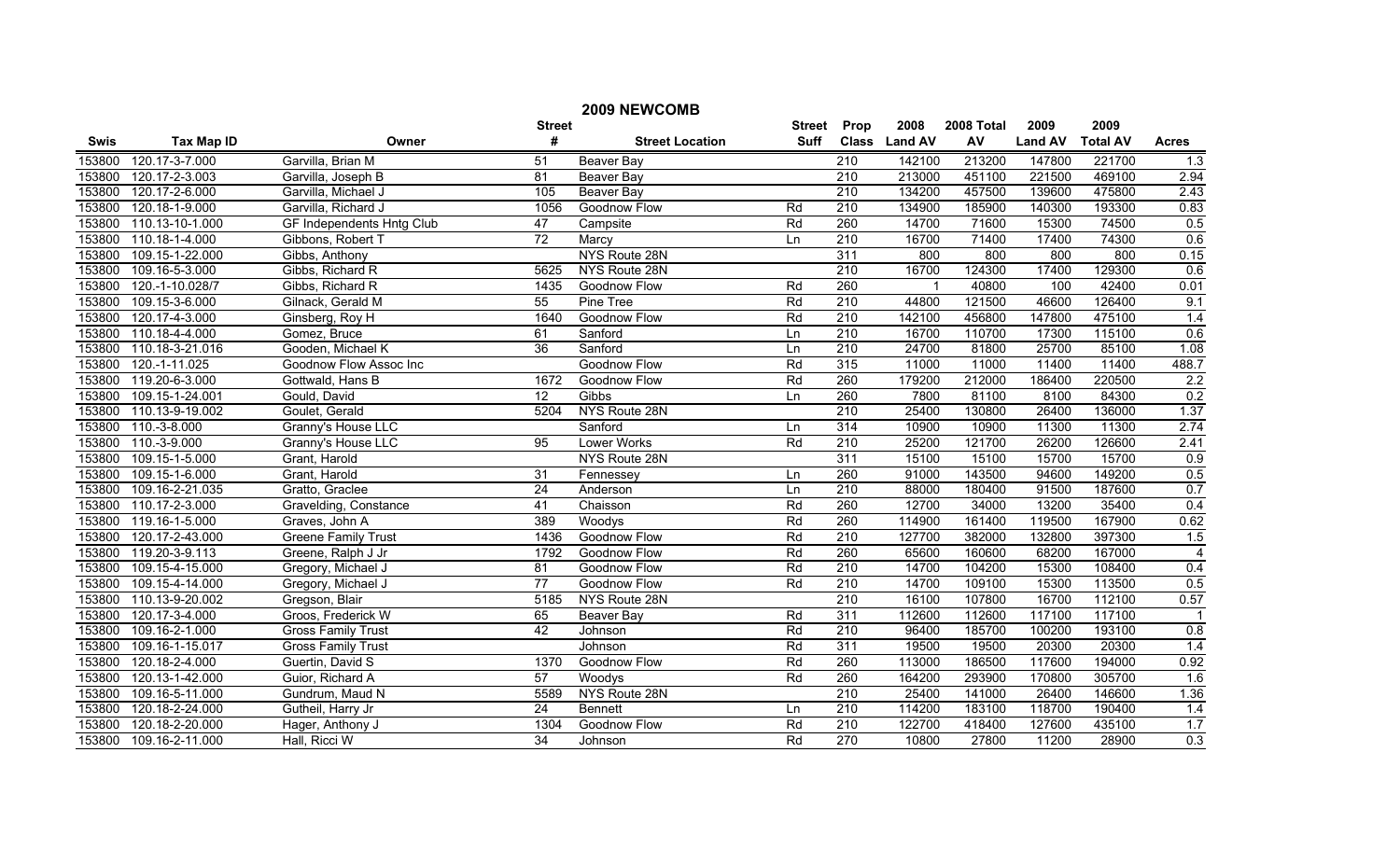|        |                   |                        |                 | 2009 NEWCOMB           |               |                  |               |            |                |                 |                |
|--------|-------------------|------------------------|-----------------|------------------------|---------------|------------------|---------------|------------|----------------|-----------------|----------------|
|        |                   |                        | <b>Street</b>   |                        | <b>Street</b> | Prop             | 2008          | 2008 Total | 2009           | 2009            |                |
| Swis   | <b>Tax Map ID</b> | Owner                  | #               | <b>Street Location</b> | <b>Suff</b>   |                  | Class Land AV | AV         | <b>Land AV</b> | <b>Total AV</b> | <b>Acres</b>   |
| 153800 | 109.16-4-4.000    | Hall, Virginia L       | 5473            | NYS Route 28N          |               | 210              | 12700         | 91600      | 13200          | 95300           | 0.4            |
| 153800 | 109.16-5-15.014   | Hall, William H        | 5561            | NYS Route 28N          |               | $\overline{210}$ | 15300         | 95500      | 15900          | 99300           | 0.53           |
| 153800 | 109.16-1-7.182    | Hamerman, Lois         | 41              | Johnson                | Rd            | $\overline{210}$ | 180000        | 315500     | 187200         | 328100          | 1.7            |
| 153800 | 109.15-3-2.001    | Hamilton, Edward L     | 5777            | NYS Route 28N          |               | 210              | 26800         | 130100     | 27900          | 135300          | 1.9            |
| 153800 | 110.18-2-2.002    | Hampson, Margaret S    | 35              | Santanoni              | Dr            | 210              | 28400         | 118200     | 29500          | 122900          | 2.54           |
| 153800 | 110.13-1-3.000    | Harbour-Kahl, Laura    |                 | NYS Route 28N          |               | 311              | 116300        | 116300     | 121000         | 121000          | 12.1           |
| 153800 | 110.13-1-2.000    | Harbour-Kahl, Laura    |                 | NYS Route 28N          |               | 311              | 24900         | 24900      | 25900          | 25900           | 3.6            |
| 153800 | 109.15-1-1.000    | Harding, Homer         | 29              | Fennessey              | Ln            | 260              | 17800         | 63200      | 18500          | 65700           | 0.66           |
| 153800 | 110.18-3-18.000   | Harrington, Jeanette M | 30              | Adams                  | Ln            | 210              | 14700         | 104500     | 15300          | 108700          | 0.5            |
| 153800 | 110.17-2-18.000   | Harrington, John E     | 5101            | NYS Route 28N          |               | $\overline{210}$ | 16700         | 61700      | 17400          | 64200           | 0.6            |
| 153800 | 110.13-9-14.000   | Harrington, Orbin      | 16              | Schraver               | Way           | 260              | 25000         | 58400      | 26000          | 60700           | 1.2            |
| 153800 | 110.17-2-5.000    | Harrington, Patricia L | 51              | Chaisson               | Rd            | 210              | 12700         | 86500      | 13200          | 90000           | 0.4            |
| 153800 | 119.16-1-1.002    | Hasko, Louis M         | 401             | Woodys                 | Rd            | 210              | 141800        | 256600     | 147500         | 266900          | 1.43           |
| 153800 | 119.20-7-6.000    | Hastings, Richard W    | 419             | Woodys                 | Rd            | 260              | 142700        | 229400     | 148400         | 238600          | 0.79           |
| 153800 | 120.17-3-6.000    | Hayes, James           | 57              | Beaver Bay             |               | 260              | 122300        | 235400     | 127200         | 244800          | $\overline{1}$ |
| 153800 | 121.7-1-7.000     | Hayes, Walter S Jr     | 4760            | NYS Route 28N          |               | 260              | 25000         | 47800      | 26000          | 49700           | 1.2            |
| 153800 | 109.15-5-6.000    | Helms, John D          | 5655            | NYS Route 28N          |               | 210              | 30300         | 137400     | 31500          | 142900          | 3.3            |
| 153800 | 109.15-3-3.100    | Helms, John J          | 5773            | NYS Route 28N          |               | 270              | 31800         | 89600      | 33100          | 93200           | 3.9            |
| 153800 | 109.15-3-3.200    | Helms, Joseph A        | 5769            | NYS Route 28N          |               | 270              | 14000         | 19100      | 14600          | 19900           | 1.4            |
| 153800 | 109.-3-9.000      | Helms, Kenneth         |                 | NYS Route 28N          |               | 311              | 119200        | 119200     | 124000         | 124000          | 40             |
| 153800 | 110.-1-22.033     | Helms, Kenneth A Jr    | 9               | Vanderwalker           | Way           | 322              | 39400         | 39400      | 41000          | 41000           | 90             |
| 153800 | 110.-1-23.032     | Helms, Kenneth A Jr    |                 | NYS Route 28N          |               | 910              | 25600         | 25600      | 26600          | 26600           | 58.6           |
| 153800 | 110.18-4-1.033    | Helms, Kenneth A Jr    | 75              | Sanford                | Ln            | 210              | 18600         | 233500     | 19300          | 242800          | 0.7            |
| 153800 | 109.16-5-9.002    | Helms, Kenneth A Sr    | 5611            | NYS Route 28N          |               | 210              | 34500         | 181000     | 35800          | 188200          | $\overline{5}$ |
| 153800 | 110.18-3-19.000   | Helms, Kenneth Sr      | 28              | Sanford                | Ln            | 210              | 14700         | 128900     | 15300          | 134100          | 0.5            |
| 153800 | 110.13-10-2.200   | Herrewyn, Dellajean    | 23              | Montayne               | Way           | 210              | 28700         | 125300     | 29800          | 130300          | 2.66           |
| 153800 | 120.17-2-27.000   | Hess, Lee F            | $\overline{22}$ | Pinney                 | Ln            | 260              | 128900        | 215000     | 134100         | 223600          | 0.9            |
| 153800 | 120.14-1-9.100    | Higgerson, Margaret G  | 964             | <b>Goodnow Flow</b>    | Rd            | 311              | 101500        | 101500     | 105600         | 105600          | 0.43           |
| 153800 | 120.14-1-8.003    | Higgerson, Margaret G  | 960             | <b>Goodnow Flow</b>    | Rd            | 260              | 150300        | 295400     | 156300         | 307200          | 0.93           |
| 153800 | 110.18-3-3.001    | Hlavaty, Scott         | 72              | Sanford                | Ln            | 210              | 14700         | 116900     | 15300          | 121600          | 0.5            |
| 153800 | 119.20-3-7.000    | Hoopes, Patricia B     |                 | <b>Goodnow Flow</b>    | Rd            | 311              | 121000        | 121000     | 125800         | 125800          | 1.4            |
| 153800 | 119.20-3-6.000    | Hoopes, Samuel P       | 1852            | Goodnow Flow           | Rd            | 311              | 136200        | 136200     | 141600         | 141600          | 2.4            |
| 153800 | 120.17-2-35.000   | Houck, Howard A        | 1474            | Goodnow Flow           | Rd            | 270              | 118600        | 160600     | 123300         | 167000          | 1.93           |
| 153800 | 110.18-1-10.000   | Hovel, Joseph          |                 | NYS Route 28N          |               | 311              | 50300         | 50300      | 52300          | 52300           | $\overline{6}$ |
| 153800 | 110.13-2-6.000    | Howard, Brooke E       |                 | NYS Route 28N          |               | 311              | 5600          | 5600       | 5800           | 5800            | 0.19           |
| 153800 | 120.18-2-14.000   | Howard, Clifton F Jr   | 1332            | Goodnow Flow           | Rd            | 210              | 112900        | 172300     | 117400         | 179200          | 1.31           |
| 153800 | 120.17-3-5.000    | Howard, George T       | 61              | Beaver Bay             |               | 260              | 125500        | 176600     | 130600         | 183700          | 1.1            |
| 153800 | 119.20-4-3.000    | Hubbard, Lynn A        | 1724            | <b>Goodnow Flow</b>    | Rd            | 260              | 137600        | 203000     | 143100         | 211100          | 0.73           |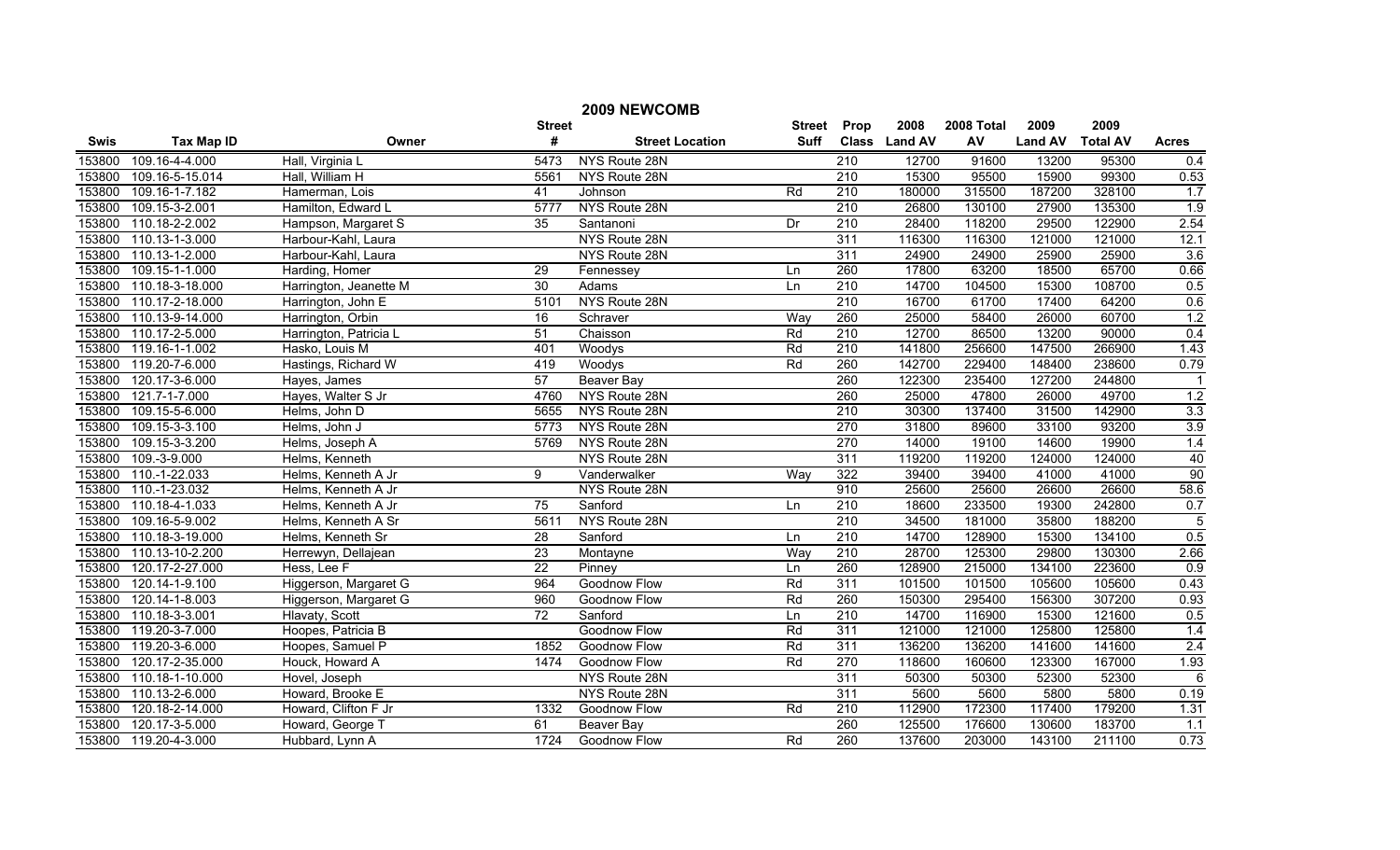|        |                      |                           |                 | 2009 NEWCOMB           |               |                  |               |            |                |                 |              |
|--------|----------------------|---------------------------|-----------------|------------------------|---------------|------------------|---------------|------------|----------------|-----------------|--------------|
|        |                      |                           | <b>Street</b>   |                        | <b>Street</b> | Prop             | 2008          | 2008 Total | 2009           | 2009            |              |
| Swis   | <b>Tax Map ID</b>    | Owner                     | #               | <b>Street Location</b> | <b>Suff</b>   |                  | Class Land AV | AV         | <b>Land AV</b> | <b>Total AV</b> | <b>Acres</b> |
| 153800 | 110.17-2-48.000      | Huguley, Albert C         | $\overline{54}$ | Chaisson               | Rd            | 210              | 12700         | 75200      | 13200          | 78200           | 0.4          |
| 153800 | 120.13-1-10.000      | Humphries, Robert L       |                 | Goodnow Flow           | Rd            | 311              | 111600        | 111600     | 116100         | 116100          | 0.94         |
| 153800 | 120.13-1-11.000      | Humphries, Robert L       | $\overline{13}$ | Stone Lodge            | Ln            | 260              | 123900        | 163000     | 128800         | 169500          | 0.98         |
| 153800 | 110.-1-19.040        | Hunter, David W           | 469             | Tahawus                | Rd            | 240              | 92700         | 209600     | 96400          | 218000          | 100          |
| 153800 | 109.16-2-32.000      | Ingraham, John H          | 5410            | NYS Route 28N          |               | 210              | 144900        | 247300     | 150700         | 257200          | 1.86         |
| 153800 | 119.20-7-4.000       | James, William III        | 449             | Woodys                 | Rd            | 260              | 125000        | 185800     | 130000         | 193200          | 0.8          |
| 153800 | 119.16-1-15.162      | Jansen, Albert            | $\overline{7}$  | Joseph Mount           | Ln            | 210              | 213400        | 337000     | 222000         | 350500          | 3.12         |
| 153800 | 120.17-2-30.000      | Jeffery, Delbert          | 10              | Pinney                 | Ln            | 210              | 148200        | 216000     | 108200         | 256800          | 0.92         |
| 153800 | 120.17-2-19.000      | Jenks, David A            | $\overline{2}$  | Loon Point             | Way           | 270              | 111600        | 121600     | 116100         | 126500          | 0.92         |
| 153800 | 120.17-2-21.022      | Jennings, Daniel          | 76              | Doe Haven              | Ln            | 260              | 176800        | 212200     | 183900         | 220700          | 1.9          |
| 153800 | 120.18-1-20.000      | Johnson, Jeffrey A        | 1104            | Goodnow Flow           | Rd            | 260              | 73900         | 199600     | 76900          | 207600          | 0.18         |
| 153800 | 109.15-3-12.026      | Johnson, Jill             | 10              | Griffin                | Rd            | 210              | 27800         | 130100     | 50500          | 166300          | 3.11         |
| 153800 | 109.16-1-1.181       | Johnson, Robert R         | 43              | Johnson                | Rd            | 210              | 123100        | 233400     | 128000         | 242700          | 1.7          |
| 153800 | 119.16-1-23.000      | Jonientz, Carolyn M       | 291             | Woodys                 | Rd            | 260              | 117100        | 237000     | 121800         | 246500          | 0.92         |
| 153800 | 120.17-2-23.024      | Jupin, Joseph             | 54              | Doe Haven              | Ln            | 260              | 164100        | 191900     | 170700         | 199600          | 2.3          |
| 153800 | 109.15-1-31.030      | Kane, James J             | $\overline{20}$ | Pine Tree              | Rd            | 210              | 18600         | 152600     | 19300          | 158700          | 0.7          |
| 153800 | 110.18-3-23.016      | Kavey, Barbara A          | 44              | Sanford                | Ln            | 210              | 25000         | 88600      | 26000          | 92100           | 1.21         |
| 153800 | 110.18-5-9.000       | Kearns, Barbara           | 4963            | NYS Route 28N          |               | 210              | 31000         | 181500     | 32300          | 188800          | 3.6          |
| 153800 | 110.13-11-8.001      | Keevern, Marie A          | 10              | Snowshoe               | Ln.           | 210              | 14700         | 68500      | 15200          | 71200           | 0.5          |
| 153800 | 110.13-9-13.000      | Keller, Arthur B          | $\overline{24}$ | Schraver               | Way           | 260              | 13200         | 63800      | 13800          | 66400           | 0.5          |
| 153800 | 109.15-1-34.000      | Kellogg, Michael W        | 5704            | NYS Route 28N          |               | 260              | 112400        | 154500     | 116900         | 160700          | 0.5          |
| 153800 | 109.15-1-35.063      | Kellogg, Michael W        | 5700            | NYS Route 28N          |               | 210              | 114100        | 228100     | 118600         | 237200          | 0.59         |
| 153800 | 120.13-1-12.000      | Kennedy, Dawn A           |                 | Goodnow Flow           | Rd            | 260              | 101700        | 120000     | 105800         | 124800          |              |
| 153800 | 120.13-1-31.000      | Kilmartin, Harold E       | $\overline{7}$  | <b>Black Bear</b>      | Ln            | $\overline{210}$ | 112700        | 184500     | 117200         | 191900          | 0.5          |
| 153800 | 120.-1-10.028/4      | Kilmartin, John J         | 1485            | Goodnow Flow           | Rd            | 210              | -1            | 107300     | 100            | 111600          | 0.01         |
| 153800 | 110.-3-11.000        | Kimball, Effie B          |                 | Lower Works            | Rd            | 322              | 32800         | 32800      | 34100          | 34100           | 10.15        |
| 153800 | 120.13-1-17.000      | King, James H             | 181             | Woodys                 | Rd            | 210              | 111200        | 318100     | 115600         | 330800          | 0.92         |
| 153800 | 110.-1-12.330        | King, James H             |                 | Campsite               | Rd            | 911              | 48800         | 48800      | 50800          | 50800           | 15           |
| 153800 | 110.13-9-26.000      | King, Kevin F             | 37              | Chaisson               | Rd            | 260              | 10800         | 44600      | 11200          | 46400           | 0.3          |
| 153800 | 120.13-1-45.000      | Kingsley, Kathleen A      | 47              | Woodys                 | Rd            | 260              | 118300        | 255600     | 123000         | 265800          | 1.4          |
| 153800 | 120.18-2-29.049      | <b>Kirby Family Trust</b> | 1166            | <b>Goodnow Flow</b>    | Rd            | 210              | 99100         | 246400     | 103100         | 256300          | 0.4          |
| 153800 | 109.15-3-1.031       | Klemow, Andrew G          | 48              | Spring                 | St            | 210              | 26300         | 162600     | 27300          | 169100          | 1.7          |
| 153800 | 109.16-4-5.000       | Klemow, Andrew G          |                 | NYS Route 28N          |               | 312              | 10200         | 21400      | 10700          | 22300           | 0.4          |
| 153800 | 120.13-1-36.000      | Kline, Robin L            | 101             | Woodys                 | Rd            | 260              | 113400        | 194500     | 118000         | 202300          | 0.65         |
| 153800 | 120.13-1-40.000      | Knapp, Robert S III       | 75              | Woodys                 | Rd            | 260              | 115000        | 204400     | 119600         | 212600          | 1.58         |
| 153800 | 119.20-6-2.000       | Knotek, John H            | 1682            | Goodnow Flow           | Rd            | 210              | 151200        | 450800     | 157200         | 468800          | 1.67         |
| 153800 | 110.-3-19.000        | Knox, Andrew B            | 36              | Lower Works            | Rd            | $\overline{210}$ | 29400         | 154000     | 30600          | 160200          | 2.94         |
|        | 153800 110.-3-10.000 | Knox, Ann B               | 56              | Perch Pond             | Ln            | 322              | 32800         | 32800      | 34100          | 34100           | 10.15        |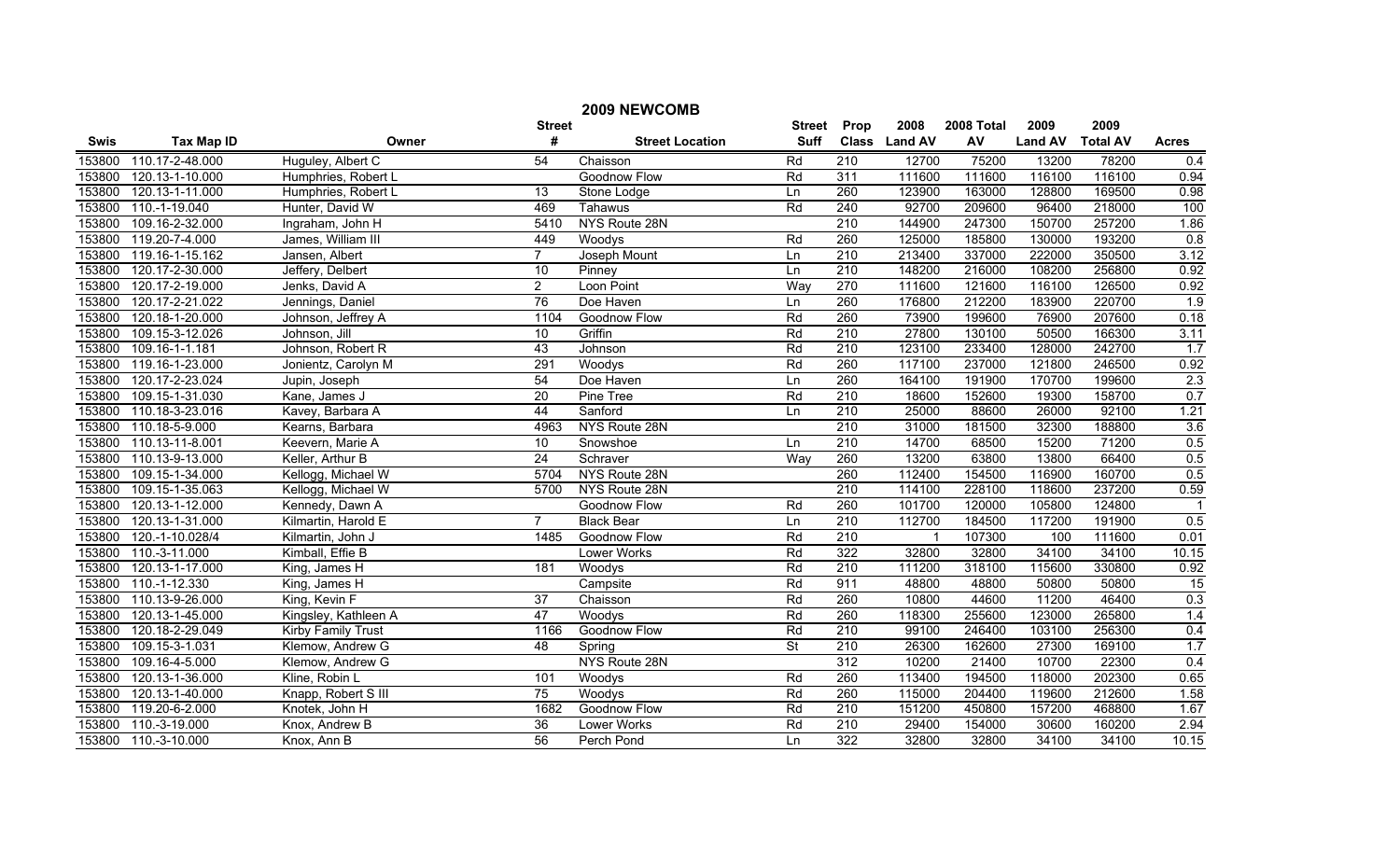|        |                       |                       |                 | 2009 NEWCOMB           |               |                  |               |            |                |                 |                  |
|--------|-----------------------|-----------------------|-----------------|------------------------|---------------|------------------|---------------|------------|----------------|-----------------|------------------|
|        |                       |                       | <b>Street</b>   |                        | <b>Street</b> | Prop             | 2008          | 2008 Total | 2009           | 2009            |                  |
| Swis   | <b>Tax Map ID</b>     | Owner                 | #               | <b>Street Location</b> | <b>Suff</b>   |                  | Class Land AV | AV         | <b>Land AV</b> | <b>Total AV</b> | <b>Acres</b>     |
| 153800 | 110.-1-15.001         | Krepline, Donald      | 187             | Chaisson               | Rd            | 270              | 49100         | 60800      | 51000          | 63200           | 61.7             |
| 153800 | 109.15-3-15.200       | Kuhnen, Betty J       | 16              | Griffin                | Rd            | $\overline{210}$ | 14700         | 108700     | 15200          | 113000          | 0.5              |
| 153800 | 110.18-4-17.033       | Kushi, Audrey         | $\overline{9}$  | Sanford                | Ln            | $\overline{210}$ | 26300         | 80900      | 27300          | 84100           | 1.7              |
| 153800 | 120.13-1-35.000       | LaBarge, Frank A      | 105             | Woodys                 | Rd            | 270              | 104800        | 153500     | 109000         | 159600          | 0.5              |
| 153800 | $110.-1-8.000$        | LaChappelle, Joyce B  |                 | NYS Route 28N          |               | 311              | 34400         | 34400      | 35800          | 35800           | 7.35             |
| 153800 | 120.14-1-15.000       | LaClair, William Jr   | 996             | Goodnow Flow           | Rd            | 210              | 151700        | 222200     | 157800         | 231100          | 0.9              |
| 153800 | 121.7-1-3.000         | LaCourse, Edward J    | 4796            | NYS Route 28N          |               | 210              | 26800         | 113400     | 27800          | 117900          | 1.9              |
| 153800 | 109.15-1-45.000       | LaLonde Larry         | 5644            | NYS Route 28N          |               | 210              | 20600         | 109400     | 21400          | 113800          | 0.8              |
| 153800 | 109.16-1-8.100        | LaLonde, Lawrence     | 5604            | NYS Route 28N          |               | $\overline{210}$ | 57100         | 170000     | 59400          | 176800          | 1.07             |
| 153800 | 110.13-12-1.000       | LaLonde, Stanley      | 142             | Campsite               | Rd            | 210              | 26400         | 72200      | 27500          | 75100           | 1.77             |
| 153800 | 120.13-1-50.000       | Lansing, Candace A    | 27              | Woodys                 | Rd            | $\overline{210}$ | 114000        | 267900     | 118500         | 278600          | 1.9              |
| 153800 | 109.16-2-7.000        | Lapping, Robert K     | 20              | Donks                  | Ln            | 210              | 186000        | 304300     | 193500         | 316500          | $\overline{3}$   |
| 153800 | 110.17-2-12.002       | LaRose, Daniel        | 5157            | NYS Route 28N          |               | 210              | 46100         | 198000     | 47900          | 205900          | 9.65             |
| 153800 | 109.16-2-9.002        | LaRose, Harold A Jr   | $\overline{38}$ | Johnson                | Rd            | 210              | 14100         | 90200      | 14700          | 93800           | 0.47             |
| 153800 | 121.7-1-1.000         | Lashway, Gene R       | 4811            | NYS Route 28N          |               | 260              | 14700         | 43200      | 15300          | 44900           | 0.5              |
| 153800 | 120.18-2-37.000       | Lawrence, Todd        | 1232            | Goodnow Flow           | Rd            | 260              | 123500        | 207000     | 128500         | 215300          | $\overline{1}$   |
| 153800 | 110.13-7-1.000        | Lawton, Peter         | 33              | <b>Hudson River</b>    | Rd            | 210              | 27300         | 64700      | 28400          | 67300           | 2.1              |
| 153800 | 109.15-1-2.000        | Lenhart, Brian J      | 5814            | NYS Route 28N          |               | 210              | 25800         | 91900      | 26900          | 95600           | 1.5              |
| 153800 | 110.17-2-14.000       | Levesque, Lawrence    | 5149            | NYS Route 28N          |               | 210              | 14700         | 108700     | 15200          | 113000          | 0.5              |
| 153800 | 110.-1-28.001         | Levesque, Robert      | 113             | Campsite               | Rd            | 210              | 24500         | 178900     | 25500          | 186100          | $\overline{1}$   |
| 153800 | 109.16-1-5.000        | Liburdi, Donald C     | 5608            | NYS Route 28N          |               | 260              | 115900        | 173700     | 120500         | 180600          | 0.6              |
| 153800 | 109.15-1-52.000       | Liburdi, Kenneth J    | 4               | Welch                  | Ln            | 260              | 65600         | 125000     | 68200          | 130000          | 0.57             |
| 153800 | 109.15-1-29.001       | Liburdi, Robert J Sr  | 21              | Gibbs                  | Ln            | 210              | 61400         | 112000     | 63900          | 116500          | 1.2              |
| 153800 | 109.15-4-4.002        | Lilly, Robert C       | 19              | Pine Tree              | Rd            | 210              | 28800         | 145500     | 29900          | 151300          | 2.73             |
| 153800 | 120.13-1-49.000       | Lindman, Gene         | 29              | Woodys                 | Rd            | 210              | 127500        | 322900     | 132600         | 335800          | 1.7              |
| 153800 | 119.16-1-18.017       | Litts, Clifford A     | 309             | Woodys                 | Rd            | 210              | 160500        | 242100     | 166900         | 251800          | 1.99             |
| 153800 | 120.18-1-22.000       | Locker, Daniel E      | 1112            | Goodnow Flow           | Rd            | 260              | 76400         | 142800     | 79400          | 148500          | 0.2              |
| 153800 | 120.18-2-44.000       | Longtin, Judith D     | 1188            | Goodnow Flow           | Rd            | 260              | 125900        | 221400     | 131000         | 230300          | 1.5              |
| 153800 | 120.18-2-43.000       | Lorman, William E     | 1198            | <b>Goodnow Flow</b>    | Rd            | 260              | 28800         | 99200      | 30000          | 103200          | 0.18             |
| 153800 | 119.20-6-4.000        | Loveday, Lilian T     | 1662            | <b>Goodnow Flow</b>    | Rd            | 260              | 134200        | 147400     | 139600         | 153300          | 1.2              |
| 153800 | 109.15-3-14.001       | Lynch, James M        | $\overline{24}$ | Griffin                | Rd            | 210              | 25300         | 134800     | 26300          | 140200          | 1.3              |
| 153800 | 119.20-3-8.100        | Lyng, Andrew          | 1848            | <b>Goodnow Flow</b>    | Rd            | 210              | 129900        | 184500     | 135100         | 191900          | 1.8              |
| 153800 | 120.13-1-4.000        | Mack, Theodore D      |                 | Goodnow Flow           | Rd            | 311              | 164100        | 164100     | 170700         | 170700          | 1.2              |
| 153800 | 120.13-1-3.000        | Mack, Theodore D      |                 | Goodnow Flow           | Rd            | 311              | 104200        | 104200     | 108400         | 108400          | $\overline{1}$   |
| 153800 | 120.13-1-2.000        | Mack, Theodore D      |                 | Goodnow Flow           | Rd            | 311              | 109500        | 109500     | 113900         | 113900          | 0.9              |
| 153800 | 120.13-1-1.000        | Mack, Theodore D      | $\mathbf{3}$    | <b>Island View</b>     | Ln            | 260              | 142200        | 183100     | 147900         | 172900          | 0.8              |
| 153800 | 119.16-1-14.000       | Mackey, Lawrence C Sr | 19              | Joseph Mount           | Ln            | $\overline{210}$ | 134900        | 348700     | 140200         | 362600          | 2.2              |
|        | 153800 110.13-1-1.000 | MacKey, Lynne M       |                 | NYS Route 28N          |               | 311              | 25500         | 25500      | 26500          | 26500           | $\overline{1.4}$ |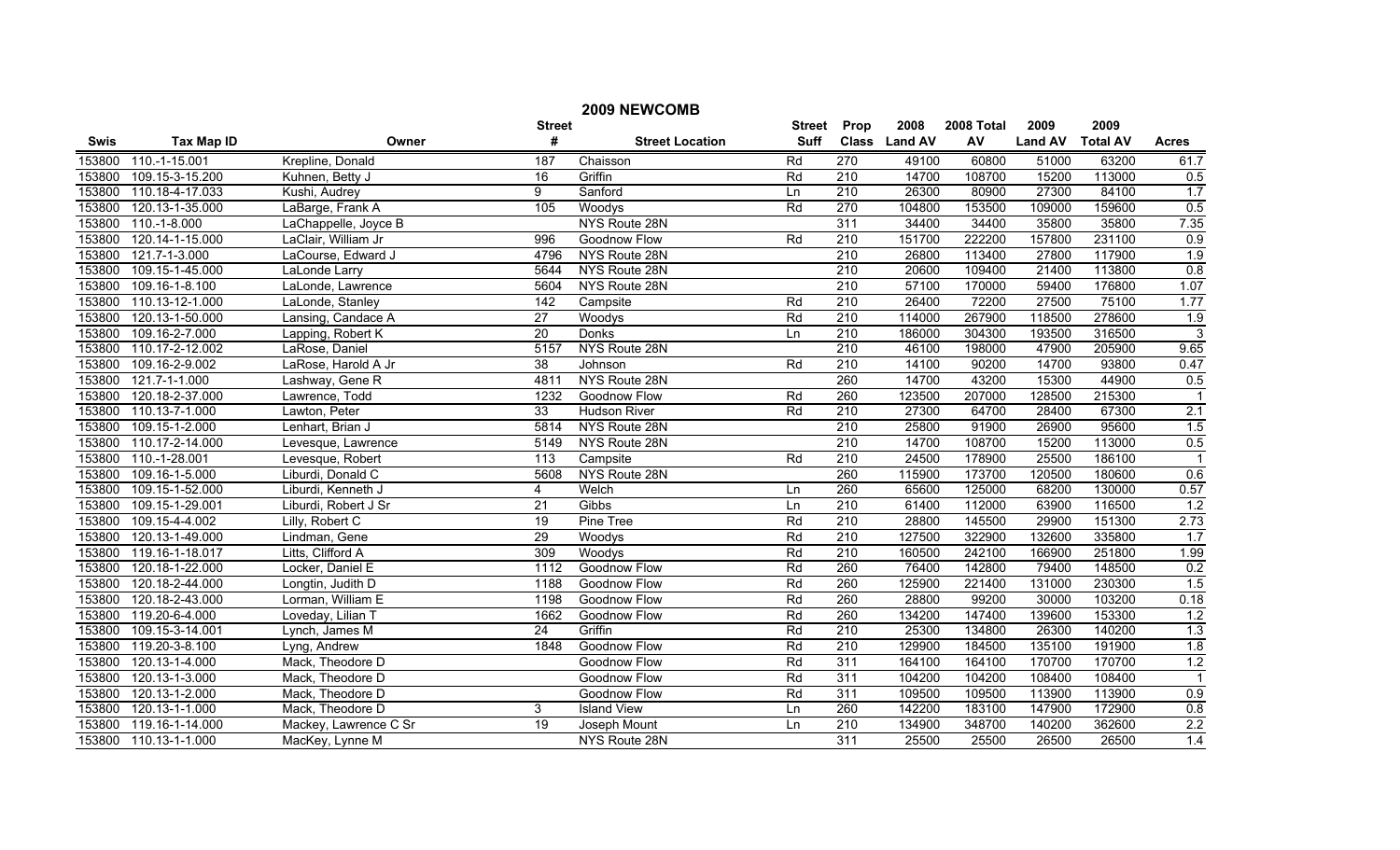|             |                   |                              |                  | 2009 NEWCOMB           |               |                  |                         |            |                |                 |                            |
|-------------|-------------------|------------------------------|------------------|------------------------|---------------|------------------|-------------------------|------------|----------------|-----------------|----------------------------|
|             |                   |                              | <b>Street</b>    |                        | <b>Street</b> | Prop             | 2008                    | 2008 Total | 2009           | 2009            |                            |
| <b>Swis</b> | <b>Tax Map ID</b> | Owner                        | #                | <b>Street Location</b> | Suff          |                  | Class Land AV           | AV         | <b>Land AV</b> | <b>Total AV</b> | <b>Acres</b>               |
| 153800      | 109.16-4-12.002   | MacKey, Lynne M              | 5381             | NYS Route 28N          |               | 210              | 36000                   | 117000     | 37500          | 121700          | 5.6                        |
| 153800      | 110.18-4-16.000   | Maddison, Jill V             | $\overline{13}$  | Sanford                | Ln            | 210              | 14700                   | 75800      | 15300          | 78800           | 0.5                        |
| 153800      | 110.13-1-7.000    | Magee Thomas W               | 5256             | NYS Route 28N          |               | $\overline{210}$ | 24500                   | 83700      | 25400          | 87000           | 1.07                       |
| 153800      | 119.20-8-1.000    | Magee, Thomas W              |                  | Woodys                 | Rd            | 311              | 9000                    | 9000       | 9000           | 9000            | 0.32                       |
| 153800      | 119.20-7-7.000    | Magee, Thomas W              | 415              | Woodys                 | Rd            | 311              | 120000                  | 120000     | 124800         | 124800          | 1.03                       |
| 153800      | 119.20-2-1.000    | Maliszewski, Joseph R        | 1918             | <b>Goodnow Flow</b>    | Rd            | 260              | 187700                  | 235000     | 195200         | 244400          | 2.5                        |
| 153800      | 120.13-1-22.052   | Maloney, Joseph R            | 13               | Woodys                 | Rd            | 260              | 154300                  | 209200     | 160500         | 217600          | 1.4                        |
| 153800      | 109.16-4-6.000    | Malsbary, Richard D          | 5451             | NYS Route 28N          |               | 210              | 20000                   | 66700      | 20800          | 55000           | 0.77                       |
| 153800      | 120.17-3-8.000    | Marcello, James              | 49               | Beaver Bay             | Rd            | 210              | 134800                  | 201600     | 140200         | 209700          | 2.13                       |
| 153800      | 120.13-1-26.000   | Marconi, Valentino           | $\overline{141}$ | Woodys                 | Rd            | $\overline{210}$ | 114800                  | 356400     | 119400         | 370700          | 0.78                       |
| 153800      | 109.15-2-2.000    | Marine, Alan W               | 5841             | NYS Route 28N          |               | $\overline{210}$ | 32000                   | 124600     | 33300          | 129600          |                            |
| 153800      | 110.13-9-1.000    | Marsh, David A               | 37               | Campsite               | Rd            | 260              | 22500                   | 60300      | 23400          | 62700           | 0.9                        |
| 153800      | 109.15-4-9.000    | Marshall, Peter              | 30               | Allen                  | Rd            | 270              | 27300                   | 29600      | 28400          | 30800           | 2.1                        |
| 153800      | 109.15-1-25.100   | Martin, David O              | 5740             | NYS Route 28N          |               | 210              | 164600                  | 287300     | 171200         | 298800          | 1.04                       |
| 153800      | 110.17-2-31.000   | Martin, Jesse E              | 128              | Marcy                  | Ln            | 210              | 20600                   | 76300      | 21500          | 79400           | 0.8                        |
| 153800      | 119.20-3-14.000   | Matarese, Robert E           | 1796             | <b>Goodnow Flow</b>    | Rd            | 260              | 43200                   | 109100     | 45000          | 113500          | 1.67                       |
| 153800      | 109.16-2-26.000   | Matteo, Jennifer A           | 5438             | NYS Route 28N          |               | 210              | 150300                  | 499400     | 156300         | 519400          | 0.95                       |
| 153800      | 120.14-1-12.000   | Matthews, Robert R           | 976              | <b>Goodnow Flow</b>    | Rd            | 210              | 113000                  | 224100     | 117600         | 233100          | 0.6                        |
| 153800      | 120.18-2-28.029   | McCoy, Guy C                 | 1270             | <b>Goodnow Flow</b>    | Rd            | 260              | 142000                  | 372500     | 142000         | 839150          | 3.62                       |
| 153800      | 110.18-5-2.000    | McCray, Rynda L              | 29               | Adams                  | Ln            | 210              | 14700                   | 103700     | 15200          | 107800          | 0.5                        |
| 153800      | 120.18-2-15.000   | McCreight, Joann O           | 1328             | <b>Goodnow Flow</b>    | Rd            | 260              | 114800                  | 169200     | 119400         | 176000          | 1.35                       |
| 153800      | 120.17-3-1.000    | McDevitt, Emmett R Jr        | 75               | Beaver Bay             |               | 260              | 129000                  | 285100     | 134200         | 296500          | $\overline{\phantom{0}}$ 1 |
| 153800      | 120.18-2-47.000   | McDonald, Raymond            | 1172             | <b>Goodnow Flow</b>    | Rd            | 260              | 112600                  | 397200     | 117100         | 413100          | 0.5                        |
| 153800      | 120.18-2-8.000    | McFarren, Linda              | 1356             | Goodnow Flow           | Rd            | 260              | 112600                  | 141600     | 117100         | 147300          | 1.07                       |
| 153800      | 109.15-1-9.000    | McKeon, Michael J            | 40               | Fennessey              | Ln            | 260              | 10800                   | 83700      | 11200          | 87000           | 0.3                        |
| 153800      | 109.15-1-26.000   | McLoughlin, Pamela           | 46               | Pine Tree              | Rd            | 210              | 11800                   | 89000      | 12300          | 92600           | 0.35                       |
| 153800      | 109.16-2-25.000   | <b>McSpedon Family Trust</b> | 5442             | NYS Route 28N          |               | 210              | 106400                  | 251000     | 110600         | 261000          | 1.6                        |
| 153800      | 120.13-1-29.000   | McVoy, Cullen S              | 15               | <b>Black Bear</b>      | Ln            | 210              | 118800                  | 136600     | 123600         | 142100          | 0.6                        |
| 153800      | 120.13-1-30.000   | McVoy, Cullen S              |                  | <b>Goodnow Flow</b>    | Rd            | 311              | 105400                  | 105400     | 109600         | 109600          | 0.52                       |
| 153800      | 109.16-5-16.000   | <b>ME Church</b>             | 5551             | NYS Route 28N          |               | 620              | 16700                   | 140500     | 17300          | 146100          | 0.6                        |
| 153800      | 109.-1-28.001     | <b>ME Church</b>             | 5937             | NYS Route 28N          |               | 695              | 16200                   | 16900      | 16900          | 17600           |                            |
| 153800      | 109.16-5-16.000/1 | <b>ME Church</b>             |                  | NYS Route 28N          |               | 620              | $\overline{\mathbf{1}}$ | 69200      | 2000           | 72000           | 0.01                       |
| 153800      | 110.17-2-41.120   | Medema Family Living Trust   | 152              | Chaisson               | Rd            | 240              | 30800                   | 72700      | 30800          | 86900           | 22.1                       |
| 153800      | 109.16-2-27.271   | Mendelson, Richard S         | 5436             | NYS Route 28N          |               | 210              | 133300                  | 259000     | 138700         | 269400          | 1.5                        |
| 153800      | 110.17-2-49.000   | Merritt, Mary J              | 50               | Chaisson               | Rd            | 311              | 14500                   | 14500      | 15100          | 15100           | 0.4                        |
| 153800      | 120.17-2-41.000   | Metzgar, Mitchell S          |                  | Goodnow Flow           | Rd            | 311              | 8500                    | 8500       | 8800           | 8800            | 0.2                        |
| 153800      | 120.17-2-42.000   | Metzgar, Mitchell S          | 1442             | Goodnow Flow           | Rd            | $\overline{210}$ | 148700                  | 198500     | 154600         | 206400          | 1.6                        |
| 153800      | 109.15-1-23.100   | Miga Family Trust            | 5768             | NYS Route 28N          |               | 210              | 231500                  | 409300     | 240800         | 425700          | 4.81                       |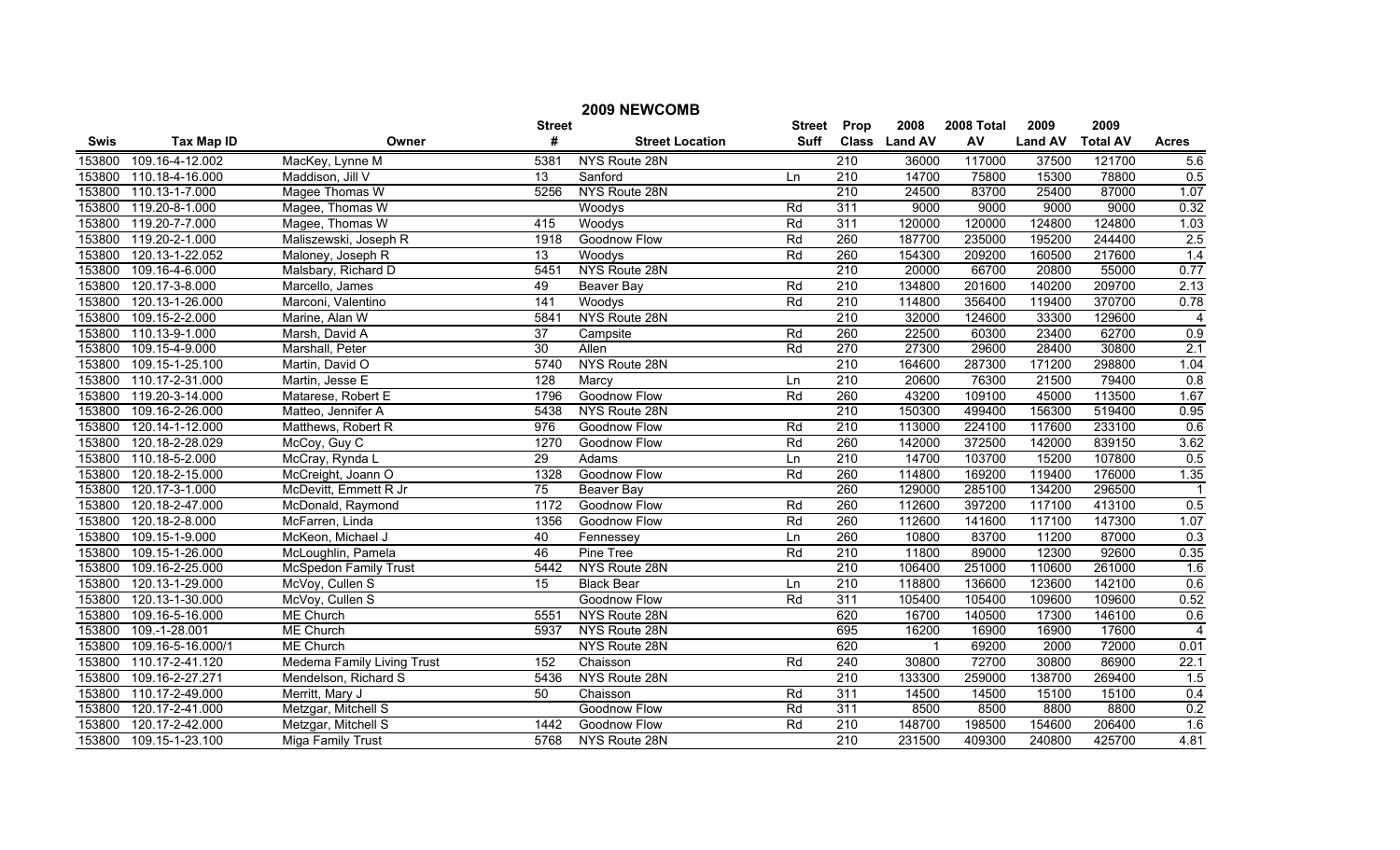|        |                           |                        |                 | 2009 NEWCOMB           |               |                  |               |            |                |                 |                         |
|--------|---------------------------|------------------------|-----------------|------------------------|---------------|------------------|---------------|------------|----------------|-----------------|-------------------------|
|        |                           |                        | <b>Street</b>   |                        | <b>Street</b> | Prop             | 2008          | 2008 Total | 2009           | 2009            |                         |
| Swis   | <b>Tax Map ID</b>         | Owner                  | #               | <b>Street Location</b> | <b>Suff</b>   |                  | Class Land AV | AV         | <b>Land AV</b> | <b>Total AV</b> | <b>Acres</b>            |
| 153800 | 110.17-2-50.100           | Miller, James A        | 127             | Chaisson               | Rd            | 270              | 60300         | 92000      | 62700          | 95700           | 15.3                    |
| 153800 | 110.17-2-21.000           | Miller, Mark D         | $\overline{92}$ | Marcy                  | Ln            | $\overline{210}$ | 19400         | 100200     | 19400          | 138600          | 0.74                    |
| 153800 | 109.15-1-27.100           | Mills, Frank P         | 32              | Pine Tree              | Rd            | $\overline{210}$ | 24800         | 149700     | 25800          | 155700          | 1.1                     |
| 153800 | 109.16-5-7.000            | Miner, Mark J          | 5617            | NYS Route 28N          |               | 220              | 33800         | 70000      | 35200          | 72800           | 4.7                     |
| 153800 | 110.17-3-4.000            | Minke, Charles L       | 147             | Marcy                  | Ln            | 210              | 14700         | 100000     | 15300          | 104000          | 0.5                     |
| 153800 | 120.18-2-46.000           | Molitor, Frank J       | 1178            | Goodnow Flow           | Rd            | 260              | 111900        | 168000     | 116400         | 174700          | 0.5                     |
| 153800 | 110.17-2-4.000            | Monroe Janice L        | 47              | Chaisson               | Rd            | 210              | 10800         | 101500     | 11300          | 105600          | 0.3                     |
| 153800 | 109.16-2-15.200           | Montanye Fuels Inc     | 5534            | NYS Route 28N          |               | 312              | 8000          | 22000      | 8300           | 22900           | 0.72                    |
| 153800 | 110.13-1-5.000            | Montanye, James        | 5264            | NYS Route 28N          |               | $\overline{210}$ | 36100         | 161300     | 37600          | 167800          | 5.65                    |
| 153800 | 110.13-10-2.114           | Montanye, James        |                 | Montayne               | Way           | 311              |               |            | 12500          | 12500           | 1.51                    |
| 153800 | 110.13-10-2.111           | Montanye, James        | $\overline{24}$ | Montayne               | Way           | 312              |               |            | 42900          | 55000           | 35.78                   |
| 153800 | 110.13-10-2.112           | Montanye, James        |                 | Montayne               | Way           | 311              |               |            | 12500          | 12500           | 1.31                    |
| 153800 | 110.13-10-2.113           | Montanye, James        |                 | Montayne               | Way           | 311              |               |            | 12500          | 12500           | 1.3                     |
| 153800 | 110.13-1-10.000           | Montanye, James F      |                 | NYS Route 28N          |               | 311              | 7800          | 7800       | 2000           | 2000            | 0.2                     |
| 153800 | 110.18-4-15.000           | Montanye, Paul S       | 17              | Sanford                | Ln            | 210              | 14700         | 97600      | 15300          | 101500          | 0.5                     |
| 153800 | 110.13-1-12.000           | Montanye, Timothy J    | 5284            | NYS Route 28N          |               | $\overline{210}$ | 17400         | 92400      | 18100          | 96100           | 0.64                    |
| 153800 | 110.13-10-2.120           | Montanye, Timothy J    |                 | Campsite               | Rd            | 311              | 18500         | 18500      | 19200          | 19200           | $\overline{\mathbf{1}}$ |
| 153800 | 110.17-3-13.000           | Moore, Linda C         | 99              | Marcy                  | Ln            | 210              | 16700         | 112800     | 17400          | 117300          | 0.6                     |
| 153800 | 119.20-7-5.000            | Moran, Robert L        | 427             | Woodys                 | Rd            | 311              | 120000        | 120000     | 124800         | 124800          | 1.18                    |
| 153800 | 110.13-11-7.000           | Morris, Judith S       | $\overline{7}$  | Snowshoe               | Ln            | 210              | 19800         | 75500      | 20600          | 78500           | 0.3                     |
| 153800 | 119.20-7-2.000            | Morris, S Judith       | 463             | Woodys                 | Rd            | 311              | 120000        | 120000     | 124800         | 124800          | 0.94                    |
| 153800 | 109.15-4-12.000           | Moses, David N         | $\overline{71}$ | <b>Goodnow Flow</b>    | Rd            | 270              | 15100         | 65500      | 15700          | 68100           | 0.52                    |
| 153800 | 109.16-4-3.000            | Moses, Michael J       | 5469            | NYS Route 28N          |               | 210              | 28500         | 156600     | 29700          | 162900          | 2.6                     |
| 153800 | 109.15-4-13.000           | Moses, Mitchell F      | 73              | Goodnow Flow           | Rd            | 210              | 25000         | 102900     | 26000          | 107000          | 1.2                     |
| 153800 | 109.16-6-2.000            | Mosher, Clarence W     | 86              | Stubing                | Ln            | 210              | 150000        | 397900     | 156000         | 413800          | 2.6                     |
| 153800 | 109.16-2-20.021           | Mulcahy Lynn R         | 5480            | NYS Route 28N          |               | 260              | 141000        | 185900     | 146600         | 193300          | 2.24                    |
| 153800 | 109.16-4-2.000            | Mulcahy Lynn R         | 5477            | NYS Route 28N          |               | 210              | 25500         | 203800     | 26600          | 212000          | 1.4                     |
| 153800 | 109.16-2-24.036           | Mull, Deborah L        | $\overline{22}$ | Anderson               | Ln            | 210              | 55900         | 326100     | 58100          | 339100          | 0.6                     |
| 153800 | 110.18-1-12.000           | Murdie, Raymond        | 5047            | NYS Route 28N          |               | 210              | 24800         | 124900     | 25800          | 129900          | 1.1                     |
| 153800 | 109.16-2-22.200           | Murphy, Mary           | 5464            | NYS Route 28N          |               | 210              | 85400         | 209200     | 88800          | 217600          | 0.32                    |
| 153800 | 110.18-1-11.082           | Musso, Anthony         | 5057            | NYS Route 28N          |               | 210              | 26300         | 116800     | 27400          | 121500          | 1.7                     |
| 153800 | 119.20-4-7.000            | Nargis, Lisa M         | 1704            | Goodnow Flow           | Rd            | 312              | 85200         | 87800      | 88600          | 91300           | 1.4                     |
| 153800 | 109.15-1-42.000           | Nash, Colleen W        | 5660            | NYS Route 28N          |               | 210              | 18600         | 105000     | 19300          | 109200          | 0.7                     |
| 153800 | $91.-1-2.000$             | Nature Conservancy Inc |                 | Sanford                | Ln            | 910              | 68800         | 68800      | 71600          | 71600           | 188.48                  |
| 153800 | $101.-3-1.000$            | Nature Conservancy Inc |                 | Sanford                | Ln            | 911              | 120200        | 132200     | 125000         | 137500          | 466.64                  |
| 153800 | 120.-1-1.000              | Nature Conservancy Inc |                 | Goodnow Flow           | Rd            | 911              | 9325800       | 9460800    | 9698800        | 9839200         | 21825.2                 |
| 153800 | $\overline{90}$ .-1-1.200 | Nature Conservancy Inc |                 | Sanford                | Ln            | 910              | 283082        | 283082     | 294400         | 294400          | 164.22                  |
|        | 153800 90.-1-5.200        | Nature Conservancy Inc |                 | Sanford                | Ln            | 910              | 10705         | 10705      | 11100          | 11100           | 27                      |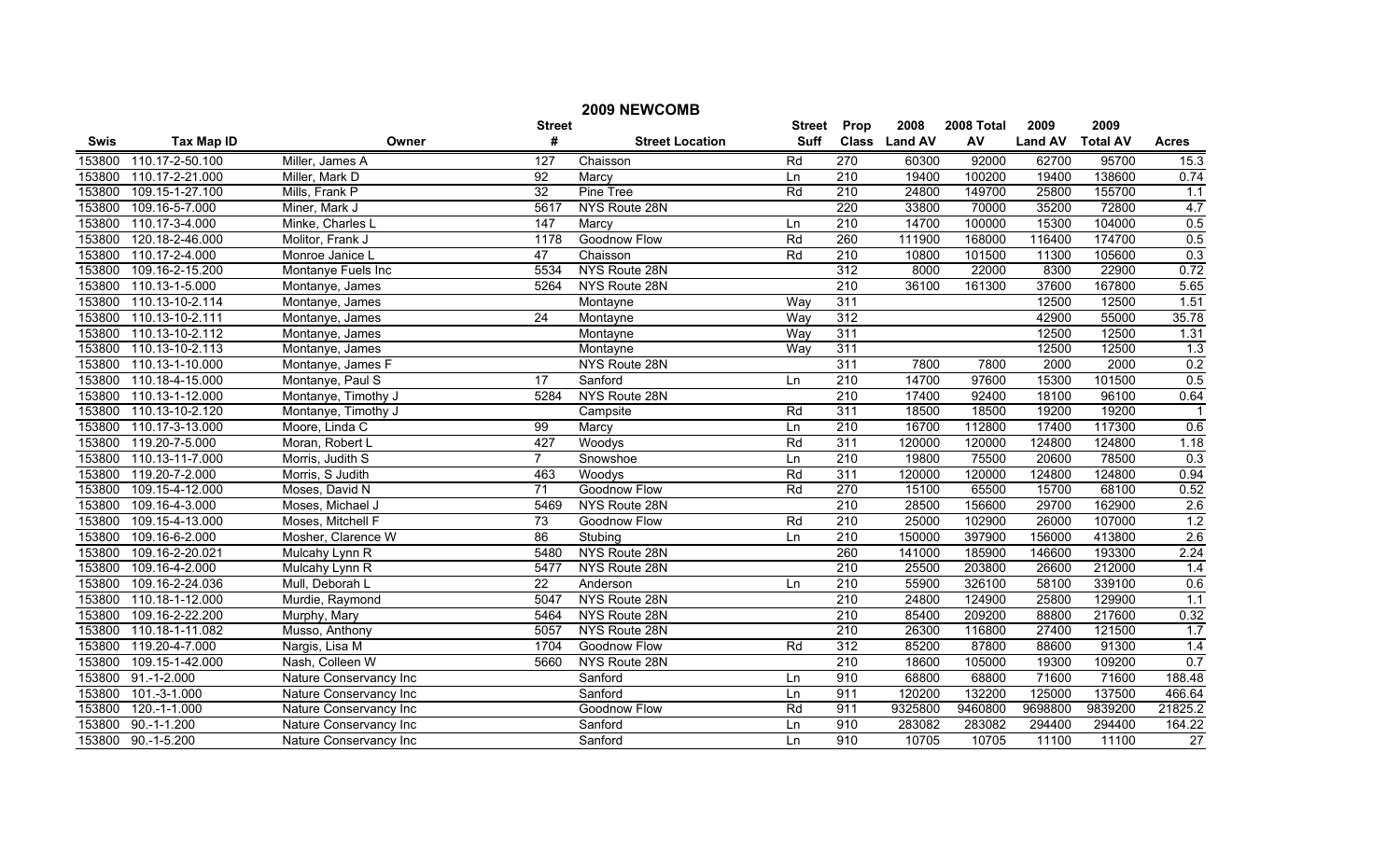|        |                   |                                |               | 2009 NEWCOMB           |               |                  |                  |                  |                |                  |                  |
|--------|-------------------|--------------------------------|---------------|------------------------|---------------|------------------|------------------|------------------|----------------|------------------|------------------|
|        |                   |                                | <b>Street</b> |                        | <b>Street</b> | Prop             | 2008             | 2008 Total       | 2009           | 2009             |                  |
| Swis   | <b>Tax Map ID</b> | Owner                          | #             | <b>Street Location</b> | Suff          |                  | Class Land AV    | AV               | <b>Land AV</b> | <b>Total AV</b>  | <b>Acres</b>     |
| 153800 | $91.-1-1.200$     | Nature Conservancy Inc         |               | Sanford                | Ln            | 910              | 64277            | 64277            | 66800          | 66800            | 170.3            |
| 153800 | $101.-6-2.200$    | Nature Conservancy Inc         |               | Sanford                | Ln            | 910              | 2300             | 2300             | 2400           | 2400             | 6.3              |
| 153800 | 110.18-3-7.100    | Nature Conservancy Inc         | 5005          | NYS Route 28N          |               | 910              | 14800            | 67800            | 15400          | 70500            | 4.09             |
| 153800 | 101.-4-1.100      | Nature Conservancy Inc         |               | Sanford                | Ln            | 911              | 2684900          | 2926600          | 2792300        | 2996800          | 6360.33          |
| 153800 | 110.-1-12.100     | Nature Conservancy Inc         | 206           | Campsite               | Rd            | 911              | 6301300          | 6727900          | 6553400        | 7024000          | 12582.67         |
| 153800 | $101.-4-1.300$    | Nature Conservancy Inc         |               | <b>Tahawus</b>         | Rd            | 911              | 229600           | 229600           | 238800         | 238800           | 602.18           |
| 153800 | 110.-1-12.400     | Nature Conservancy Inc         |               | Tahawus                | Rd            | 911              | 44600            | 44600            | 46400          | 46400            | 117.98           |
| 153800 | 111.-3-10.000     | Nature Conservancy Inc         |               | Tahawus                | Rd            | 911              | 964800           | 964800           | 1003400        | 1003400          | 2497.16          |
| 153800 | $121.-5-2.000$    | Nature Conservancy Inc         |               | Tahawus                | Rd            | 911              | 393200           | 480200           | 408900         | 499400           | 845.91           |
| 153800 | $90.-1-1.110$     | Nature Conservancy Inc         |               | Sanford                | Ln            | 910              | 37116            | 37116            | 38600          | 38600            | 64.64            |
| 153800 | 90.-1-3.120       | Nature Conservancy Inc         |               | Sanford                | Ln            | 910              | 208115           | 208115           | 216400         | 216400           | 212.15           |
| 153800 | $90.-1-5.120$     | Nature Conservancy Inc         |               | N <sub>L</sub>         | Ln            | 910              | 50900            | 50900            | 52900          | 52900            | 76.83            |
| 153800 | $101.-1-1.200$    | Nature Conservancy Inc         |               | Sanford                | Ln            | 910              | 8343             | 8343             | 8700           | 8700             | 13.2             |
| 153800 | 101.-6-1.200      | Nature Conservancy Inc         |               | Sanford                | Ln            | 910              | $\overline{200}$ | $\overline{200}$ | 200            | $\overline{200}$ | 1.2              |
| 153800 | $91.-1-1.120$     | Nature Conservancy Inc         |               | <b>NL</b>              | Ln            | 910              | 17400            | 17400            | 18100          | 18100            | 26.17            |
| 153800 | $90.-1-3.220$     | Nature Conservancy Inc         |               | Sanford                | Ln            | 910              | 85546            | 85546            | 89000          | 89000            | 217.08           |
| 153800 | 111.-3-11.000     | Nature Conservancy Inc         |               | Tahawus                | Rd            | 911              | 91600            | 91600            | 95300          | 95300            | 225.38           |
| 153800 | $90.-1-2.220$     | Nature Conservancy Inc         |               | Sanford                | Ln            | 910              | 956063           | 956063           | 994300         | 994300           | 2048.8           |
| 153800 | 110.-1-12.310     | Nature Conservancy Inc         |               | Tahawus                | Rd            | 911              | 235500           | 244300           | 244900         | 254100           | 623.38           |
| 153800 | 109.16-2-23.024   | Nelson, Frederick              | 5460          | NYS Route 28N          |               | 210              | 146500           | 229000           | 152400         | 238200           | 1.8              |
| 153800 | 110.18-1-15.000   | Newcomb Fire Dept              | 20            | Marcy                  | Ln            | 662              | 9300             | 62500            | 9700           | 65000            | 0.15             |
| 153800 | 109.15-1-43.061   | Newcomb School Dist            | 5626          | NYS Route 28N          |               | 612              | 24500            | 167300           | 25500          | 174000           |                  |
| 153800 | 109.16-5-5.001    | Newcomb School Dist            | 5535          | NYS Route 28N          |               | 612              | 49300            | 4142700          | 51300          | 4308400          | 7.9              |
| 153800 | 109.16-5-8.001    | Newcomb School Dist 1          |               | NYS Route 28N          |               | 330              | 104500           | 104500           | 108700         | 108700           | 9.1              |
| 153800 | 109.15-5-1.001    | Newcomb Vol Fire Co            | 5635          | NYS Route 28N          |               | 662              | 12700            | 339100           | 13200          | 352700           | 0.4              |
| 153800 | 109.15-1-32.200   | Nix, Mary E                    |               | NYS Route 28N          |               | 210              | 73600            | 196700           | 76600          | 204600           | $\overline{1.1}$ |
| 153800 | 101.-1-1.100      | NL Industries Inc              |               | Sanford                | Ln            | 910              | 27100            | 27100            | 28200          | 28200            | 33.59            |
| 153800 | $90.-1-6.100$     | $\overline{NL}$ Industries Inc |               | Sanford                | Ln            | 910              | 310300           | 610300           | 322700         | 634700           | 180              |
| 153800 | $90.-1-5.110$     | NL Industries Inc              | 234           | N <sub>L</sub>         | Ln            | 910              | 154900           | 154900           | 161100         | 161100           | 133.19           |
| 153800 | 101.-6-1.100      | NL Industries Inc              |               | Sanford                | Ln            | 910              | 5200             | 5200             | 5400           | 5400             | 13.91            |
| 153800 | $90.-1-2.110$     | NL Industries Inc              |               | Sanford                | Ln            | 910              | 224500           | 224500           | 233500         | 233500           | 146.26           |
| 153800 | $101.-6-2.100$    | NL Industries Inc              |               | Sanford                | Ln            | 910              | 12400            | 12400            | 12900          | 12900            | 18.7             |
| 153800 | 110.18-2-9.000    | NL Industries Inc              |               | NYS Route 28N          |               | 330              | 3900             | 3900             | 4100           | 4100             | 0.1              |
| 153800 | 110.18-2-8.000    | NL Industries Inc              |               | NYS Route 28N          |               | 593              | 10800            | 11000            | 11200          | 11400            | 0.3              |
| 153800 | 90.-1-3.110       | NL Industries Inc              |               | Sanford                | Ln            | 910              | 215300           | 215300           | 223900         | 223900           | 617.1            |
| 153800 | $91.-1-1.110$     | NL Industries Inc              |               | $\overline{NL}$        | Ln            | 910              | 10000            | 10000            | 10400          | 10400            | 11.05            |
| 153800 | 110.18-4-11.000   | Norton, Scott M                | 31            | Sanford                | Ln            | $\overline{210}$ | 14700            | 89900            | 15300          | 93500            | 0.5              |
| 153800 | 121.7-1-4.000     | Norton, William O              | 4784          | NYS Route 28N          |               | $\overline{210}$ | 25300            | 93200            | 26300          | 96900            | 1.3              |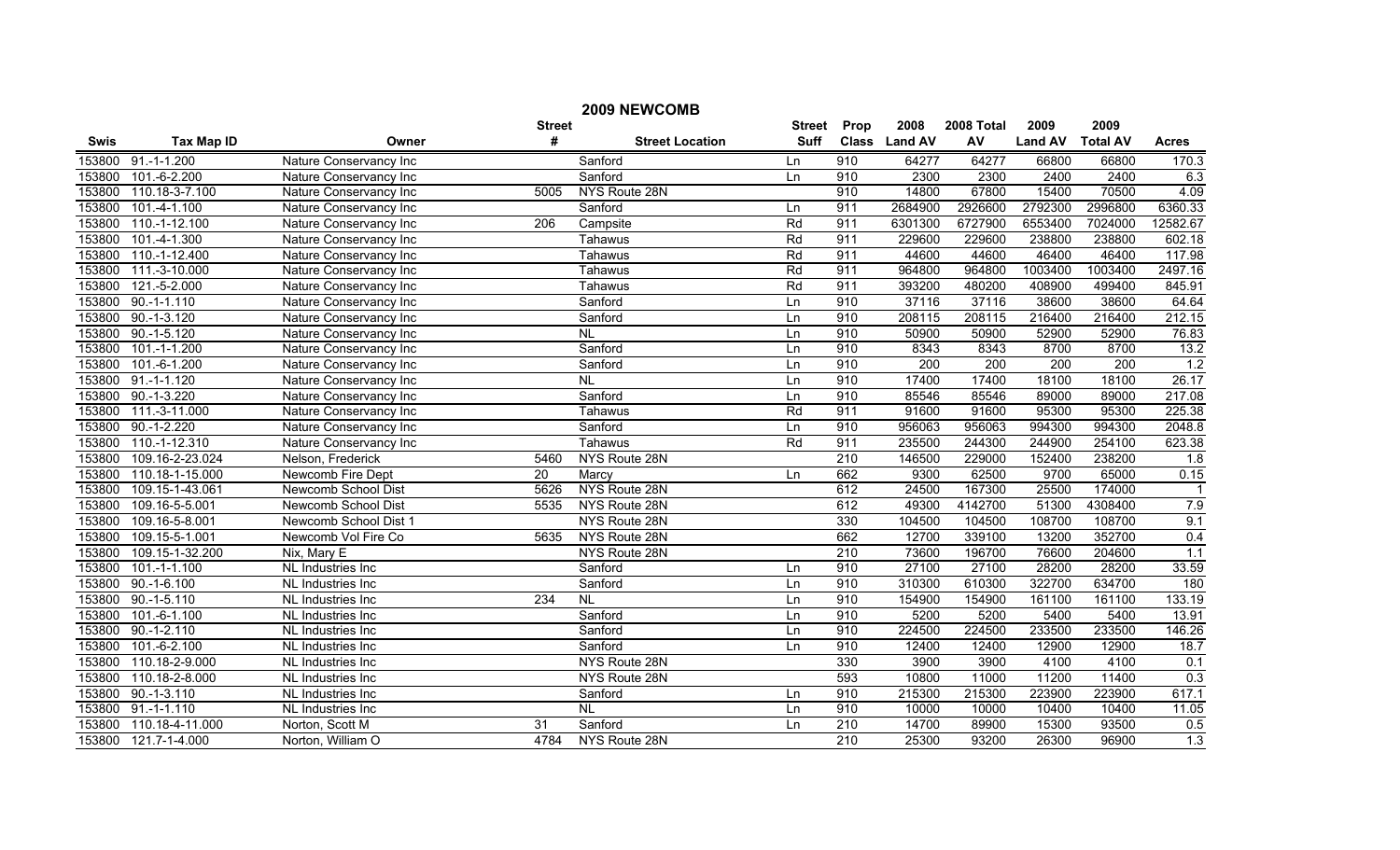|             |                        |                            |                 | 2009 NEWCOMB               |               |                  |                         |            |                |                 |                |
|-------------|------------------------|----------------------------|-----------------|----------------------------|---------------|------------------|-------------------------|------------|----------------|-----------------|----------------|
|             |                        |                            | <b>Street</b>   |                            | <b>Street</b> | Prop             | 2008                    | 2008 Total | 2009           | 2009            |                |
| <b>Swis</b> | <b>Tax Map ID</b>      | Owner                      | #               | <b>Street Location</b>     | <b>Suff</b>   |                  | Class Land AV           | AV         | <b>Land AV</b> | <b>Total AV</b> | <b>Acres</b>   |
| 153800      | 109.16-2-13.000        | Novak, Joseph              | 20              | Johnson                    | Rd            | 210              | 17100                   | 85800      | 17800          | 89200           | 0.62           |
| 153800      | 109.-1-27.001          | <b>NYSEG Corp</b>          | 5930            | NYS Route 28N              |               | 875              | 13000                   | 1098000    | 13000          | 915000          | 1.15           |
| 153800      | 638.-9999-131.600/1881 | NYSEG CORP                 |                 | <b>Total Electric Dist</b> |               | 884              | $\Omega$                | 703525     | $\mathbf{0}$   | 792724          | 0              |
| 153800      | 638.-9999-131.600/1001 | NYSEG CORP                 |                 | <b>Total Electric Dist</b> |               | 882              | $\overline{0}$          | 17900      | $\Omega$       | 19388           | $\overline{0}$ |
| 153800      | 120.18-2-16.000        | Oakley, Quentin J          | 1320            | <b>Goodnow Flow</b>        | Rd            | 210              | 112400                  | 190900     | 116900         | 198500          | 1.26           |
| 153800      | 120.18-2-17.000        | Oakley, Quentin J          |                 | Goodnow Flow               | Rd            | 311              | 105400                  | 105400     | 109600         | 109600          | 1.28           |
| 153800      | 120.17-2-14.000        | OBrien, Brendan P          | 43              | Loon Point                 | Ln            | 260              | 112800                  | 175500     | 117300         | 182500          | 0.97           |
| 153800      | 119.16-1-4.000         | OBrien, James S            | 395             | Woodys                     | Rd            | 210              | 113000                  | 183600     | 117500         | 190900          | 0.6            |
| 153800      | 120.17-2-11.000        | OBrien, Kevin J            |                 | <b>Goodnow Flow</b>        | Rd            | 311              | 104800                  | 104800     | 109000         | 109000          | 0.94           |
| 153800      | 120.17-2-12.000        | OBrien, Kevin J            | 35              | Loon Point                 | Ln            | 260              | 146500                  | 160500     | 152300         | 166900          | 0.85           |
| 153800      | 120.17-2-13.000        | OBrien, Kevin J            |                 | <b>Goodnow Flow</b>        | Rd            | 311              | 119600                  | 119600     | 124400         | 124400          | 1.15           |
| 153800      | 109.15-1-41.000        | ODonnell, David H          | 5668            | NYS Route 28N              |               | 210              | 26800                   | 77700      | 27900          | 80800           | 1.9            |
| 153800      | 110.17-2-52.001        | ODonnell, Timothy          |                 | NYS Route 28N              |               | 210              | 25600                   | 71500      | 26700          | 74400           | 1.45           |
| 153800      | 110.13-1-6.001         | Olbert, David              | 5302            | NYS Route 28N              |               | 280              | 45000                   | 250800     | 45000          | 300800          | 23.61          |
| 153800      | 110.13-1-13.000        | Olbert, David              |                 | NYS Route 28N              |               | 311              | 6000                    | 6000       | 6200           | 6200            | 0.3            |
| 153800      | 110.13-1-14.000        | Olbert, David              |                 | NYS Route 28N              |               | 311              | 25800                   | 25800      | 26800          | 26800           | 1.5            |
| 153800      | 120.18-2-27.000        | Ollinger, Paul             | 1274            | <b>Goodnow Flow</b>        | Rd            | 260              | 115700                  | 467200     | 120300         | 485900          | 1.86           |
| 153800      | 109.16-5-12.200        | Olmstead, Wesley           | 5575            | NYS Route 28N              |               | 422              | 41500                   | 231800     | 43200          | 241100          | 7.8            |
| 153800      | 109.16-1-2.001         | Olmsted, Elizabeth C       | 5618            | NYS Route 28N              |               | 210              | 23300                   | 139000     | 24300          | 144600          | 0.94           |
| 153800      | 91.-4-1.000            | Open Space Conservancy Inc |                 | $\overline{NL}$            | Ln            | 910              | 125                     | 5125       | 125            | 5125            | 0.3            |
| 153800      | 80.-4-1.000            | Open Space Conservancy Inc |                 | $\overline{NL}$            | Ln            | 910              | 490                     | 5490       | 500            | 5700            | 1.6            |
| 153800      | 81.-3-1.100            | Open Space Conservancy Inc |                 | Sanford                    | Ln            | 910              | 400                     | 50400      | 400            | 52400           | 0.41           |
| 153800      | 90.-2-1.000            | Open Space Conservancy Inc |                 | <b>Upper Works</b>         | Rd            | 910              | 395328                  | 395328     | 411100         | 411100          | 1717.17        |
| 153800      | 121.-2-14.000          | Open Space Conservancy Inc |                 | NYS Route 28N              |               | 910              | 61637                   | 67200      | 64100          | 69900           | 160            |
| 153800      | 90.-1-3.210            | Open Space Conservancy Inc |                 | Sanford                    | Ln            | 910              | 225350                  | 1392230    | 234300         | 1447900         | 256            |
| 153800      | 120.13-1-18.000        | OSullivan, John D          | 173             | Woodys                     | Rd            | 260              | 112500                  | 163000     | 117000         | 169500          | $\overline{1}$ |
| 153800      | 120.-1-10.028/8        | Otter Pond Club            | 1461            | Goodnow Flow               | Rd            | 260              | $\overline{\mathbf{1}}$ | 145400     | 100            | 151200          | 0.01           |
| 153800      | 120.-1-10.028/9        | Otter Pond Club            |                 | Goodnow Flow               | Rd            | 260              |                         | 134100     | 100            | 139500          | 0.01           |
| 153800      | 120.-1-10.028          | Otter Pond Club Inc        | 1525            | <b>Goodnow Flow</b>        | Rd            | 912              | 662200                  | 669100     | 688700         | 695900          | 714.6          |
| 153800      | 120.17-2-40.000        | Otter Pond Club Inc        |                 | <b>Goodnow Flow</b>        | Rd            | 311              | 33000                   | 33000      | 34300          | 34300           | 0.93           |
| 153800      | 120.-1-10.028/10       | Otter Pond Club Inc        |                 | <b>Goodnow Flow</b>        | Rd            | 210              | 100                     | 11000      | 100            | 153000          | 0.01           |
| 153800      | 120.17-4-2.000         | Oxley, David J             | 1648            | Goodnow Flow               | Rd            | 210              | 149400                  | 459500     | 155400         | 477900          | 1.6            |
| 153800      | 120.17-4-1.000         | Pagnotta, Paul B           | 1654            | Goodnow Flow               | Rd            | 260              | 146000                  | 208600     | 151800         | 216900          | 1.5            |
| 153800      | $111.-3-8.100$         | Palmiotto, Jennifer O      |                 | <b>Blue Ridge</b>          | Rd            | 910              | 67000                   | 67000      | 69700          | 69700           | 123            |
| 153800      | 110.18-4-8.000         | Parisi, Frank              | 45              | Sanford                    | Ln            | 210              | 14700                   | 85600      | 15300          | 89000           | 0.5            |
| 153800      | 109.15-1-3.000         | Parisi, Philip             |                 | NYS Route 28N              |               | 311              | 21900                   | 21900      | 22800          | 22800           | 2.37           |
| 153800      | 110.18-4-10.000        | Parisi, Philip             | $\overline{35}$ | Sanford                    | Ln            | $\overline{210}$ | 14700                   | 72600      | 15300          | 75500           | 0.5            |
| 153800      | 109.15-2-1.000         | Parker, William E          | 5849            | NYS Route 28N              |               | 210              | 24500                   | 83000      | 25500          | 86300           | $\overline{1}$ |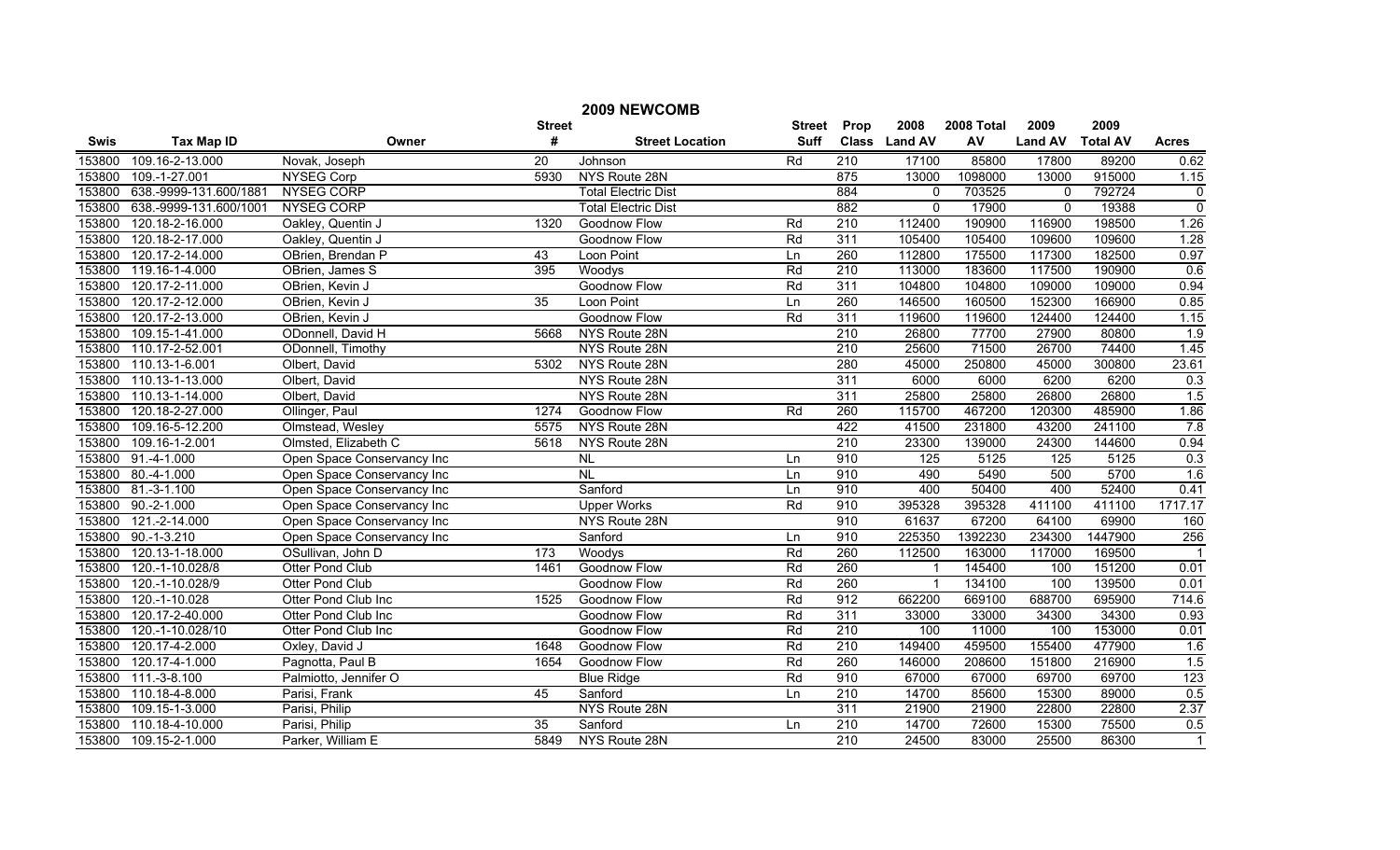|        |                     |                        |                 | 2009 NEWCOMB           |               |                  |                |            |                |                 |                |
|--------|---------------------|------------------------|-----------------|------------------------|---------------|------------------|----------------|------------|----------------|-----------------|----------------|
|        |                     |                        | <b>Street</b>   |                        | <b>Street</b> | Prop             | 2008           | 2008 Total | 2009           | 2009            |                |
| Swis   | <b>Tax Map ID</b>   | Owner                  | #               | <b>Street Location</b> | <b>Suff</b>   |                  | Class Land AV  | AV         | <b>Land AV</b> | <b>Total AV</b> | <b>Acres</b>   |
| 153800 | 110.17-2-29.000     | Parks, Robert J II     | 120             | Marcy                  | Ln            | 210              | 22500          | 145200     | 23400          | 151000          | 0.9            |
| 153800 | 120.13-1-32.000     | Passante, Augustine A  | 121             | Woodys                 | Rd            | $\overline{210}$ | 113800         | 210100     | 118300         | 218500          | 0.5            |
| 153800 | 120.18-2-2.000      | Patten, Howard E       | 1380            | Goodnow Flow           | Rd            | 270              | 103000         | 145500     | 107100         | 151300          | 1.09           |
| 153800 | 109.16-6-7.000      | Patterson, Elizabeth F | 76              | Stubing                | Ln            | 311              | 125000         | 125000     | 130000         | 130000          | 1.06           |
| 153800 | 109.16-1-10.000     | Patterson, Robert R    | 15              | <b>Dillon</b>          | Rd            | 260              | 113000         | 228400     | 117500         | 237500          | 0.76           |
| 153800 | 120.17-2-20.000     | Paulsen, David A       | 82              | Doe Haven              | Ln            | 260              | 146300         | 195200     | 152100         | 203000          | 1.14           |
| 153800 | 110.18-3-25.000     | Perry Glenda L         | 52              | Sanford                | Ln            | 210              | 16700          | 81000      | 17300          | 84200           | 0.6            |
| 153800 | 110.18-3-12.000     | Peter, Eric C          | $\overline{8}$  | Adams                  | Ln            | 485              | 10200          | 129700     | 10600          | 134900          | 0.27           |
| 153800 | 120.-1-10.028/6     | Peter, Kenneth A       | 1463            | <b>Goodnow Flow</b>    | Rd            | $\overline{210}$ | $\overline{2}$ | 190200     | 100            | 197800          | 0.01           |
| 153800 | 120.13-1-33.002     | Peterec, Lawrence J    | 117             | Woodys                 | Rd            | 210              | 180200         | 297500     | 187400         | 309400          | 1.43           |
| 153800 | 119.20-7-1.000      | Peterec, Steven        | 465             | Woodys                 | Rd            | 311              | 82600          | 82600      | 85900          | 85900           | 2.57           |
| 153800 | 119.20-6-1.000      | Pettine Michael Jr     | 1686            | <b>Goodnow Flow</b>    | Rd            | 260              | 115000         | 174100     | 119600         | 181100          | 1.7            |
| 153800 | 109.15-1-33.058     | Pettit, Link A         |                 | NYS Route 28N          |               | 311              | 37800          | 37800      | 39300          | 39300           | 0.8            |
| 153800 | 109.15-1-40.039     | Phelps, Garrett A      | 5676            | NYS Route 28N          |               | $\overline{210}$ | 23700          | 121300     | 24700          | 126200          | 0.96           |
| 153800 | 110.17-2-9.501      | Phillips, John         | $\overline{28}$ | Phillips Hill          | Rd            | 210              | 35300          | 104400     | 36700          | 108600          | 5.3            |
| 153800 | 110.13-9-25.000     | Phillips, Rolland      |                 | Chaisson               | Rd            | 311              | 16100          | 16100      | 16700          | 16700           | 3.2            |
| 153800 | 110.17-2-1.000      | Phillips, Rolland      |                 | Chaisson               | Rd            | 311              | 3600           | 3600       | 3700           | 3700            | 40.2           |
| 153800 | 110.17-2-7.110      | Phillips, Rolland G    |                 | Chaisson               | Rd            | 314              | 33100          | 33100      | 34400          | 34400           | 8.7            |
| 153800 | 110.17-2-45.000     | Phillips, Rolland G Jr | 80              | Chaisson               | Rd            | 210              | 27000          | 145200     | 28100          | 151000          | 2.01           |
| 153800 | 120.17-2-28.000     | Piel, Robert J         | 14              | Pinney                 | Ln            | 280              | 116801         | 145800     | 121400         | 151600          | 0.9            |
| 153800 | 120.17-2-29.000     | Piel, Robert J         |                 | <b>Goodnow Flow</b>    | Rd            | 311              | 121800         | 121800     | 126700         | 126700          | 0.9            |
| 153800 | 110.-3-5.000        | Piper, Roger           | $\overline{38}$ | Perch Pond             | Ln            | 210              | 30600          | 254100     | 31900          | 264300          | 4.4            |
| 153800 | 120.13-1-20.100     | Pipitone, Frank        |                 | Goodnow Flow           | Rd            | 311              | 51700          | 51700      | 53800          | 53800           | 0.5            |
| 153800 | 120.13-1-21.000     | Pipitone, Frank        | 163             | Woodys                 | Rd            | 260              | 74700          | 199200     | 77700          | 207200          | 0.7            |
| 153800 | 120.18-2-36.000     | Plauth, Lorraine W     | 1236            | <b>Goodnow Flow</b>    | Rd            | 260              | 122900         | 172500     | 127800         | 179400          | 1.2            |
| 153800 | 120.13-1-27.000     | Pliquett, Sebastian    |                 | Goodnow Flow           | Rd            | 311              | 107500         | 107500     | 111800         | 111800          | 0.7            |
| 153800 | 120.13-1-28.000     | Pliquett, Sebastian    | $\overline{19}$ | <b>Black Bear</b>      | Ln            | 260              | 114100         | 174900     | 118700         | 181900          | 0.6            |
| 153800 | 119.20-3-3.000      | Pogoda, Christopher    | 1862            | Goodnow Flow           | Rd            | 312              | 133100         | 156100     | 138400         | 162300          | 1.5            |
| 153800 | 120.13-1-16.000     | Pohl, Nancy            | 183             | Woodys                 | Rd            | 260              | 115900         | 157000     | 120600         | 163300          | 0.9            |
| 153800 | 120.13-1-14.000     | Pohl, Raymond          |                 | <b>Goodnow Flow</b>    | Rd            | 312              | 101700         | 118300     | 105700         | 123000          | $\overline{1}$ |
| 153800 | 120.13-1-15.000     | Pohl, Raymond          |                 | Goodnow Flow           | Rd            | 312              | 103400         | 118300     | 107500         | 123000          | $\overline{1}$ |
| 153800 | 119.20-3-9.111      | Pollock, Brad          | 1816            | Goodnow Flow           | Rd            | 270              | 66000          | 72800      | 68600          | 75700           | 3.69           |
| 153800 | 120.18-1-15.000     | Pollock, Donald        | 1084            | Goodnow Flow           | Rd            | 260              | 112700         | 166900     | 117200         | 173600          | 0.5            |
| 153800 | 120.18-1-10.000     | Pollock, Joseph        | 1060            | Goodnow Flow           | Rd            | 210              | 105200         | 285800     | 109400         | 297200          | 0.7            |
| 153800 | 119.20-3-1.000      | Pollock, Richard S     | 1874            | Goodnow Flow           | Rd            | 260              | 180700         | 242100     | 187900         | 251800          | $\overline{2}$ |
| 153800 | 120.17-2-2.001      | Ponemon, Roberta       | 1402            | Goodnow Flow           | Rd            | 260              | 112500         | 170100     | 117000         | 176900          | 1.16           |
| 153800 | 110.18-1-6.000      | Porter, Denise L       | 80              | Marcy                  | Ln            | 210              | 18600          | 85700      | 19300          | 89100           | 0.7            |
|        | 153800 110.-3-1.000 | Post, Edward E         | 29              | Lower Works            | Rd            | $\overline{210}$ | 26800          | 123200     | 27800          | 128100          | 1.93           |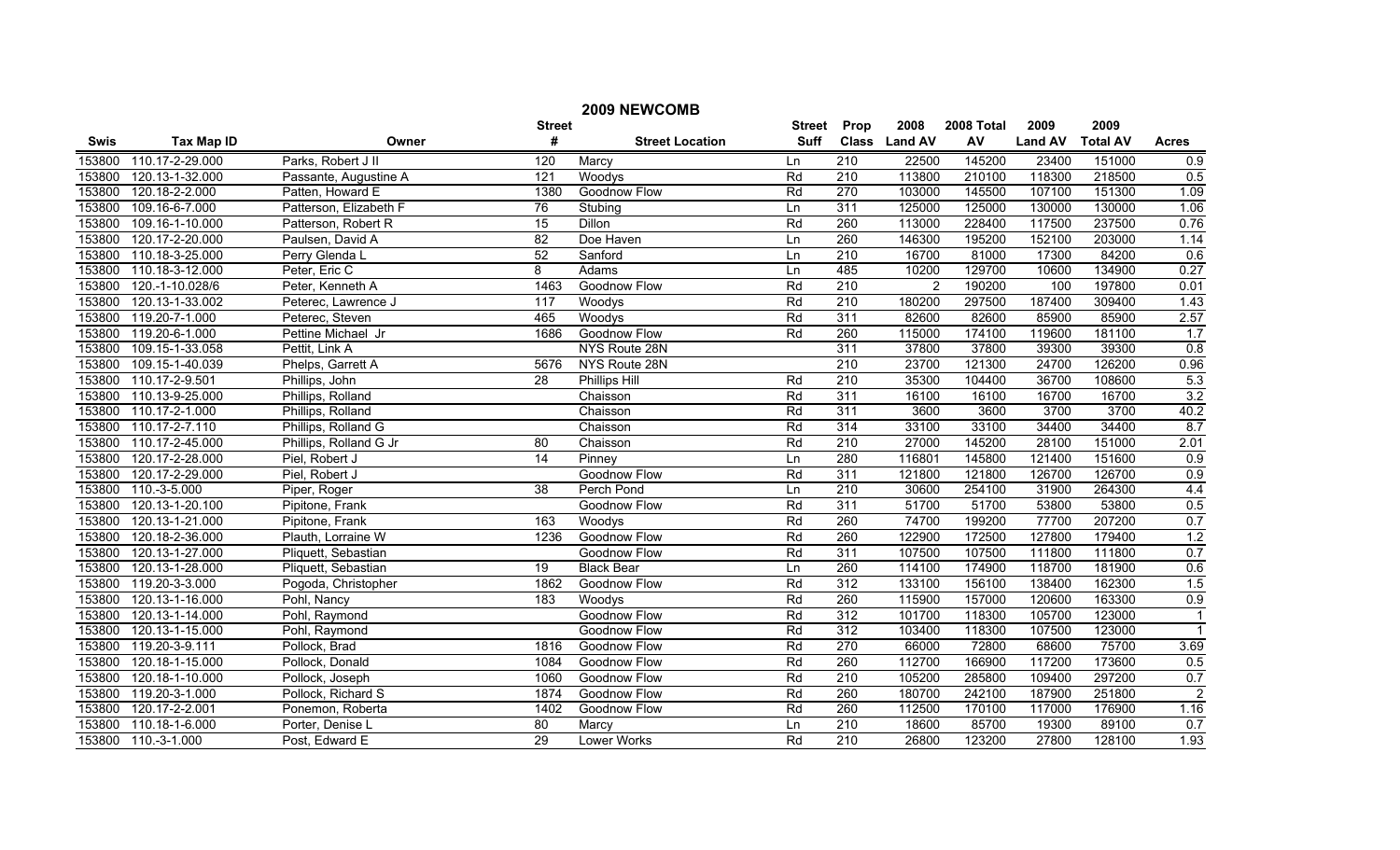|        |                      |                        |                 | 2009 NEWCOMB           |               |                  |               |            |                |                 |                |
|--------|----------------------|------------------------|-----------------|------------------------|---------------|------------------|---------------|------------|----------------|-----------------|----------------|
|        |                      |                        | <b>Street</b>   |                        | <b>Street</b> | Prop             | 2008          | 2008 Total | 2009           | 2009            |                |
| Swis   | <b>Tax Map ID</b>    | Owner                  | #               | <b>Street Location</b> | Suff          |                  | Class Land AV | AV         | <b>Land AV</b> | <b>Total AV</b> | <b>Acres</b>   |
| 153800 | 119.20-4-5.000       | Potter, Lana           | 1714            | Goodnow Flow           | Rd            | 312              | 139800        | 139800     | 145400         | 146400          | $\overline{1}$ |
| 153800 | 119.20-4-4.000       | Potter, Lana M         |                 | Goodnow Flow           | Rd            | 311              | 119900        | 119900     | 124700         | 124700          | 0.8            |
| 153800 | 110.17-3-17.000      | Poulin, Gene           | $\overline{77}$ | Marcy                  | Ln            | $\overline{210}$ | 16700         | 89200      | 17400          | 92800           | 0.6            |
| 153800 | 110.18-4-12.033      | Poulin, Luc J          | $\overline{27}$ | Sanford                | Ln            | 210              | 24600         | 103100     | 25600          | 107200          | 1.02           |
| 153800 | 110.17-3-19.000      | Poulton, Craig         | 67              | Marcy                  | Ln            | 210              | 16700         | 70600      | 17300          | 73400           | 0.6            |
| 153800 | 110.18-5-1.002       | Poulton, Craig         | $\overline{21}$ | Adams                  | Ln            | 210              | 38500         | 129400     | 40100          | 134600          | 6.6            |
| 153800 | 110.13-9-22.000      | Pound, Greg            | $\overline{22}$ | <b>Bissell</b>         | Loop          | 210              | 19200         | 128200     | 19900          | 133300          | 0.73           |
| 153800 | 110.18-3-22.002      | Pound, Mary            | 40              | Sanford                | Ln            | 210              | 24900         | 81400      | 25900          | 84700           | 1.15           |
| 153800 | 120.13-1-48.000      | Powles, Donald         | 35              | Woodys                 | Rd            | 260              | 114600        | 186000     | 119100         | 193400          | 1.84           |
| 153800 | 110.13-9-11.000      | Pratt, Walter          | 32              | Schraver               | Way           | 260              | 14700         | 47300      | 15300          | 49200           | 0.5            |
| 153800 | 109.16-2-15.100      | Putnam, Rowena C       | 5532            | NYS Route 28N          |               | $\overline{210}$ | 18800         | 116100     | 19500          | 120700          | 0.71           |
| 153800 | 110.-3-14.000        | Putnam, T Jeffrey      | $\overline{27}$ | Perch Pond             | Ln            | 312              | 47000         | 48300      | 48800          | 50200           | 10             |
| 153800 | 110.-3-15.000        | Putnam, T Jeffrey      |                 | <b>Lower Works</b>     | Rd            | 322              | 49400         | 49400      | 51400          | 51400           | 43.87          |
| 153800 | $111.-3-1.200$       | Putnam, Tarrant        |                 | Lower Works            | Rd            | 910              | 66600         | 66600      | 69300          | 69300           | 130.16         |
| 153800 | 109.16-4-8.002       | Raicht, Roxanne F      | 5413            | NYS Route 28N          |               | 210              | 42300         | 115300     | 44000          | 119900          | 8.1            |
| 153800 | 109.16-2-30.000      | Raicht, Roxanne F      |                 | NYS Route 28N          |               | 311              | 31900         | 31900      | 33200          | 33200           | 0.3            |
| 153800 | 120.14-1-6.000       | Rapant, Robert         | 950             | <b>Goodnow Flow</b>    | Rd            | 210              | 112600        | 258900     | 117100         | 269300          | 0.48           |
| 153800 | 110.18-4-7.006       | Rathbone, Ellen J      | 47              | Sanford                | Ln            | 210              | 24500         | 106900     | 25500          | 111200          | 1.01           |
| 153800 | 120.18-2-34.000      | Reilly, Michael J      | 1244            | <b>Goodnow Flow</b>    | Rd            | 260              | 124200        | 169600     | 129200         | 176400          | 1.4            |
| 153800 | 109.16-2-4.003       | Reinhart, Donald J     | 11              | Donks                  | Ln            | 210              | 101800        | 197100     | 105900         | 205000          | 0.7            |
| 153800 | 119.16-1-20.000      | Reynolds, George W III | 305             | Woodys                 | Rd            | 260              | 118700        | 191100     | 123400         | 198700          | 0.96           |
| 153800 | 109.15-1-32.100      | Rice, Clifford H       | 5730            | NYS Route 28N          |               | 311              | 124900        | 124900     | 129900         | 129900          | 0.81           |
| 153800 | 109.16-1-12.200      | Rice, Cynthia          |                 | NYS Route 28N          |               | 311              | 148400        | 148400     | 154300         | 154300          | 4.38           |
| 153800 | 109.16-2-18.000      | Rist, Arnold           | 5506            | NYS Route 28N          |               | $\overline{210}$ | 25000         | 115600     | 26000          | 120200          | 1.2            |
| 153800 | 110.13-3-1.000       | Rist, Arnold           |                 | NYS Route 28N          |               | 311              | 20600         | 20600      | 21400          | 21400           | 0.8            |
| 153800 | 109.15-5-5.000       | Rist, Arnold           |                 | NYS Route 28N          |               | 311              | 18000         | 18000      | 18700          | 18700           | 0.9            |
| 153800 | 120.13-1-47.000      | Rist, Arnold           | 39              | Woodys                 | Rd            | 311              | 135000        | 135000     | 140400         | 140400          | 1.74           |
| 153800 | 110.-1-9.000         | Rist, Arnold T         |                 | NYS Route 28N          |               | 311              | 51800         | 51800      | 53900          | 53900           | 44.5           |
| 153800 | 110.17-1-2.000       | Rist, Arnold T         |                 | NYS Route 28N          |               | 311              | 79500         | 79500      | 82700          | 82700           | 14.8           |
| 153800 | 109.-3-6.000         | Rist, Arnold T         |                 | NYS Route 28N          |               | 322              | 29100         | 29100      | 30300          | 30300           | 50.19          |
| 153800 | 119.16-1-17.030      | Rist, Judy M           | 7               | <b>Island View</b>     | Ln            | 260              | 115900        | 229100     | 120600         | 238300          | 0.9            |
| 153800 | 109.16-2-12.000      | Ritchey, Paul L        | 30              | Johnson                | Rd            | 210              | 14700         | 66100      | 15200          | 68700           | 0.5            |
| 153800 | 109.15-1-36.000      | Rivera Juan A          | 3               | Owens                  | Dr            | 210              | 137200        | 198400     | 142700         | 206300          | $\overline{2}$ |
| 153800 | 120.18-2-13.000      | Rizzo, Eugene J        | 1336            | Goodnow Flow           | Rd            | 210              | 113900        | 220100     | 118500         | 228900          | 1.27           |
| 153800 | 110.18-2-5.000       | Roalsvig, Jan P        | 113             | Santanoni              | Dr            | 210              | 33300         | 133500     | 34600          | 138800          | 4.52           |
| 153800 | $109.16 - 6 - 8.000$ | Roalsvig, Jan P        | 45              | Stubing                | Ln            | 210              | 125000        | 234700     | 130000         | 244100          | $\overline{1}$ |
| 153800 | 120.13-1-24.000      | Robertson, Charles A   | 155             | Woodys                 | Rd            | 260              | 115900        | 206000     | 120500         | 214200          | 0.91           |
| 153800 | 120.17-2-1.000       | Rodriguez, Linda M     | 14              | Muskrat                | Ln.           | 260              | 90100         | 170600     | 93700          | 177400          | 0.67           |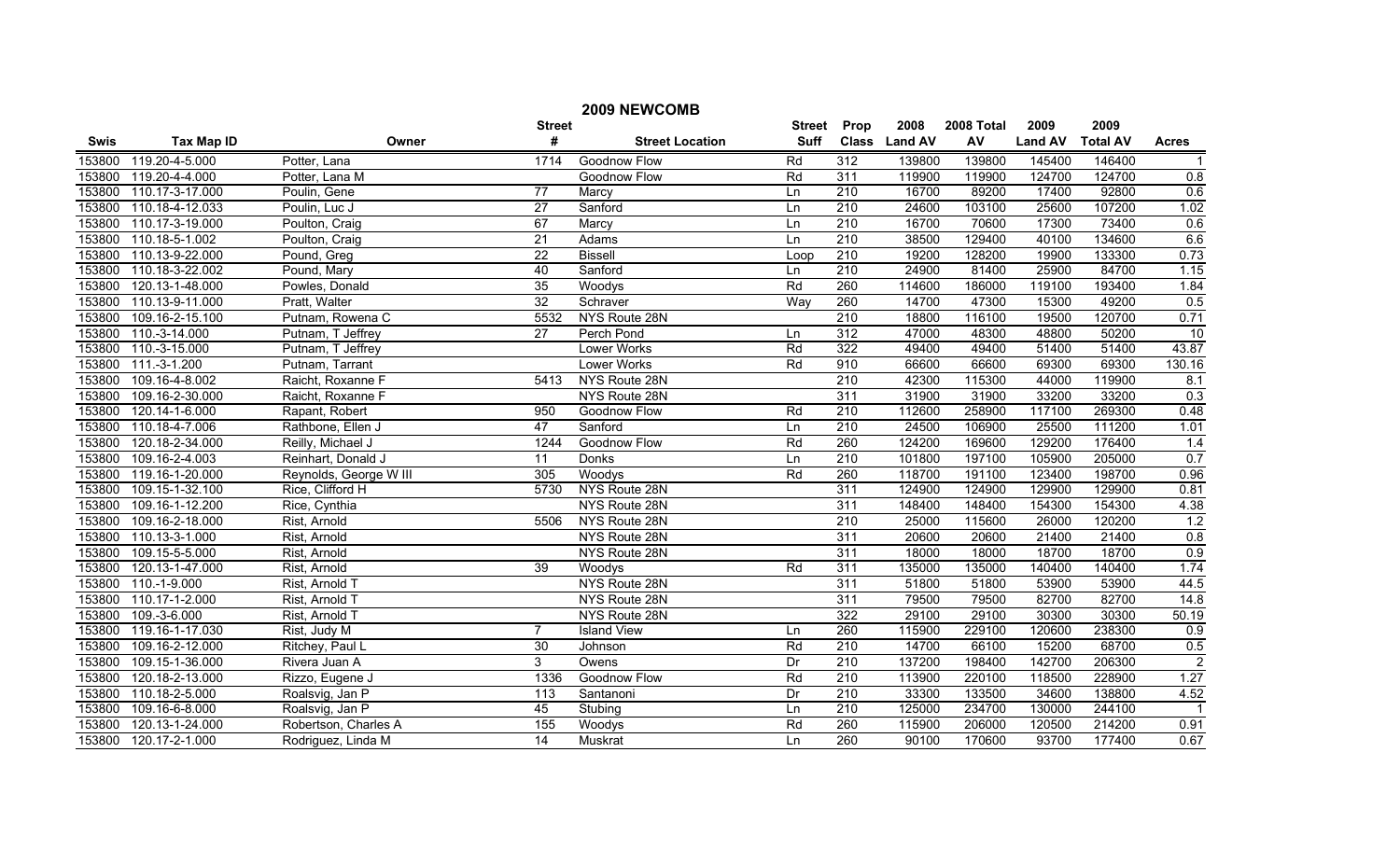|        |                        |                           |                 | 2009 NEWCOMB           |                          |                  |               |            |                |                 |                |
|--------|------------------------|---------------------------|-----------------|------------------------|--------------------------|------------------|---------------|------------|----------------|-----------------|----------------|
|        |                        |                           | <b>Street</b>   |                        | <b>Street</b>            | Prop             | 2008          | 2008 Total | 2009           | 2009            |                |
| Swis   | <b>Tax Map ID</b>      | Owner                     | #               | <b>Street Location</b> | <b>Suff</b>              |                  | Class Land AV | AV         | <b>Land AV</b> | <b>Total AV</b> | <b>Acres</b>   |
| 153800 | 119.16-1-24.000        | Rogers, Walter T          | 289             | Woodys                 | Rd                       | 260              | 115900        | 217100     | 120600         | 225800          | 0.92           |
| 153800 | 119.16-1-2.001         | Ross, Donald C            | $\overline{21}$ | <b>Island View</b>     | Ln                       | 260              | 116700        | 150600     | 121300         | 156600          | 0.95           |
| 153800 | 119.16-1-28.000        | Ross, Donald C            | $\overline{23}$ | <b>Island View</b>     | Ln                       | 260              | 115500        | 203000     | 120100         | 211100          | 0.9            |
| 153800 | 120.18-2-21.000        | Rossley, Maureen C        | 34              | <b>Bennett</b>         | Ln                       | 210              | 115700        | 184500     | 120300         | 191900          | 1.72           |
| 153800 | 109.15-4-6.100         | Rothermel, Howard L Jr    | 11              | Pine Tree              | Rd                       | 210              | 32500         | 86500      | 33800          | 90000           | 4.2            |
| 153800 | 120.18-2-19.000        | Roussey, Jeanne           | 1310            | Goodnow Flow           | Rd                       | 210              | 113000        | 264700     | 117500         | 275300          | 1.64           |
| 153800 | 120.18-2-18.000        | Roussey, Ronald A         | 1314            | Goodnow Flow           | Rd                       | 210              | 112600        | 200600     | 117100         | 208600          | 1.5            |
| 153800 | 120.17-1-1.000         | Rowen, William I          | 23              | <b>Muskrat</b>         | Ln                       | 210              | 159300        | 217000     | 165700         | 225700          | 1.4            |
| 153800 | 110.13-1-9.000         | Roy, Daniel               | 5255            | NYS Route 28N          |                          | 210              | 12700         | 79200      | 13200          | 82400           | 0.4            |
| 153800 | 110.17-3-9.000         | Roy, Ghyslain A           | 123             | Marcy                  | Ln                       | $\overline{210}$ | 14700         | 110500     | 15300          | 114900          | 0.5            |
| 153800 | 110.18-3-1.200         | Rozelle, Mathew F         | 5072            | NYS Route 28N          |                          | 260              | 28200         | 48400      | 29300          | 50300           | 2.48           |
| 153800 | 110.-3-13.000          | Rue, Rosina B             | 95              | Lower Works            | Rd                       | 311              | 22900         | 22900      | 23800          | 23800           | 2.77           |
| 153800 | 110.-3-12.000          | Rue, Rosina B             |                 | Sanford                | Ln                       | 210              | 28000         | 141800     | 29100          | 147500          | 2.41           |
| 153800 | 120.17-2-49.000        | Ruggiero, John G          | 1408            | Goodnow Flow           | Rd                       | 260              | 118100        | 140800     | 122800         | 146400          | 1.48           |
| 153800 | 110.18-4-5.000         | Russomano, Robert J       | 55              | Sanford                | Ln                       | $\overline{210}$ | 14700         | 67200      | 15300          | 69900           | 0.5            |
| 153800 | 109.15-3-4.001         | Ryan, Philip C            | $\overline{24}$ | Spring                 | $\overline{\mathsf{St}}$ | $\overline{210}$ | 28000         | 140400     | 29100          | 146000          | 2.4            |
| 153800 | 120.17-2-39.000        | Ryan, Thomas M            | 1452            | <b>Goodnow Flow</b>    | Rd                       | 260              | 114600        | 249100     | 119200         | 259100          | 1.28           |
| 153800 | 120.17-2-38.000        | Ryan, Thomas M            |                 | <b>Goodnow Flow</b>    | Rd                       | 311              | 106800        | 106800     | 111100         | 111100          | 1.49           |
| 153800 | 109.15-1-48.000        | Sabens Kathleen M         | 16              | Welch                  | Ln                       | 260              | 57600         | 98100      | 59900          | 102000          | 0.58           |
| 153800 | 119.20-5-7.008         | Sadler, Edward M          | 30              | <b>Breezy Point</b>    | Ln                       | 210              | 250100        | 413400     | 260100         | 429900          | 2.97           |
| 153800 | 110.17-2-23.000        | Sage, Brenda L            | 100             | Marcy                  | Ln                       | $\overline{210}$ | 18600         | 126700     | 19400          | 131800          | 0.7            |
| 153800 | 110.-1-12.320          | Sage, Richard W           |                 | Campsite               | Rd                       | 911              | 55400         | 55400      | 57600          | 57600           | 20             |
| 153800 | 110.17-2-11.111        | Sage, Richard W           | 5127            | NYS Route 28N          |                          | 240              | 46900         | 339075     | 48700          | 352600          | 20.47          |
| 153800 | 110.13-11-2.000        | Salvitti, Gino            | $\overline{22}$ | Snowshoe               | Ln                       | 260              | 22500         | 42300      | 23400          | 44000           | 0.9            |
| 153800 | 120.14-1-4.000         | Sandor, Mary A            | 940             | Goodnow Flow           | Rd                       | 260              | 103200        | 199600     | 107300         | 207600          | 0.6            |
| 153800 | 110.17-2-13.002        | Santanoni Over Hudson LLC |                 | NYS Route 28N          |                          | 322              | 98100         | 98100      | 102000         | 102000          | 32.85          |
| 153800 | 110.18-1-1.000         | Santspree, Holly A        | 59              | Marcy                  | Ln                       | 210              | 17400         | 94900      | 18100          | 98700           | 0.64           |
| 153800 | 120.-1-10.028/1        | Sanzone, Theresa          | 1481            | <b>Goodnow Flow</b>    | Rd                       | 260              | 100           | 57200      | 100            | 59500           | 0.01           |
| 153800 | 120.18-2-32.000        | Saplin, Roy T Jr          | 1250            | <b>Goodnow Flow</b>    | Rd                       | 210              | 115500        | 165200     | 120100         | 171800          | 1.6            |
| 153800 | 120.18-1-11.000        | Sarkisian, George P       | 1066            | <b>Goodnow Flow</b>    | Rd                       | 210              | 113400        | 385400     | 117900         | 400800          | 0.63           |
| 153800 | 119.20-3-11.000        | Schaper, Craig S          |                 | <b>Beaver Bay</b>      |                          | 311              | 86600         | 86600      | 90100          | 90100           | 0.65           |
| 153800 | 119.20-3-12.000        | Schaper, Craig S          | 1740            | Goodnow Flow           | Rd                       | 270              | 128000        | 196500     | 133200         | 204400          | 0.7            |
| 153800 | 109.16-6-10.000        | Schiavi, Gary J           |                 | NYS Route 28N          |                          | 311              | 125000        | 125000     | 130000         | 130000          | $\overline{1}$ |
| 153800 | 110.13-11-4.000        | Schiavoni, John A         | 18              | Snowshoe               | Ln                       | 260              | 14700         | 39400      | 15300          | 41000           | 0.5            |
| 153800 | 110.13-9-10.002        | Schraver, Raymond         | $\overline{19}$ | Schraver               | Way                      | 210              | 16700         | 68300      | 17300          | 71000           | 0.6            |
| 153800 | 110.13-9-12.000        | Schraver, Steve           | $\overline{26}$ | Schraver               | Way                      | 260              | 12700         | 20000      | 13200          | 20800           | 0.4            |
| 153800 | 109.15-4-2.000         | Schreifels, Eric R        | 35              | Goodnow Flow           | Rd                       | $\overline{210}$ | 10800         | 77300      | 10800          | 82300           | 0.3            |
|        | 153800 119.16-1-22.000 | Schulz, Sally             | 295             | Woodys                 | Rd                       | 260              | 115900        | 175500     | 120500         | 182500          | 0.92           |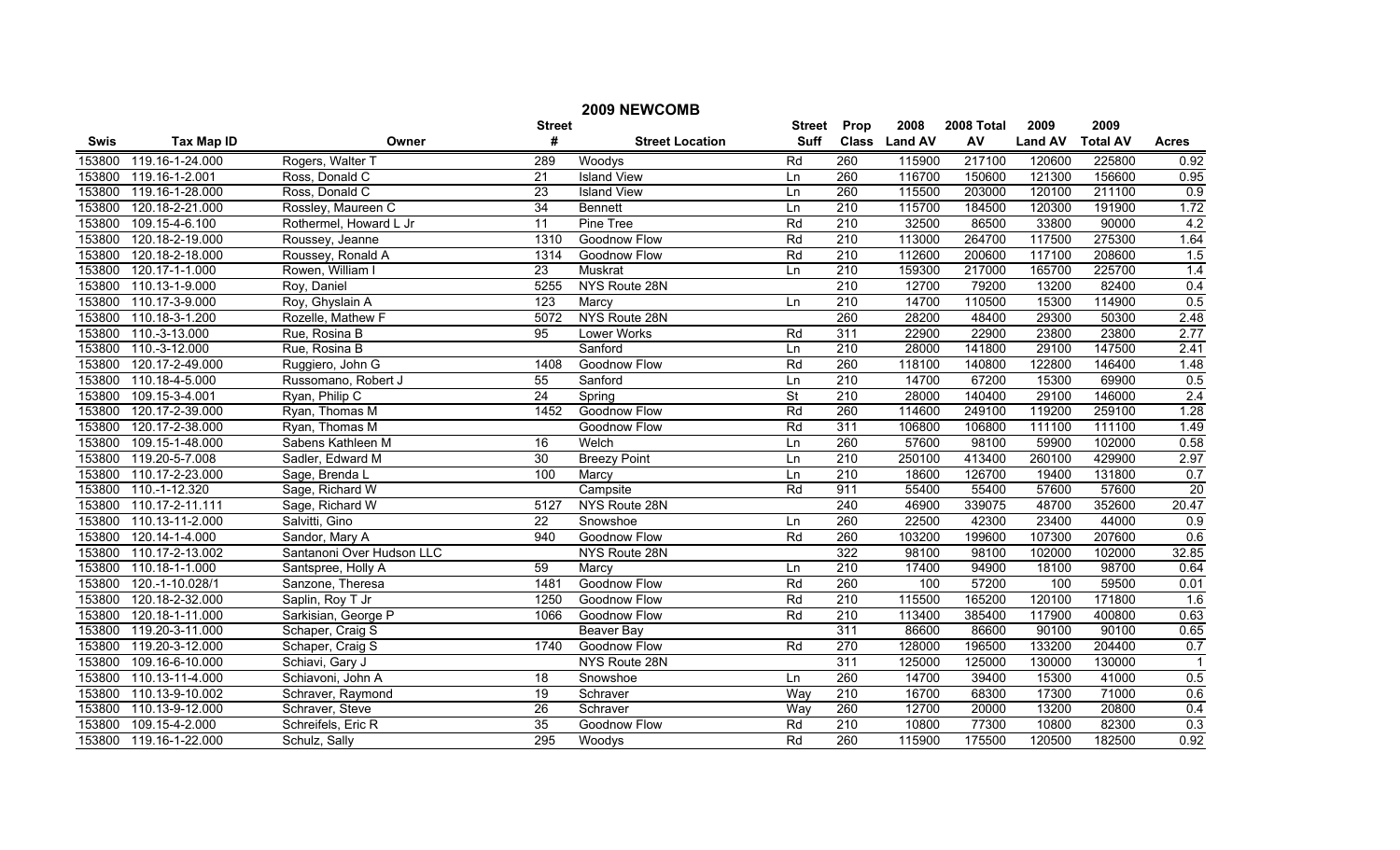|             |                   |                      |                 | 2009 NEWCOMB           |               |                  |               |            |                |                 |                |
|-------------|-------------------|----------------------|-----------------|------------------------|---------------|------------------|---------------|------------|----------------|-----------------|----------------|
|             |                   |                      | <b>Street</b>   |                        | <b>Street</b> | Prop             | 2008          | 2008 Total | 2009           | 2009            |                |
| <b>Swis</b> | <b>Tax Map ID</b> | Owner                | #               | <b>Street Location</b> | Suff          |                  | Class Land AV | AV         | <b>Land AV</b> | <b>Total AV</b> | <b>Acres</b>   |
| 153800      | 119.20-5-1.000    | Schwenke, Russell    | 21              | <b>Breezy Point</b>    | Ln.           | 260              | 135500        | 163600     | 140900         | 170100          | 0.9            |
| 153800      | 120.18-2-25.000   | Scott, Charles E     | $\overline{22}$ | <b>Bennett</b>         | Ln            | $\overline{210}$ | 115200        | 193900     | 119900         | 201700          | 1.66           |
| 153800      | 121.-2-21.100     | Scott, Harold        | 4779            | NYS Route 28N          |               | 260              | 37900         | 107500     | 39400          | 111800          | 17.74          |
| 153800      | 110.18-4-18.000   | Seney, Clifford      | $\overline{5}$  | Sanford                | Ln            | 210              | 14700         | 63100      | 15300          | 65600           | 0.5            |
| 153800      | 110.18-5-8.001    | Shafer, Harry J      | 4931            | NYS Route 28N          |               | 260              | 47800         | 172900     | 49700          | 179800          | 10.3           |
| 153800      | 110.17-2-7.120    | Sharp, Colin P       | 11              | <b>Phillips Hill</b>   | Rd            | 210              | 15100         | 65300      | 15700          | 67900           | 0.52           |
| 153800      | 121.7-1-5.000     | Sharpe, Hugh J       | 4780            | NYS Route 28N          |               | 210              | 29500         | 93200      | 30700          | 96900           | $\overline{3}$ |
| 153800      | 120.17-2-46.000   | Sharpley, Paul T     | 1418            | <b>Goodnow Flow</b>    | Rd            | 210              | 180500        | 255800     | 187700         | 266000          | 1.49           |
| 153800      | 120.13-1-46.000   | Sheffield, James     | 41              | Woodys                 | Rd            | 311              | 111400        | 111400     | 115900         | 115900          | 1.68           |
| 153800      | 120.17-2-18.000   | Sheiman, Robert      |                 | Goodnow Flow           | Rd            | 311              | 134900        | 134900     | 140300         | 140300          | 1.2            |
| 153800      | 110.17-2-32.000   | Siers, Pamela S      | 136             | Marcy                  | Ln            | 210              | 16700         | 103500     | 17300          | 107600          | 0.6            |
| 153800      | 120.13-1-25.000   | Siler, Barbara A     | 151             | Woodys                 | Rd            | 260              | 116300        | 184500     | 121000         | 191900          | 0.94           |
| 153800      | $109.-3-7.000$    | Sirius Holdings LLC  | 195             | Allen                  | Rd            | 322              | 125500        | 125500     | 130500         | 130500          | 83.34          |
| 153800      | 109.-3-5.000      | Sirius Holdings LLC  | 116             | Allen                  | Rd            | 322              | 72500         | 72500      | 75400          | 75400           | 80             |
| 153800      | 119.16-1-19.000   | Smith Family Trust   | 307             | Woodys                 | Rd            | 260              | 121900        | 236100     | 126700         | 245500          | 1.06           |
| 153800      | 109.16-6-9.000    | Smith, Dabney S      | 55              | Stubing                | Ln            | $\overline{210}$ | 125000        | 490000     | 130000         | 509600          | 1.57           |
| 153800      | 109.15-1-7.001    | Smith, Eric J        | 27              | Gibbs                  | Ln            | 260              | 53100         | 106800     | 55300          | 111100          | 0.5            |
| 153800      | 110.18-1-3.000    | Smith, Laura         | 66              | Marcy                  | Ln            | 210              | 18600         | 106400     | 19400          | 110700          | 0.7            |
| 153800      | 120.13-1-19.202   | Smith, Louis E       | 171             | Woodys                 | Rd            | 260              | 131100        | 219100     | 136400         | 227900          | 1.39           |
| 153800      | 120.17-2-32.100   | Smith, Michael       | 57              | Memory                 | Ln            | 311              | 111100        | 111100     | 115500         | 115500          | 1.52           |
| 153800      | 110.17-2-26.011   | Smith, Robert F      | 16              | Winebrook              | Cir           | 210              | 28800         | 155100     | 29900          | 161300          | 2.7            |
| 153800      | 110.13-2-1.000    | Smith, Sherry        | 5356            | NYS Route 28N          |               | 270              | 24900         | 67700      | 25900          | 70400           | 1.14           |
| 153800      | 109.15-5-3.000    | Smith, Todd          |                 | NYS Route 28N          |               | $\overline{312}$ | 5200          | 15100      | 5400           | 15700           | 0.1            |
| 153800      | 119.16-1-10.000   | Smith, Virginia R    | 33              | Cherry                 | Ln            | 260              | 126800        | 193600     | 131800         | 201300          | $\overline{2}$ |
| 153800      | 119.16-1-9.000    | Smith, Virginia R    |                 | <b>Goodnow Flow</b>    | Rd            | 311              | 128800        | 128800     | 134000         | 134000          | 1.7            |
| 153800      | 120.18-1-3.000    | Smith, Warren        | 1032            | Goodnow Flow           | Rd            | 260              | 113000        | 180100     | 117500         | 187300          | 0.5            |
| 153800      | 120.18-1-1.000    | Smith, Warren        |                 | Goodnow Flow           | Rd            | 311              | 100100        | 100100     | 104100         | 104100          | 0.4            |
| 153800      | 120.13-1-13.000   | Snyder, Clair        | $\overline{7}$  | Stone Lodge            | Ln            | 260              | 112500        | 161400     | 117000         | 167900          | $\overline{1}$ |
| 153800      | 110.18-5-4.000    | Sorensen, Dorothy A  | 12              | Sanford                | Ln            | 210              | 12700         | 47800      | 13200          | 49700           | 0.4            |
| 153800      | 120.17-2-4.001    | Spada, Ronald D      | 1398            | Goodnow Flow           | Rd            | 260              | 113700        | 198880     | 118200         | 206800          | 1.06           |
| 153800      | 110.13-9-6.000    | St John, Phillip R   | 39              | Campsite               | Rd            | 270              | 14700         | 33800      | 15300          | 35200           | 0.5            |
| 153800      | 109.16-5-13.000   | St Johns Cemetery    | 5565            | NYS Route 28N          |               | 695              | 20600         | 20600      | 21400          | 21400           | 0.8            |
| 153800      | 121.7-2-1.000     | St Johns Church      | 4684            | NYS Route 28N          |               | 695              | 12300         | 22100      | 12800          | 23000           | 4.9            |
| 153800      | 110.18-3-15.000   | St Theresas Church   | $\overline{14}$ | Adams                  | Ln            | 620              | 20600         | 350000     | 21400          | 364000          | 0.8            |
| 153800      | 110.18-3-16.000   | St Theresas Church   | 18              | Adams                  | Ln            | 620              | 17200         | 70300      | 17900          | 73100           | 0.2            |
| 153800      | 120.14-1-13.000   | Stanley, Patterson C | 980             | Goodnow Flow           | Rd            | 260              | 112200        | 206000     | 116600         | 214200          | 0.6            |
| 153800      | 110.13-11-5.000   | Stark, John          | 14              | Snowshoe               | Ln            | 210              | 14700         | 130700     | 15300          | 135900          | 0.5            |
| 153800      | 109.-1-17.000/1   | State of New York    |                 | Newcomb Lake           | Rd            | 931              | 341000        | 1091100    | 354600         | 1134700         | $\mathbf{0}$   |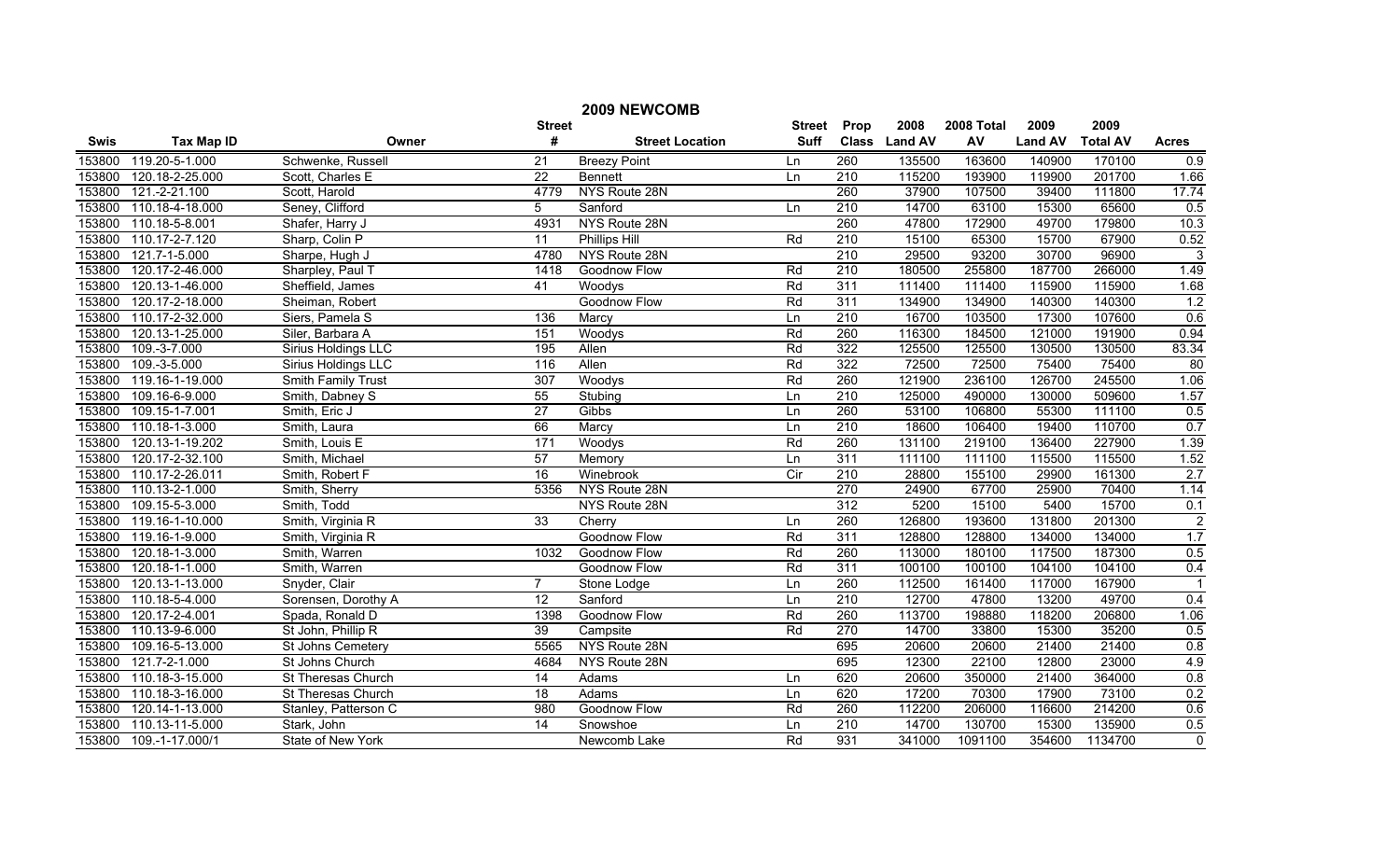| 2009 NEWCOMB |                                                                              |                          |                 |                        |             |                  |               |         |                |                 |              |
|--------------|------------------------------------------------------------------------------|--------------------------|-----------------|------------------------|-------------|------------------|---------------|---------|----------------|-----------------|--------------|
|              | 2009<br>2009<br>Prop<br>2008<br>2008 Total<br><b>Street</b><br><b>Street</b> |                          |                 |                        |             |                  |               |         |                |                 |              |
| <b>Swis</b>  | <b>Tax Map ID</b>                                                            | Owner                    | #               | <b>Street Location</b> | <b>Suff</b> |                  | Class Land AV | AV      | <b>Land AV</b> | <b>Total AV</b> | <b>Acres</b> |
| 153800       | 109.-1-10.000/1                                                              | State of New York        |                 | Newcomb Lake           | Rd          | 931              | 100           | 250000  | 100            | 260000          | 0            |
| 153800       | 109.-1-8.000/1                                                               | State of New York        |                 | Newcomb Lake           | Rd          | 931              | 100           | 250000  | 100            | 260000          | $\mathbf 0$  |
| 153800       | 99.-1-9.000/1                                                                | State of New York        |                 | Newcomb Lake           | Rd          | 931              | 100           | 1000000 | 100            | 1040000         | $\mathbf 0$  |
| 153800       | 110.18-3-17.000                                                              | State Of New York        | $\overline{22}$ | Adams                  | Ln          | 210              | 14900         | 105000  | 15500          | 109200          | 0.51         |
| 153800       | 101.-5-22.000                                                                | State Of New York        |                 | Sanford                | Ln          | 932              | 63700         | 63700   | 66200          | 66200           | 119.58       |
| 153800       | 101.-5-21.000                                                                | State Of New York        |                 | Sanford                | Ln          | 932              | 23000         | 23000   | 23900          | 23900           | 44.22        |
| 153800       | 101.-5-20.000                                                                | State Of New York        |                 | Sanford                | Ln          | 932              | 137500        | 137500  | 143000         | 143000          | 259.82       |
| 153800       | 101.-5-18.000                                                                | State Of New York        |                 | Sanford                | Ln          | 932              | 22100         | 22100   | 23000          | 23000           | 1.67         |
| 153800       | 101.-5-17.000                                                                | State Of New York        |                 | Sanford                | Ln          | 932              | 138600        | 138600  | 144100         | 144100          | 262.14       |
| 153800       | 101.-5-16.000                                                                | State Of New York        |                 | Sanford                | Ln          | 932              | 54600         | 54600   | 56800          | 56800           | 102.64       |
| 153800       | 101.-5-15.000                                                                | State Of New York        |                 | Sanford                | Ln          | 932              | 56300         | 56300   | 58600          | 58600           | 105.42       |
| 153800       | 101.-5-13.000                                                                | State Of New York        |                 | Sanford                | Ln          | 932              | 142300        | 142300  | 148000         | 148000          | 268.63       |
| 153800       | $101.-5-7.000$                                                               | State Of New York        |                 | Sanford                | Ln          | 932              | 81300         | 81300   | 84600          | 84600           | 153.81       |
| 153800       | 101.-5-6.000                                                                 | State Of New York        |                 | Sanford                | Ln          | 932              | 35100         | 35100   | 36500          | 36500           | 65.42        |
| 153800       | $101.-5-5.000$                                                               | State Of New York        |                 | Sanford                | Ln          | 932              | 86800         | 86800   | 90300          | 90300           | 163.64       |
| 153800       | 101.-5-4.000                                                                 | State Of New York        |                 | Sanford                | Ln          | 932              | 35100         | 35100   | 36500          | 36500           | 65.45        |
| 153800       | $101.-5-3.000$                                                               | State Of New York        |                 | Sanford                | Ln          | 932              | 140200        | 140200  | 145800         | 145800          | 264.63       |
| 153800       | $101.-5-2.000$                                                               | State Of New York        |                 | Sanford                | Ln          | 932              | 35100         | 35100   | 36500          | 36500           | 65.86        |
| 153800       | 101.-5-1.000                                                                 | <b>State Of New York</b> |                 | Sanford                | Ln          | 932              | 20500         | 20500   | 21300          | 21300           | 37.67        |
| 153800       | $91.-3-7.000$                                                                | State Of New York        |                 | Sanford                | Ln          | 932              | 290500        | 290500  | 302100         | 302100          | 500.8        |
| 153800       | 91.-3-4.000                                                                  | State Of New York        |                 | Sanford                | Ln          | 932              | 39100         | 39100   | 40700          | 40700           | 67.42        |
|              | 153800 91.-3-3.000                                                           | State Of New York        |                 | Sanford                | Ln          | 932              | 235100        | 235100  | 244500         | 244500          | 405.31       |
| 153800       | $91.-3-2.000$                                                                | State Of New York        |                 | Sanford                | Ln          | 932              | 14700         | 14700   | 15300          | 15300           | 25.38        |
| 153800       | $91.-3-1.000$                                                                | State Of New York        |                 | Sanford                | Ln          | 932              | 92300         | 92300   | 96000          | 96000           | 159.12       |
| 153800       | 101.-5-12.000                                                                | State Of New York        |                 | Sanford                | Ln          | 932              | 257700        | 257700  | 268000         | 268000          | 485.67       |
| 153800       | 120.18-2-45.000                                                              | Stedman, Nancy A         | 1180            | <b>Goodnow Flow</b>    | Rd          | 260              | 110000        | 152800  | 114400         | 158900          | 0.57         |
| 153800       | 110.18-4-3.000                                                               | Stengrevics, Andrew      | 65              | Sanford                | Ln          | 210              | 16700         | 98900   | 17400          | 102900          | 0.6          |
| 153800       | 110.18-4-13.000                                                              | Stickney, Charles K      | 23              | Sanford                | Ln          | $\overline{210}$ | 14700         | 81500   | 15300          | 84800           | 0.5          |
| 153800       | 109.15-4-1.100                                                               | Stickney, Elizabeth A    | $\overline{7}$  | <b>Goodnow Flow</b>    | Rd          | 270              | 46800         | 75100   | 48700          | 78100           | 9.9          |
| 153800       | 110.17-3-8.000                                                               | Stickney, Lorraine       | 129             | Marcy                  | Ln          | 210              | 16700         | 68200   | 17300          | 70900           | 0.6          |
| 153800       | 110.17-2-7.200                                                               | Strainer, Stanley        | 65              | Chaisson               | Rd          | 270              | 12700         | 17500   | 13200          | 18200           | 0.4          |
| 153800       | 110.17-2-8.501                                                               | Strainer, Stanley        | 69              | Chaisson               | Rd          | 210              | 38500         | 76000   | 40000          | 79000           | 6.6          |
| 153800       | 110.13-2-4.000                                                               | Stringer, Linda          | 5342            | NYS Route 28N          |             | 210              | 22500         | 126700  | 23400          | 131800          | 0.9          |
| 153800       | 109.15-1-44.043                                                              | Stringer, Lowell         | 5650            | NYS Route 28N          |             | 210              | 29000         | 86500   | 30200          | 90000           | 2.8          |
| 153800       | 109.16-2-22.300                                                              | Stringer, Robert         | 5468            | NYS Route 28N          |             | 312              | 11000         | 28000   | 11400          | 29100           | 0.31         |
| 153800       | 109.16-2-22.100                                                              | Stringer, Stacy          | 5462            | NYS Route 28N          |             | 210              | 121900        | 225400  | 126800         | 234400          | 0.61         |
| 153800       | 110.-1-10.000                                                                | Stubing, Harland         |                 | NYS Route 28N          |             | 311              | 36200         | 36200   | 37600          | 37600           | 31.57        |
| 153800       | 109.16-6-11.000                                                              | Stubing, Harland         |                 | NYS Route 28N          |             | 311              | 205800        | 205800  | 214000         | 214000          | 27.02        |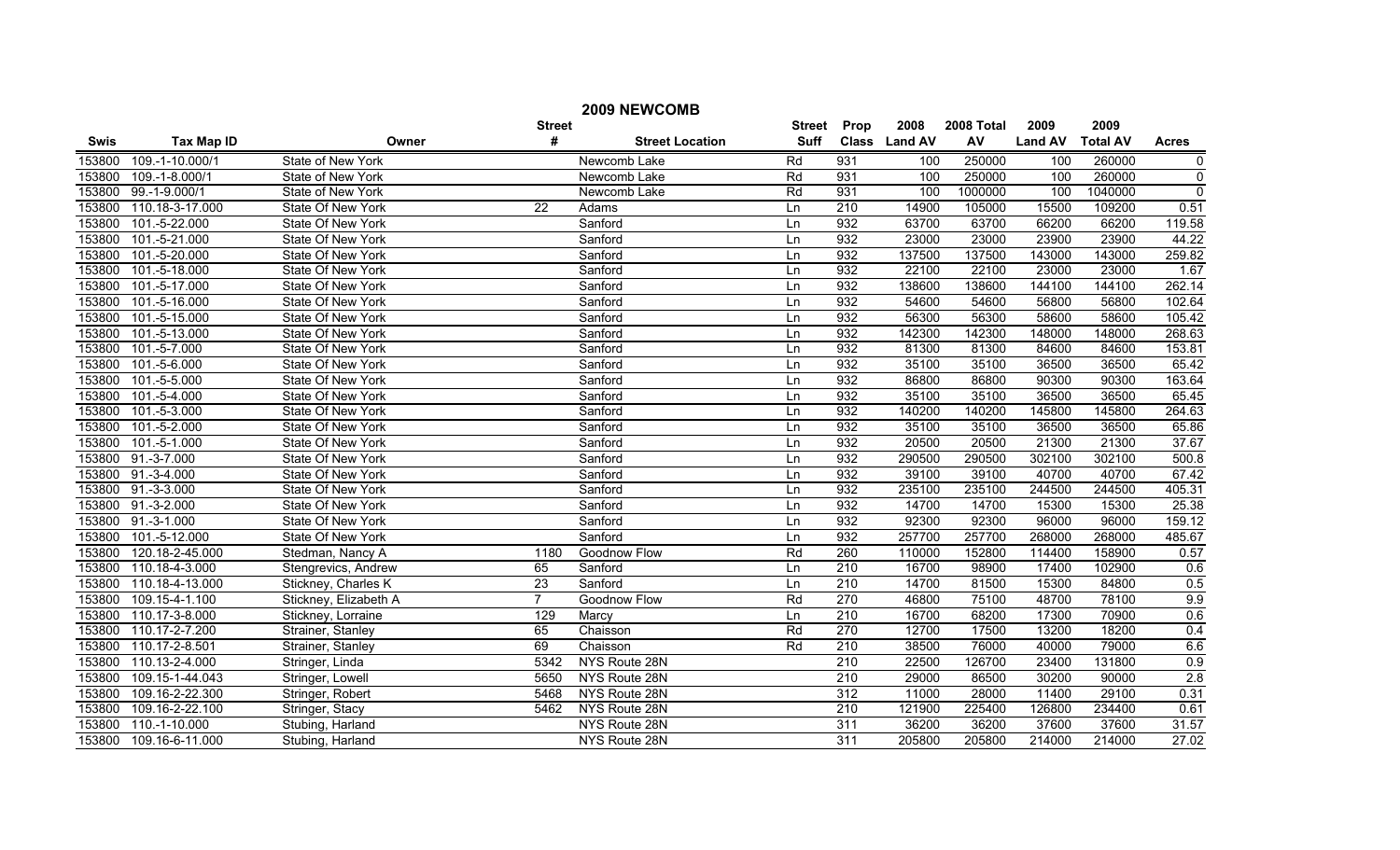|             |                   |                            |                 | 2009 NEWCOMB           |               |                  |               |            |                |                 |                |
|-------------|-------------------|----------------------------|-----------------|------------------------|---------------|------------------|---------------|------------|----------------|-----------------|----------------|
|             |                   |                            | <b>Street</b>   |                        | <b>Street</b> | Prop             | 2008          | 2008 Total | 2009           | 2009            |                |
| <b>Swis</b> | <b>Tax Map ID</b> | Owner                      | #               | <b>Street Location</b> | Suff          |                  | Class Land AV | AV         | <b>Land AV</b> | <b>Total AV</b> | <b>Acres</b>   |
| 153800      | 109.16-2-31.000   | Stubing, Mary N            | 5422            | NYS Route 28N          |               | 210              | 173700        | 252400     | 180700         | 262500          | 2.9            |
| 153800      | 109.16-1-12.100   | Stubing, Rita              | 5550            | NYS Route 28N          |               | $\overline{210}$ | 113700        | 197700     | 118200         | 205600          | 1.92           |
| 153800      | 109.16-2-16.000   | Sullivan, John F           | 5516            | NYS Route 28N          |               | $\overline{210}$ | 18600         | 128300     | 19300          | 133400          | 0.7            |
| 153800      | 110.17-2-22.000   | Sullivan, Kathleen F       | 96              | Marcy                  | Ln            | 210              | 24500         | 123000     | 25500          | 127900          | $\overline{1}$ |
| 153800      | 109.16-6-1.000    | Sutphen, Sharon            | 39              | Stubing                | Ln            | 210              | 125000        | 166200     | 130000         | 172800          | 1.2            |
| 153800      | 120.18-2-23.000   | Swan Robert C              | 30              | <b>Bennett</b>         | Ln            | 260              | 116700        | 147400     | 121400         | 153300          | 1.5            |
| 153800      | 120.18-2-1.000    | Swansen, Michael           | 1386            | <b>Goodnow Flow</b>    | Rd            | 260              | 112400        | 277900     | 116900         | 289000          | 1.12           |
| 153800      | 109.-1-1.000      | <b>Syracuse University</b> | 6               | <b>Rich Lake</b>       | Ln            | 613              | 11638800      | 13811400   | 12104400       | 14363900        | 12137.27       |
| 153800      | 110.-1-14.046     | Tahawus Club Inc           |                 | Side D&H RR            |               | 920              | 31600         | 31600      | 32900          | 32900           | 37.95          |
| 153800      | 110.-3-22.000     | Tahawus Club Inc           | 42              | Lower Works            | Rd            | 240              | 41400         | 333100     | 43000          | 346400          | 22.18          |
| 153800      | 110.-3-17.000     | Tahawus Club Inc           |                 | Lower Works            | Rd            | 322              | 25300         | 25300      | 26300          | 26300           | 14.1           |
| 153800      | 110.-3-3.000      | Tahawus Club Inc           |                 | Perch Pond             | Ln            | 920              | 11200         | 11200      | 11600          | 11600           | 11.3           |
| 153800      | 120.-1-12.015     | Tahawus Club Inc           | 423             | Goodnow Flow           | Rd            | 910              | 962800        | 1418620    | 1001300        | 1475400         | 628.23         |
| 153800      | 120.17-2-48.000   | Tapply, Timothy W          | 1410            | Goodnow Flow           | Rd            | 260              | 127700        | 154200     | 132800         | 160400          | 1.63           |
| 153800      | 109.15-3-18.000   | Tasick, Debra H            |                 | Goodnow Flow           | Rd            | 260              | 10800         | 45400      | 11200          | 47200           | 0.3            |
| 153800      | 110.17-2-25.000   | Taylor-Geiger, Bea         | 12              | Winebrook              | Cir           | 210              | 25000         | 185600     | 26000          | 193000          | 1.2            |
| 153800      | 110.17-2-37.000   | Taylor, Jason P            | 160             | Marcy                  | Ln            | 210              | 16700         | 81000      | 17300          | 84200           | 0.6            |
| 153800      | 109.15-5-2.002    | Taylor, Melvin E           | 5675            | NYS Route 28N          |               | 210              | 13100         | 115200     | 13600          | 119800          | 0.42           |
| 153800      | 110.18-1-8.003    | Taylor, Norma J            | 5075            | NYS Route 28N          |               | 210              | 31400         | 133600     | 32600          | 138900          | 3.75           |
| 153800      | 110.17-2-2.000    | Tefoe, Daniel              | 44              | Chaisson               | Rd            | 270              | 25500         | 52800      | 26500          | 54900           | 1.4            |
| 153800      | 120.13-1-51.000   | Terbush, Bruce             | 15              | Woodys                 | Rd            | $\overline{210}$ | 174600        | 221200     | 181500         | 230000          | 1.8            |
| 153800      | 121.7-1-2.000     | Terwilliger, Dale A        | 4802            | NYS Route 28N          |               | 260              | 16700         | 37000      | 17400          | 38500           | 0.6            |
| 153800      | 120.17-3-2.000    | Tetlack, Paul J            | $\overline{73}$ | Beaver Bay             |               | 260              | 114400        | 202400     | 119000         | 210500          | 0.8            |
| 153800      | 120.17-1-3.004    | Thomas, Jeffrey R          | $\overline{26}$ | Muskrat                | Ln            | 260              | 115500        | 245500     | 120100         | 255300          | 0.5            |
| 153800      | 120.17-2-37.000   | Thorne-Locke, Sarah S      | 1460            | Goodnow Flow           | Rd            | 260              | 114700        | 192300     | 119300         | 200000          | 1.58           |
| 153800      | 120.17-2-36.000   | Thorne, Sarah S            | 1470            | Goodnow Flow           | Rd            | 210              | 113000        | 313200     | 117500         | 325700          | 1.65           |
| 153800      | 109.16-1-14.015   | Thornton, Robert J         | 5560            | NYS Route 28N          |               | $\overline{210}$ | 162000        | 291700     | 168500         | 303400          | 4.35           |
| 153800      | 110.-3-20.000     | Throop, Enos T Jr          | 36              | Lower Works            | Rd            | $\overline{210}$ | 30600         | 172400     | 31800          | 179300          | 3.42           |
| 153800      | 110.18-2-12.001   | Tierson, Jan               | 4928            | NYS Route 28N          |               | 270              | 61700         | 77600      | 64200          | 80700           | 15.89          |
| 153800      | 110.17-3-14.000   | Tisi, Michael A            | 95              | Marcy                  | Ln            | 210              | 16700         | 116900     | 17400          | 121600          | 0.6            |
| 153800      | 109.-2-1.000      | <b>Town Of Newcomb</b>     | 137             | <b>Goodnow Flow</b>    | Rd            | 682              | 55100         | 62800      | 57300          | 65300           | 13.24          |
| 153800      | 109.15-1-47.300   | Town of Newcomb            |                 | <b>Lake Harris</b>     | Rd            | 311              | 187000        | 187000     | 194500         | 194500          | 3.65           |
| 153800      | 109.15-5-7.000    | Town Of Newcomb            | 5639            | NYS Route 28N          |               | 652              | 44400         | 1452000    | 46200          | 1510100         | 3.6            |
| 153800      | 109.15-5-7.000/1  | Town Of Newcomb            |                 | NYS Route 28N          |               | 652              | 1000          | 48500      | 1000           | 50400           | 0.01           |
| 153800      | 109.16-2-10.001   | Town Of Newcomb            |                 | NYS Route 28N          |               | 311              | 125000        | 125000     | 130000         | 130000          | 1.5            |
| 153800      | 109.16-2-14.000   | Town Of Newcomb            |                 | Johnson                | Rd            | 682              | 113700        | 113700     | 118200         | 118200          | 5.2            |
| 153800      | 110.18-3-7.200    | Town of Newcomb            |                 | NYS Route 28N          |               | 651              | 13300         | 137500     | 13800          | 143000          | 4.65           |
| 153800      | 109.16-5-1.000    | Town of Newcomb            | 5631            | NYS Route 28N          |               | 210              | 7800          | 137500     | 8100           | 143000          | 0.2            |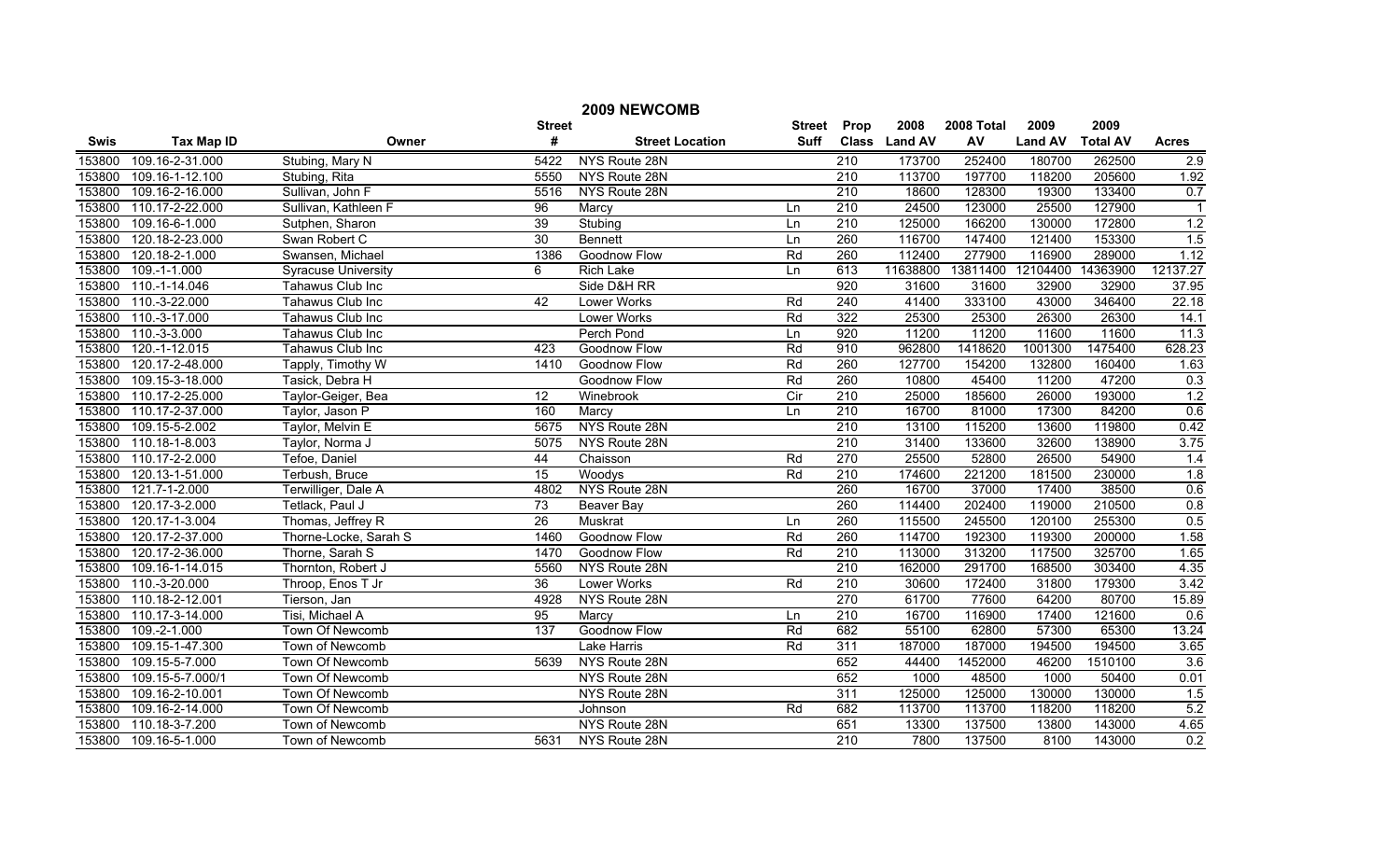|             |                   |                        |                  | 2009 NEWCOMB           |               |                  |               |            |                |                 |                |
|-------------|-------------------|------------------------|------------------|------------------------|---------------|------------------|---------------|------------|----------------|-----------------|----------------|
|             |                   |                        | <b>Street</b>    |                        | <b>Street</b> | Prop             | 2008          | 2008 Total | 2009           | 2009            |                |
| <b>Swis</b> | <b>Tax Map ID</b> | Owner                  | #                | <b>Street Location</b> | Suff          |                  | Class Land AV | AV         | <b>Land AV</b> | <b>Total AV</b> | <b>Acres</b>   |
| 153800      | $109.-3-8.000$    | Town Of Newcomb        |                  | NYS Route 28N          |               | 330              | 262900        | 262900     | 273400         | 273400          | 53.48          |
| 153800      | 110.18-5-7.000    | Town Of Newcomb        | $\overline{2}$   | Sanford                | Ln            | 822              | 10800         | 180200     | 11200          | 187400          | 0.3            |
| 153800      | 110.18-3-13.000   | Town Of Newcomb        |                  | Adams                  | Ln            | 653              | 18600         | 34600      | 19400          | 36000           | 0.7            |
| 153800      | 110.18-3-8.000    | <b>Town Of Newcomb</b> | 3                | Santanoni              | Dr            | 593              | 19600         | 45900      | 20300          | 47700           | 2.1            |
| 153800      | 110.18-2-11.000   | <b>Town Of Newcomb</b> | $\overline{4}$   | Santanoni              | Dr            | 642              | 27000         | 396800     | 28100          | 412700          | $\overline{2}$ |
| 153800      | 110.18-2-7.000    | <b>Town Of Newcomb</b> |                  | NYS Route 28N          |               | 653              | 27500         | 27500      | 28600          | 28600           | 2.2            |
| 153800      | 110.18-2-6.000    | Town Of Newcomb        | 127              | Santanoni              | Dr            | 822              | 15400         | 57500      | 16000          | 59800           | 1.1            |
| 153800      | 110.18-2-1.000    | Town Of Newcomb        |                  | NYS Route 28N          |               | 653              | 50500         | 60800      | 52500          | 63200           | 3.6            |
| 153800      | 110.18-1-16.120   | Town Of Newcomb        | $\overline{15}$  | Marcy                  | Ln            | 592              | 83700         | 97200      | 87100          | 101100          | 6.92           |
| 153800      | 110.18-1-13.001   | Town Of Newcomb        | $\overline{12}$  | Marcy                  | Ln            | 557              | 18600         | 53900      | 19400          | 56100           | 0.7            |
| 153800      | 110.18-3-14.000   | Town Of Newcomb        |                  | Adams                  | Ln            | 682              | 5000          | 5000       | 5200           | 5200            | 0.1            |
| 153800      | 110.17-2-40.000   | Town Of Newcomb        |                  | Marcy                  | Ln            | 330              | 20600         | 20600      | 21400          | 21400           | 0.8            |
| 153800      | 110.17-2-43.000   | Town Of Newcomb        |                  | Chaisson               | Rd            | 330              | 34500         | 34500      | 35900          | 35900           | $\overline{2}$ |
| 153800      | 120.18-2-50.000   | Town of Newcomb        |                  | Goodnow Flow           | Rd            | 846              | 136600        | 136600     | 142100         | 142100          | 2.38           |
| 153800      | 109.16-2-17.000   | Town Of Newcomb        | 11               | Fitness                | Rd            | 682              | 1210000       | 1452000    | 1258400        | 1510100         | 15.8           |
| 153800      | 109.16-2-19.000   | Town Of Newcomb        |                  | NYS Route 28N          |               | 682              | 13200         | 13200      | 13700          | 13700           | 0.5            |
| 153800      | 109.16-5-14.019   | <b>Town Of Newcomb</b> |                  | NYS Route 28N          |               | 311              | 25100         | 25100      | 26100          | 26100           | 2.7            |
| 153800      | 109.16-5-4.000    | Town Of Newcomb        |                  | NYS Route 28N          |               | 311              | 9300          | 9300       | 9700           | 9700            | 3.7            |
| 153800      | 110.-1-26.001     | Town Of Newcomb        |                  | NYS Route 28N          |               | 852              | 74300         | 74300      | 77300          | 77300           | 5.98           |
| 153800      | 110.-1-20.100     | Town Of Newcomb        | 105              | Santanoni              | Dr            | 552              | 1100000       | 1900000    | 1144000        | 1976000         | 97.9           |
| 153800      | 110.13-6-1.000    | Town Of Newcomb        | 69               | <b>Hudson River</b>    | Rd            | 852              | 28800         | 35500      | 29900          | 36900           | 1.43           |
| 153800      | 110.17-2-38.000   | Town Of Newcomb        |                  | Marcy                  | Ln            | 330              | 37100         | 37100      | 38600          | 38600           | 2.3            |
| 153800      | 110.17-2-39.000   | Town Of Newcomb        | 43               | Hanmer                 | Rd            | 853              | 16600         | 16600      | 17300          | 17300           | 0.3            |
| 153800      | 120.18-1-19.000   | Towner, Douglas        | 1100             | Goodnow Flow           | Rd            | 260              | 83300         | 209300     | 86700          | 217700          | 0.2            |
| 153800      | 110.18-2-3.100    | Townsend, Frank A      | 42               | Santanoni              | Dr            | 210              | 29700         | 154600     | 30900          | 160800          | 3.07           |
| 153800      | 109.15-1-21.000   | Tracy, James M         | 39               | Fennessey              | Ln            | 260              | 113100        | 164800     | 117600         | 171400          | 0.5            |
| 153800      | 109.15-1-8.004    | Tracy, Michael         | 33               | Fennessey              | Ln            | 210              | 150800        | 349600     | 156800         | 363600          | 2.22           |
| 153800      | 109.15-1-20.000   | Tracy, Michael         | 40               | Fennessey              | Ln            | $\overline{210}$ | 99600         | 156300     | 103600         | 162600          | 0.3            |
| 153800      | 120.14-1-11.000   | Trobridge, Rex C       |                  | <b>Goodnow Flow</b>    | Rd            | 210              | 254900        | 501500     | 254900         | 567000          | 1.01           |
| 153800      | 110.13-2-5.000    | Turcotte, Benoit       | 5332             | NYS Route 28N          |               | 210              | 25300         | 123500     | 26300          | 128400          | 1.33           |
| 153800      | 110.13-4-1.000    | Turcotte, Daniel       | 5327             | NYS Route 28N          |               | 210              | 13900         | 113400     | 14400          | 117900          | 0.46           |
| 153800      | 109.16-6-6.000    | Turcotte, Martin A     | 70               | Stubing                | Ln            | 210              | 125000        | 186900     | 130000         | 194400          | 1.16           |
| 153800      | 110.18-2-3.200    | Turcotte, Nelson       | 36               | Santanoni              | Dr            | 210              | 25800         | 163500     | 26800          | 170000          | 1.53           |
| 153800      | 110.13-11-9.004   | Tutrone, Lois J        | 11               | Snowshoe               | Ln            | $\overline{210}$ | 21600         | 265600     | 22400          | 276200          | 2.22           |
| 153800      | 121.7-1-8.000     | Upright Linda S        | 4757             | NYS Route 28N          |               | 260              | 27500         | 60300      | 28600          | 62700           | 2.3            |
| 153800      | 121.7-1-10.000    | Upright, Arthur R      | 4759             | NYS Route 28N          |               | 260              | 26500         | 64600      | 27600          | 67200           | 1.79           |
| 153800      | 109.16-6-3.000    | Valliere, Gertrude G   | 64               | Stubing                | Ln            | 311              | 125000        | 125000     | 130000         | 130000          | $\mathbf 1$    |
| 153800      | 120.13-1-6.000    | VanAlstyne, Richard    | $\overline{225}$ | Woodys                 | Rd            | 210              | 113600        | 154000     | 118200         | 160200          | $\overline{1}$ |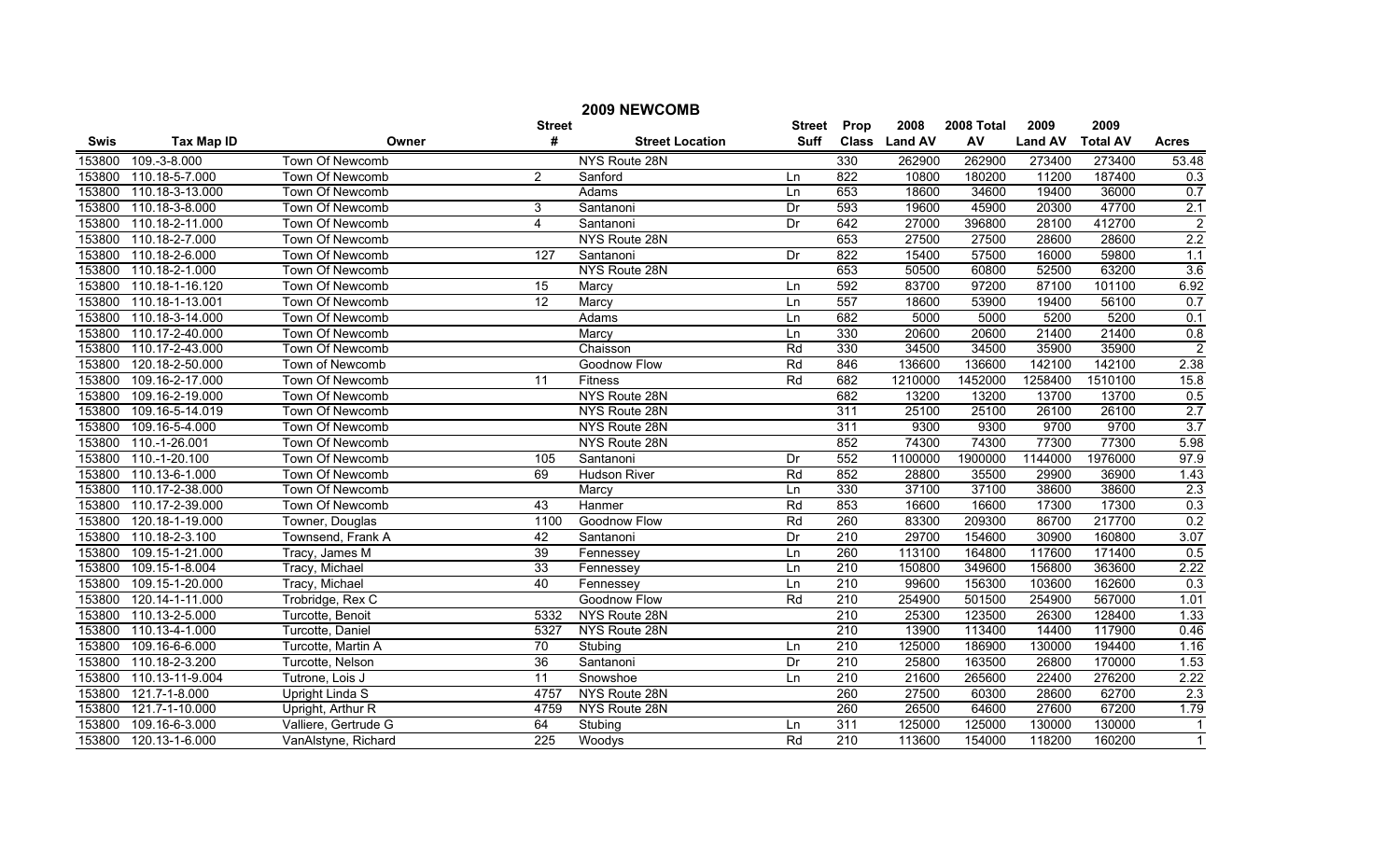|             |                   |                          |                 | 2009 NEWCOMB           |               |                  |               |            |                |                 |                |
|-------------|-------------------|--------------------------|-----------------|------------------------|---------------|------------------|---------------|------------|----------------|-----------------|----------------|
|             |                   |                          | <b>Street</b>   |                        | <b>Street</b> | Prop             | 2008          | 2008 Total | 2009           | 2009            |                |
| <b>Swis</b> | <b>Tax Map ID</b> | Owner                    | #               | <b>Street Location</b> | Suff          |                  | Class Land AV | AV         | <b>Land AV</b> | <b>Total AV</b> | <b>Acres</b>   |
| 153800      | 109.16-1-3.059    | VanAuken, Edna M         | 5614            | NYS Route 28N          |               | 215              | 25500         | 126500     | 26600          | 131600          | 1.4            |
| 153800      | 109.15-1-11.001   | VanAuken, Edna M         |                 | NYS Route 28N          |               | 311              | 1000          | 1000       | 1000           | 1000            | 0.4            |
| 153800      | 119.20-3-10.912   | VanDerwerker, Efnor      | 1754            | Goodnow Flow           | Rd            | 260              | 97700         | 178200     | 101600         | 185300          | 1.15           |
| 153800      | 120.14-1-2.000    | VanRoss, Janet           | 934             | <b>Goodnow Flow</b>    | Rd            | 260              | 118800        | 185400     | 123500         | 192800          | 0.6            |
| 153800      | 120.14-1-16.000   | Vasak, Albert            | 1000            | <b>Goodnow Flow</b>    | Rd            | 260              | 136000        | 188400     | 141400         | 195900          | 0.7            |
| 153800      | 109.16-5-12.100   | Vaughn, Ezekial S        | 5579            | NYS Route 28N          |               | 210              | 27000         | 88200      | 28100          | 91700           | $\overline{2}$ |
| 153800      | 120.18-2-11.000   | Vincent, Michael A       | 1344            | <b>Goodnow Flow</b>    | Rd            | 210              | 112200        | 191400     | 116700         | 199100          | 1.2            |
| 153800      | 110.13-9-24.000   | Vroman, Carol T          | 5224            | NYS Route 28N          |               | 240              | 43100         | 137400     | 44800          | 142900          | 24.2           |
| 153800      | 120.18-1-13.000   | Wahlberg, Wendy L        | 1074            | Goodnow Flow           | Rd            | 260              | 111100        | 200600     | 115500         | 208600          | 0.47           |
| 153800      | 110.17-2-46.000   | Walion, Adam J Jr        | 66              | Chaisson               | Rd            | 260              | 25800         | 70600      | 26800          | 73400           | 1.5            |
| 153800      | 120.17-2-44.000   | Walsh, Garland R         | 1426            | Goodnow Flow           | Rd            | 210              | 123100        | 175900     | 128000         | 182900          | 1.09           |
| 153800      | 109.15-3-7.000    | Walsh, George E          | $\overline{12}$ | Goodnow Flow           | Rd            | 210              | 25300         | 91700      | 26300          | 95400           | 1.4            |
| 153800      | 110.18-4-2.000    | Walsh, Tamara            | $\overline{71}$ | Sanford                | Ln            | $\overline{210}$ | 14700         | 103100     | 15300          | 107200          | 0.5            |
| 153800      | 110.18-1-16.112   | Wanner, William K        | 49              | Marcy                  | Ln            | 260              | 18900         | 18900      | 18900          | 38900           | 5.15           |
| 153800      | 109.15-3-11.000   | Ward, Robert E           | $\overline{2}$  | Spring                 | St            | 210              | 20600         | 84300      | 21500          | 87700           | 0.8            |
| 153800      | 109.16-1-6.007    | Weber, Wayne L           | 9               | <b>Dillon</b>          | Rd            | 260              | 140000        | 221100     | 145600         | 229900          | 1.7            |
| 153800      | 109.15-1-46.000   | Welch, Edna M            |                 | NYS Route 28N          |               | 311              | 19000         | 19000      | 19800          | 19800           | 1.2            |
| 153800      | 109.15-1-50.000   | Welch, Robert            |                 | Lake Harris            | Rd            | 311              | 59000         | 59000      | 61400          | 61400           | 0.6            |
| 153800      | 109.15-1-51.000   | Welch, Robert            |                 | <b>Lake Harris</b>     | Rd            | 311              | 61400         | 61400      | 63900          | 63900           | 0.7            |
| 153800      | 120.17-1-2.003    | West, Benjamin III       | 35              | Muskrat                | Ln            | 260              | 171100        | 254500     | 178000         | 264700          | 1.5            |
| 153800      | 110.18-2-10.200   | West, James D            |                 | NYS Route 28N          |               | 311              | 20000         | 20000      | 20800          | 20800           | 1.72           |
| 153800      | 109.15-5-4.000    | West, James H            | 5669            | NYS Route 28N          |               | 210              | 12700         | 96400      | 13300          | 100300          | 0.4            |
| 153800      | 110.18-2-4.000    | West, James H            | $\overline{52}$ | Santanoni              | Dr            | $\overline{210}$ | 14700         | 82900      | 15300          | 86200           | 0.5            |
| 153800      | 120.18-1-21.000   | Whelden, Kevin A         | 1108            | Goodnow Flow           | Rd            | 260              | 76900         | 127400     | 80000          | 132500          | 0.18           |
| 153800      | 110.17-2-33.000   | White, Tisha L           | 140             | Marcy                  | Ln            | $\overline{210}$ | 16700         | 72300      | 17400          | 75200           | 0.6            |
| 153800      | 109.-1-30.037     | Whiteleather, K Kristian | 123             | Griffin                | Rd            | 240              | 187600        | 228800     | 195200         | 238000          | 55.13          |
| 153800      | 119.20-3-9.002    | Whitman, Hughlan L Jr    | 1838            | <b>Goodnow Flow</b>    | Rd            | 260              | 96000         | 137100     | 99900          | 142600          | 4              |
| 153800      | 110.18-2-13.033   | Whitman, Keith R         | 104             | Santanoni              | Dr            | 312              | 48200         | 50900      | 50100          | 52900           | 12.88          |
| 153800      | 120.13-1-44.000   | Wilhelm, Robert J        | 51              | Woodys                 | Rd            | 260              | 157700        | 213000     | 164000         | 221500          | $\overline{1}$ |
| 153800      | 109.15-1-47.100   | Willis, Bruce E          | $\overline{22}$ | Newcomb Lake           | Rd            | 210              | 95500         | 179300     | 99300          | 186500          | 3.62           |
| 153800      | 110.13-7-2.000    | Wills, Phillip A         | 39              | <b>Hudson River</b>    | Rd            | 210              | 23800         | 23800      | 23800          | 175800          | 0.52           |
| 153800      | 110.13-9-7.000    | <b>Winslow Thomas A</b>  |                 | Campsite               | Rd            | 270              | 12700         | 17800      | 13200          | 18500           | 0.4            |
| 153800      | 109.16-4-10.002   | Winslow, Matthew A       | 5425            | NYS Route 28N          |               | 210              | 29400         | 153700     | 30500          | 159800          | 2.94           |
| 153800      | 110.13-9-5.000    | Winslow, Robert E        | $\overline{35}$ | Campsite               | Rd            | $\overline{210}$ | 11800         | 77400      | 12300          | 80500           | 0.35           |
| 153800      | 110.17-2-51.000   | Winslow, Robert E        |                 | NYS Route 28N          |               | 322              | 56500         | 56500      | 58800          | 58800           | 16.18          |
| 153800      | 110.-1-21.200     | <b>Witherell Trust</b>   | 4916            | NYS Route 28N          |               | $\overline{240}$ | 51500         | 153700     | 53500          | 159800          | 34.8           |
| 153800      | 119.16-1-3.000    | Wood, Raymond T Jr       | 397             | Woodys                 | Rd            | $\overline{210}$ | 113800        | 264100     | 118400         | 274700          | 0.6            |
| 153800      | 120.-1-10.028/2   | Wood, Richard G          | 1473            | <b>Goodnow Flow</b>    | Rd            | 210              | 100           | 145100     | 100            | 150900          | 0.01           |